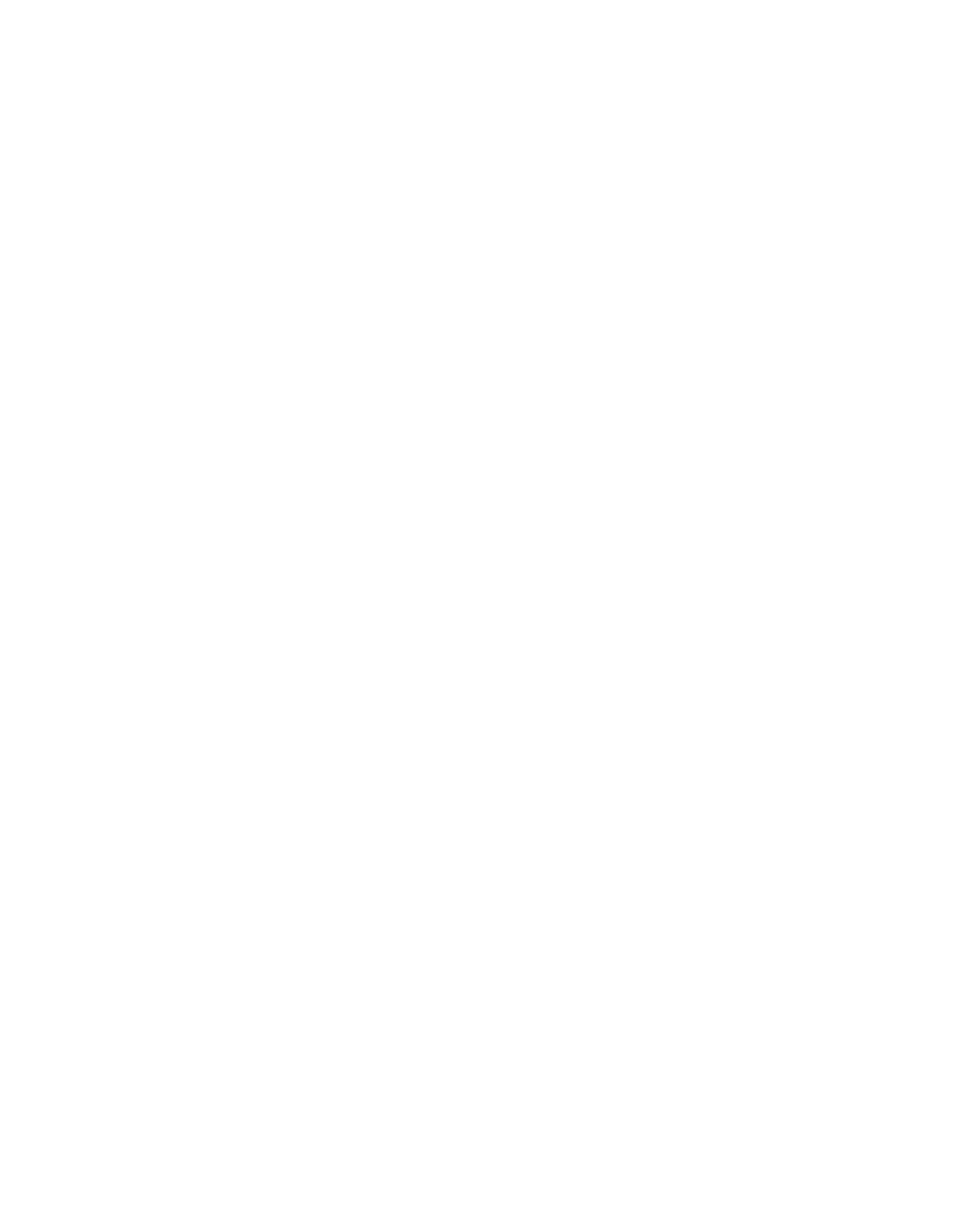## **Fault Tolerance: Methods of Rollback Recovery**

#### **Dwight Sunada David Glasco Michael Flynn**

## **Technical Report: CSL-TR-97-718**

## **March 1997**

Computer Systems Laboratory Departments of Electrical Engineering and Computer Science Stanford University William Gates Building, A-408 Stanford, California 94305-9040 <e-mail: pubs@shasta.stanford.edu>

#### **Abstract**

This paper describes the latest methods of rollback recovery for fault-tolerant distributed shared memory (DSM) multiprocessors. This report discusses (1) the theoretical issues that rollback recovery addresses, (2) the 3 major classes of methods for recovery, and (3) the relative merits of each class.

**Key Words and Phrases:** fault tolerance, rollback recovery, distributed shared memory (DSM)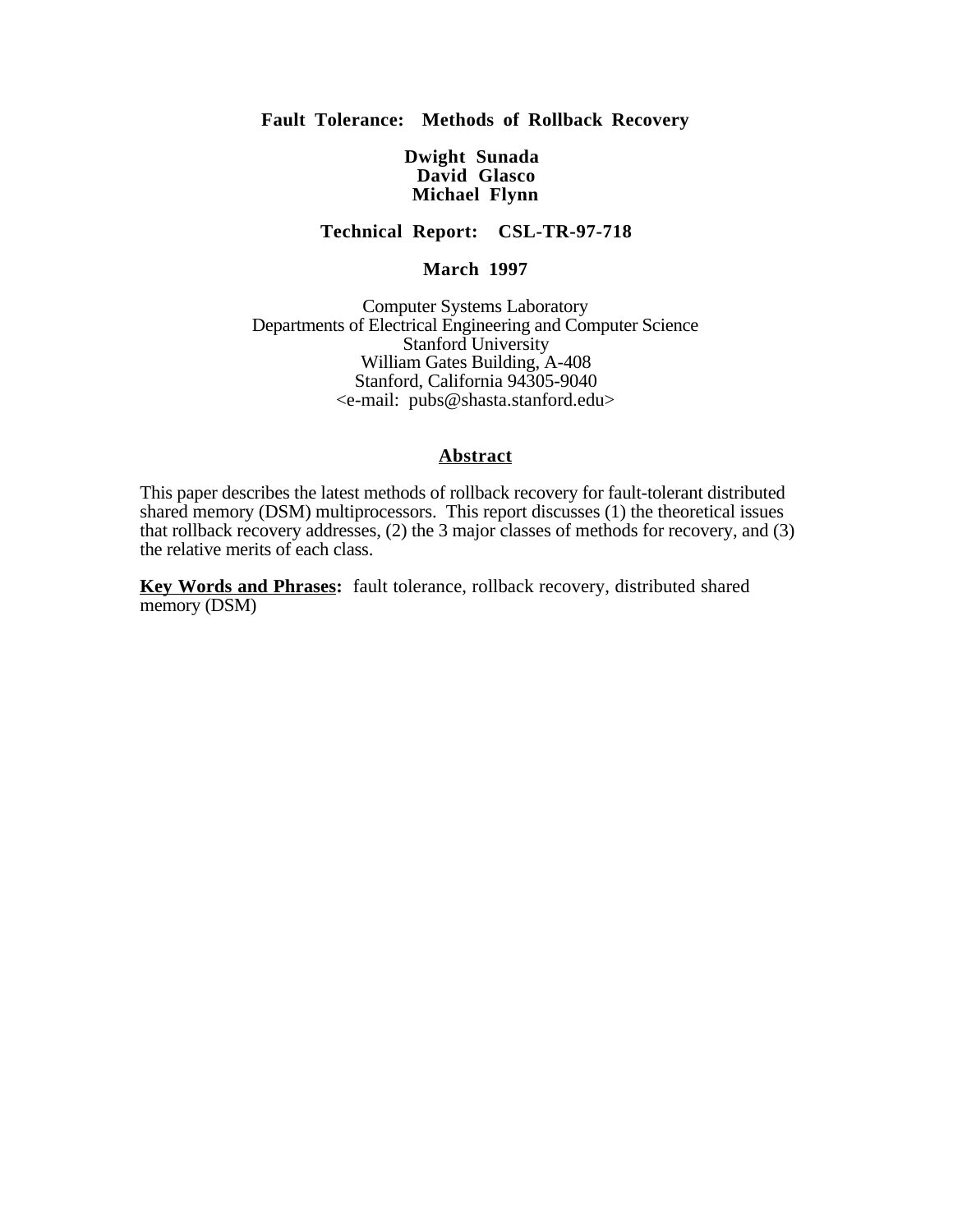Copyright (c) 1997

Dwight Sunada, David Glasco, Michael Flynn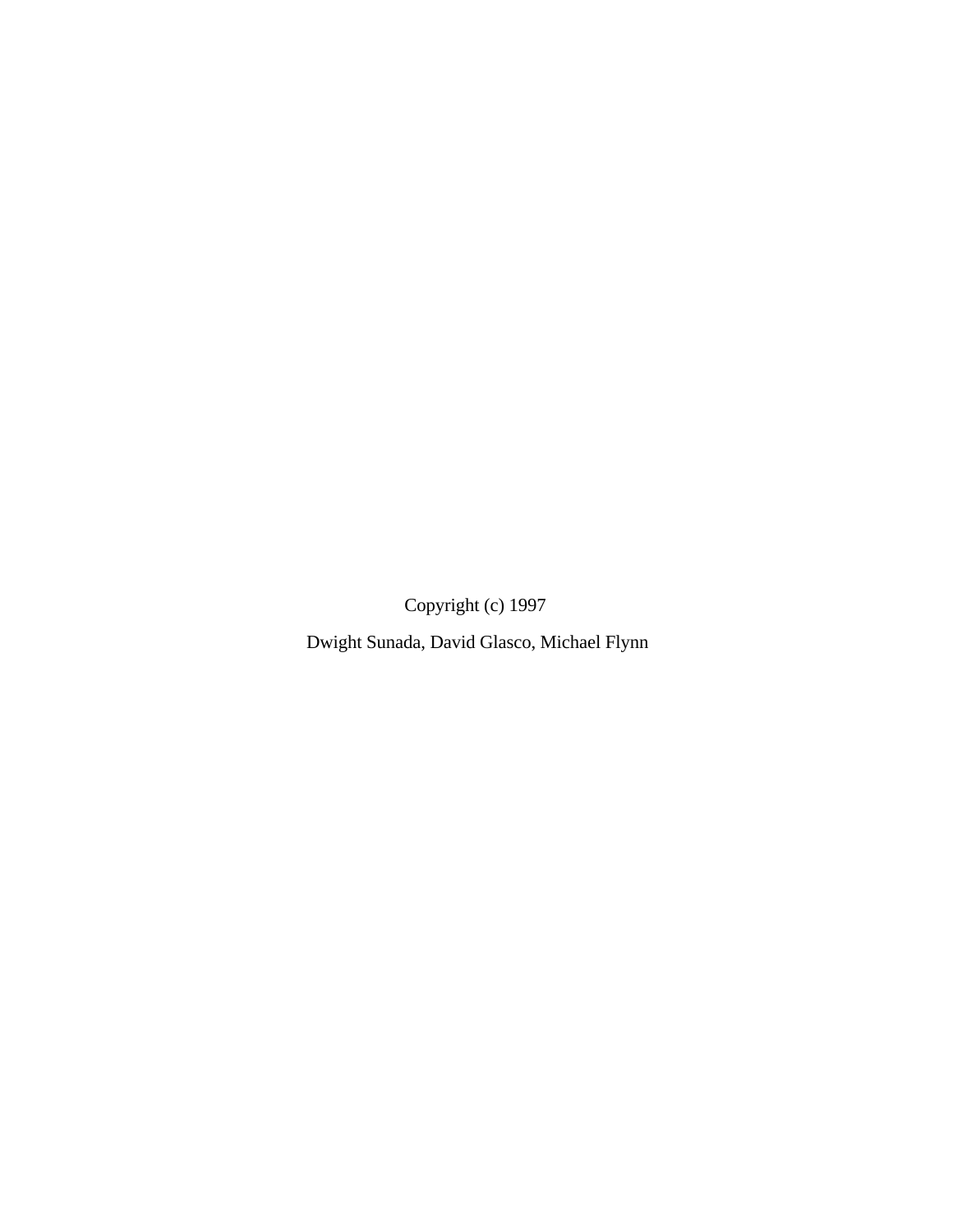| 0.  |                                                               |  |
|-----|---------------------------------------------------------------|--|
| I.  | Fault                                                         |  |
|     |                                                               |  |
|     |                                                               |  |
| Π.  |                                                               |  |
|     |                                                               |  |
|     |                                                               |  |
|     |                                                               |  |
|     | 3.                                                            |  |
|     |                                                               |  |
|     |                                                               |  |
|     | 1. Application of concepts from message passing 10            |  |
|     | 2. Consistent global state in a theoretical DSM system10      |  |
|     | 3. Consistent global state in a real DSM system15             |  |
|     |                                                               |  |
| IV. |                                                               |  |
|     |                                                               |  |
|     |                                                               |  |
|     |                                                               |  |
|     | D.                                                            |  |
|     | Е.                                                            |  |
|     |                                                               |  |
|     |                                                               |  |
|     | $H_{\cdot}$                                                   |  |
| V.  |                                                               |  |
|     |                                                               |  |
|     |                                                               |  |
|     |                                                               |  |
|     |                                                               |  |
|     |                                                               |  |
|     |                                                               |  |
|     |                                                               |  |
|     |                                                               |  |
|     |                                                               |  |
|     |                                                               |  |
|     |                                                               |  |
|     |                                                               |  |
|     |                                                               |  |
|     |                                                               |  |
|     |                                                               |  |
|     |                                                               |  |
|     |                                                               |  |
|     |                                                               |  |
|     | B. Logging data and interactions for sequential consistency35 |  |
|     |                                                               |  |
|     | D.                                                            |  |
|     | $E_{\rm{L}}$                                                  |  |
|     |                                                               |  |
|     | G.                                                            |  |
|     |                                                               |  |
|     |                                                               |  |
|     | B. Comparison of methods for hardware-based DSM 40            |  |
|     |                                                               |  |
|     | D.                                                            |  |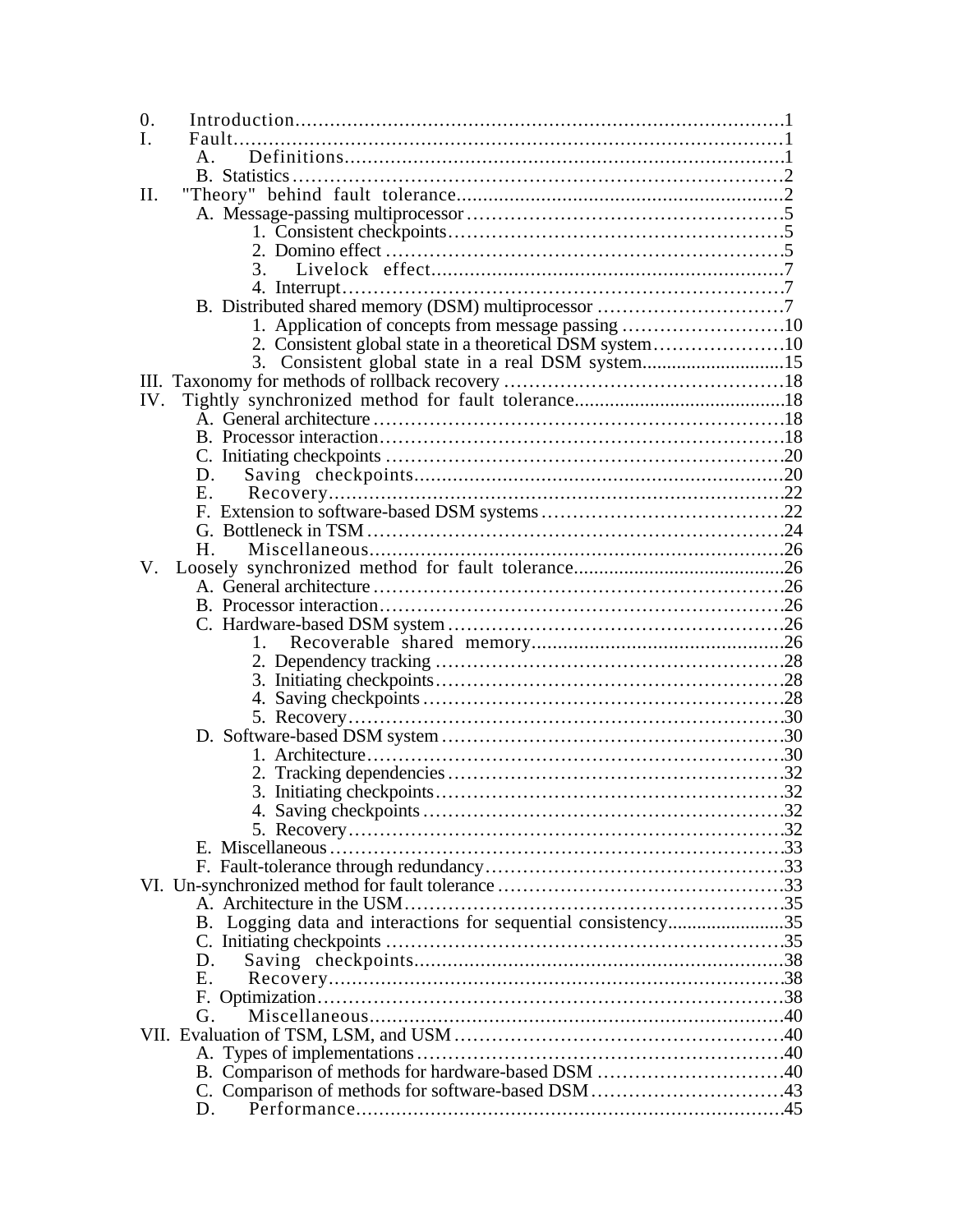| 2. Faulty context $\ldots$ $\ldots$ $\ldots$ $\ldots$ $\ldots$ $\ldots$ $\ldots$ $\ldots$ $\ldots$ $\ldots$ $\ldots$ $\ldots$ $\ldots$ $\ldots$ $\ldots$ $\ldots$ $\ldots$ $\ldots$ $\ldots$ $\ldots$ $\ldots$ $\ldots$ $\ldots$ $\ldots$ $\ldots$ $\ldots$ $\ldots$ $\ldots$ $\ldots$ $\ldots$ $\ldots$ $\ldots$ $\ldots$ $\ldots$ |  |
|-------------------------------------------------------------------------------------------------------------------------------------------------------------------------------------------------------------------------------------------------------------------------------------------------------------------------------------|--|
|                                                                                                                                                                                                                                                                                                                                     |  |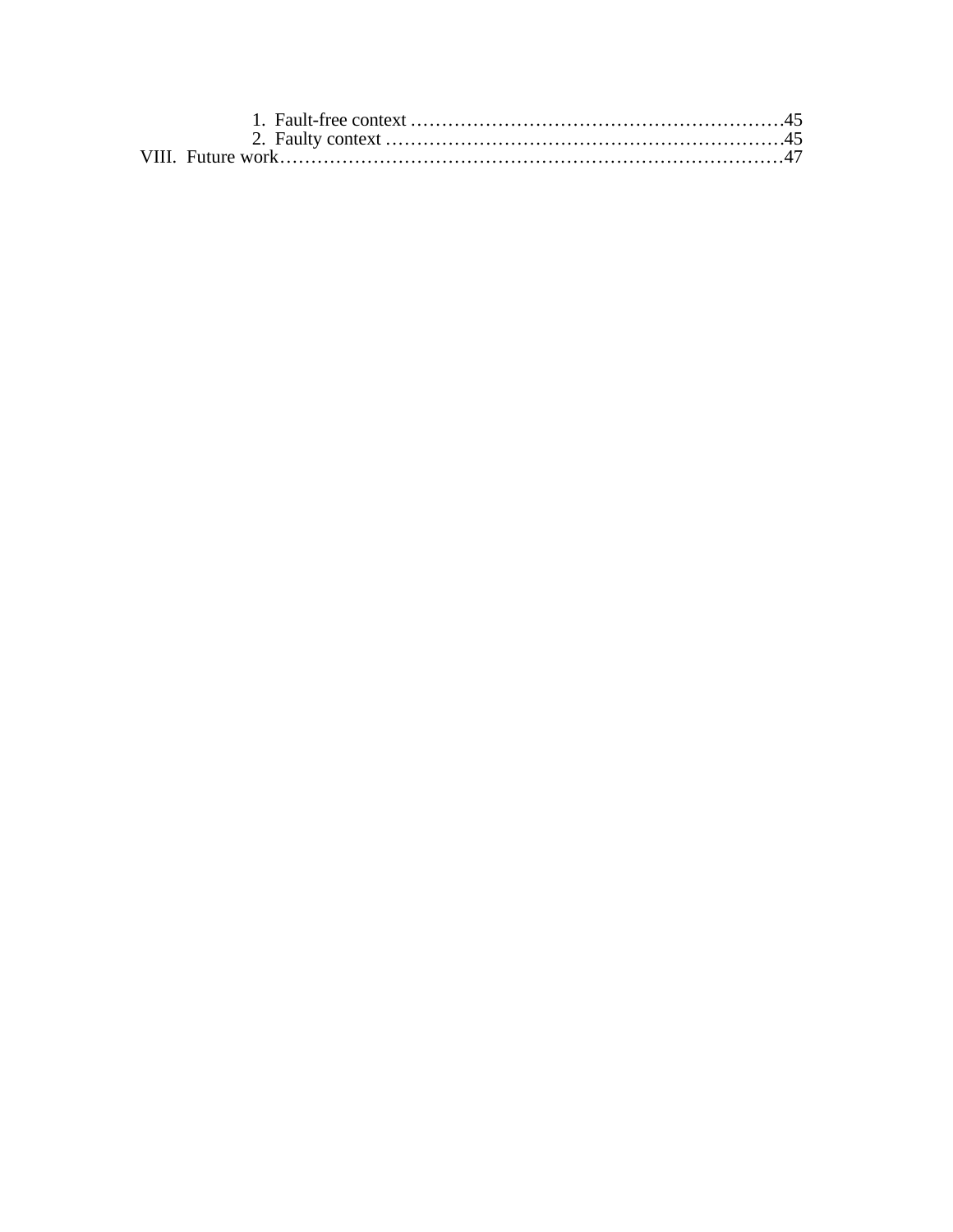#### 0. Introduction

The strategies for building a fault-tolerant distributed shared memory (DSM) multiprocessor fall into at least 2 broad categories: modular redundancy and rollback recovery. Within the latter category, there are 3 principal issues: detecting a fault, containing a fault, and rolling the necessary nodes of the system back to the last checkpoint in order to recover from the fault. This report does not deal with the first 2 issues and merely assumes that (1) the DSM system is fail-stop, where a node encountering a fault simply stops and (2) the system can detect that a node has stopped (i.e. has encountered a fault). This report does focus on the last issue: methods of rollback recovery. They can be partitioned into 3 principal methods for both software-based DSM and hardware-based DSM.

Before presenting the details of the 3 methods, this report illustrates the notion of a "fault" and presents statistics of faulty behavior for a commercial computer system. Then, the discussion moves to some of the theoretical concepts behind the 3 methods of rollback recovery. These concepts lead into a detailed discussion of the 3 principal methods of rollback recovery. Each method is illustrated by either (1) a description of the best algorithm that currently exists in the literature or (2) a description of an algorithm (contrived by the principal author of this report) that is an improved version of what currently exists. Finally, this report concludes with a comparison of all 3 methods.

#### I. Fault

#### A. Definitions

A fault in a computer system is any behavior that differs from the behavior specified by its technical design. [Gray] An example of a fault is the operating system (OS) encountering a software bug and halting. Another example is a microprocessor halting after a length of its polysilicon wiring cracks into 2 pieces.

One can classify a fault according to the context in which it occurs. Below are 6 possible classifications.

 software (computer program) hardware maintenance (adjusting head alignment of disc drive, replacing its air filter, etc.) operations (installing new software, restarting a faulty node, etc.) environment (external power, earthquake, etc.) process (everything else)

"Process" faults are those which do not fall into any of the other categories.

One can also categorize a fault according to whether it manifests itself to the user. A fault which is not tolerated by the computer system and hence is visible to the user is called a "fatal fault". Any fault in a chain of faults leading to a fatal fault is called an "implicated fault".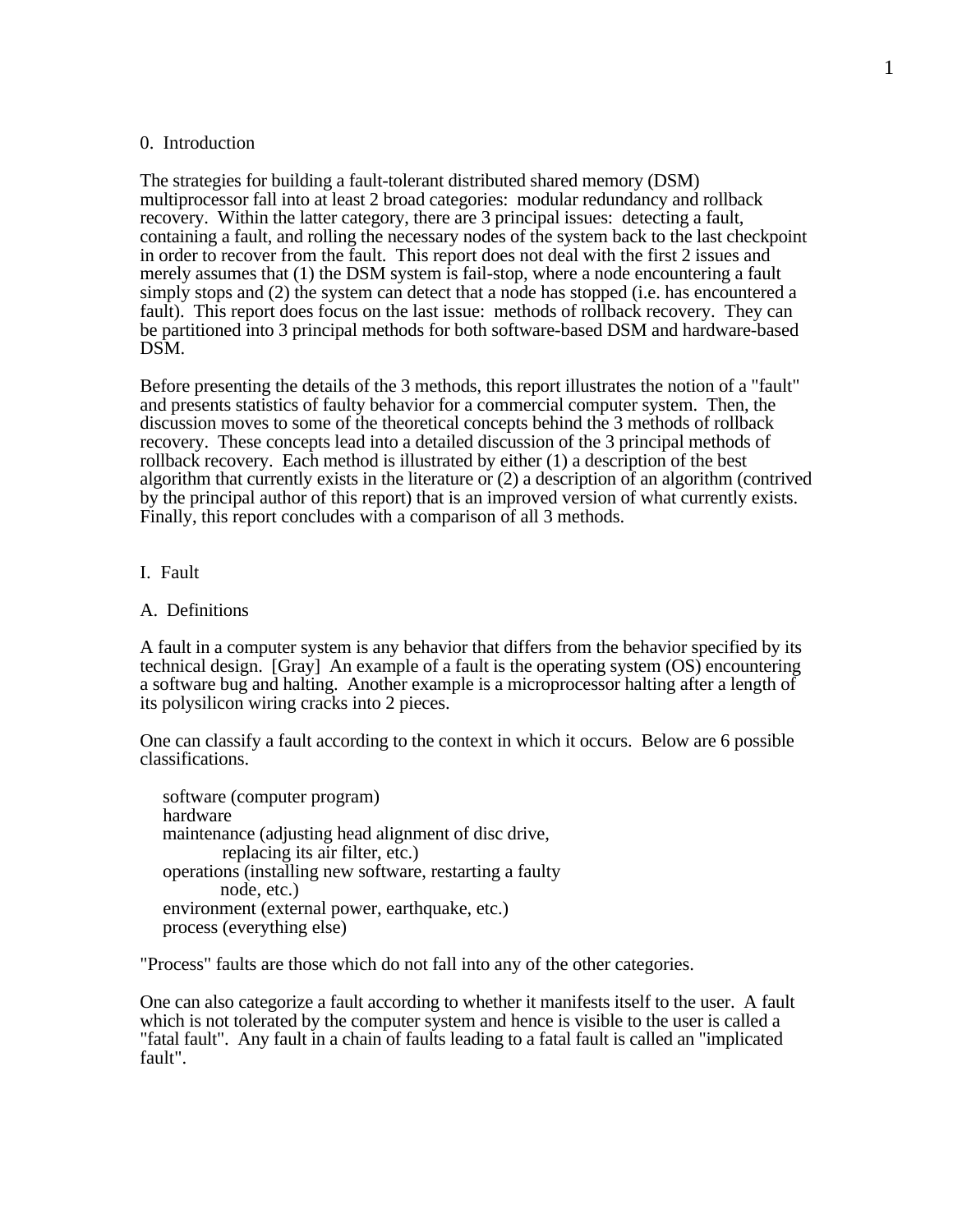An example of such a chain of faults is the following. A software bug in the OS causes one processor node in a distributed system to temporarily halt, creating a software fault. The system tolerates the fault by transferring the processes on the failed node to a working node and resuming execution of those processes. Then, a human operator attempts to restart the failed node but mistakenly restarts a working node, creating an operations fault. The software fault and the operations fault are implicated faults, and the latter fault is also a fatal fault.

#### B. Statistics

Figure #1 lists the fault statistics of Tandem computer systems for 3 years: 1985, 1987, and 1989. Near the bottom of the figure, the table shows the total number of computer systems in current use by all customers for each of those years. A typical Tandem system has 4 processors, 12 disc drives, several hundred terminals and associated equipment for communications. The computer system can tolerate a single fault.

Reading the table is straightforward. For example, in 1989, a total of 29 fatal faults occurred among 9000 systems in current use by customers.

Figure #2 recasts the data from Figure #1 to concentrate on the software faults and hardware faults, lumping all other faults into the category "other faults". The graph shows the number of fatal faults per 1000 Tandem systems from 1985 to 1989. During this period, the number of hardware faults has decreased dramatically; hence, the reliability of hardware has increased. On the other hand, the number of software faults has remained relatively constant.

Therefore, as a percentage of all fatal faults, software faults have become dominant. Figure #3 confirms this observation by recasting the data from Figure #1 to focus on the percentages of software faults, hardware faults, and other faults.

Why has software become dominant? New products tend to have more bugs (or problems) than old products. They have been used (and tested) long enough by customers in the marketplace, so vendors have eliminated many bugs from the old products. From 1985 to 1989, the number of new software products (i.e. application programs) has greatly increased relative to the number of new hardware products. Hence, software faults have become dominant over hardware faults. Furthermore, since the creation of new software generally outpaces the construction of new hardware, the dominance of software faults will likely persist indefinitely.

#### II. "Theory" behind fault tolerance

A multiprocessor system that is fault tolerant can (1) detect a fault, (2) contain it, and (3) recover from it. This report does not deal with the first 2 issues and assumes that each component in the system has the "fail-stop" property. Namely, if a component fails, then it simply stops. The rest of the system can detect that it has failed by simply noticing that it has stopped.

Most of the techniques for recovering from a fault in a multiprocessor system use a variation of rollback recovery. The system periodically establishes checkpoints for all processes. If the multiprocessor encounters a fault, the system rolls back to the last set of consistent checkpoints and resumes execution.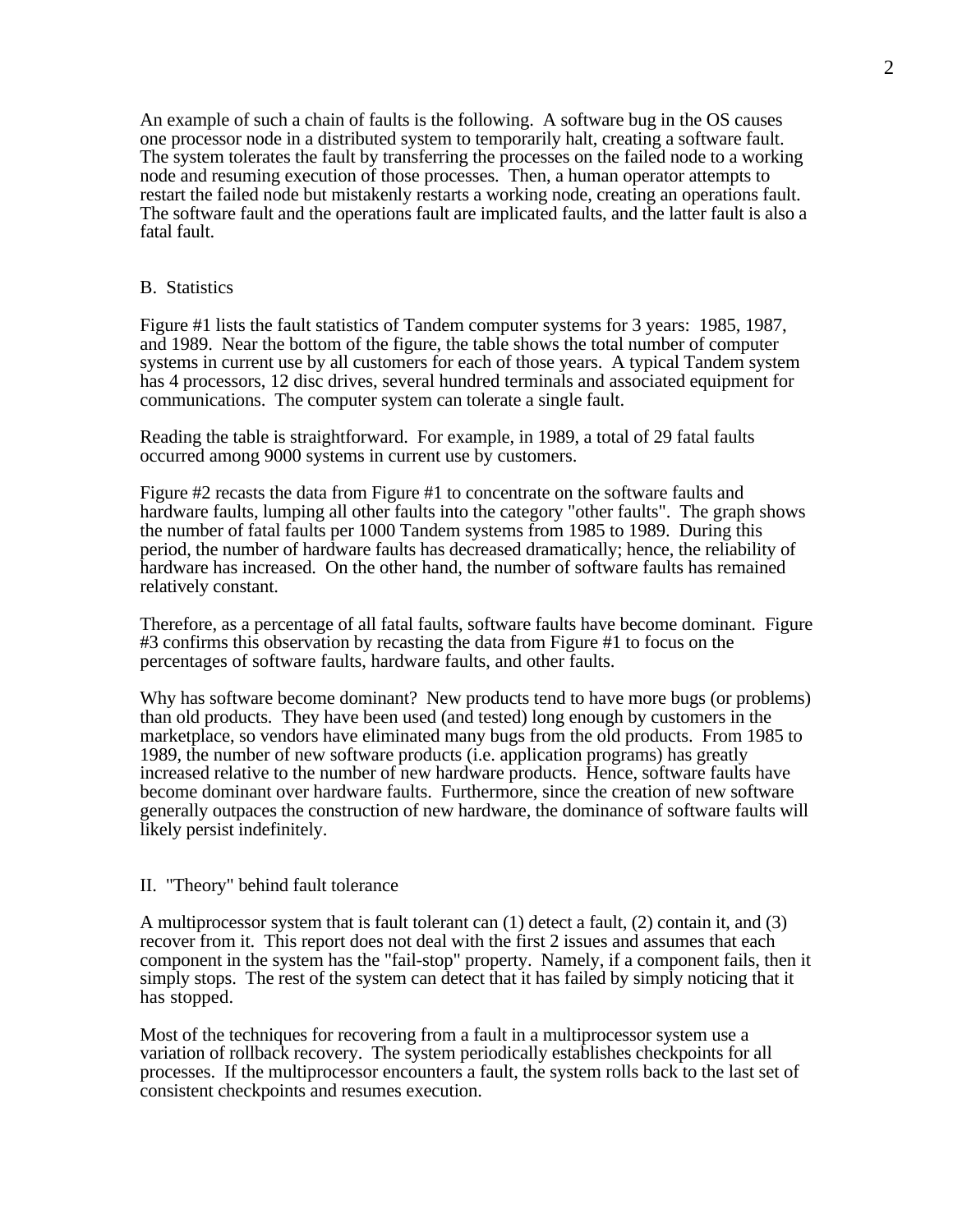|              | Fatal Faults |      | Implicated Faults All Faults |                      |      |      |  |
|--------------|--------------|------|------------------------------|----------------------|------|------|--|
| Year         | 1985         | 1987 | 1989                         | 1987                 | 1989 | 1989 |  |
| Software     | 96           | 114  | 272                          | 135                  | 297  | 515  |  |
| Hardware     | 82           | 66   | 29                           | 106                  | 77   | 157  |  |
| Maintenance  | 53           | 37   | 22                           | 42                   | 28   | 28   |  |
| Operations   | 25           | 35   | 66                           | 49                   | 86   | 27   |  |
| Environment  | 17           | 28   | 26                           | 37                   | 27   | 103  |  |
| Process      | ?            | 2    | $\mathbf 0$                  | $\ddot{\phantom{0}}$ | 9    | 61   |  |
| Unknown      | 12           | 14   | 23                           | 17                   | 23   | 21   |  |
| Total        | 285          | 294  | 438                          | 386                  | 538  | 892  |  |
|              |              |      |                              |                      |      |      |  |
| # of systems | 2400         | 6000 | 9000                         |                      |      |      |  |

Figure 1. Faults in Tandem Systems by Year [Gray]

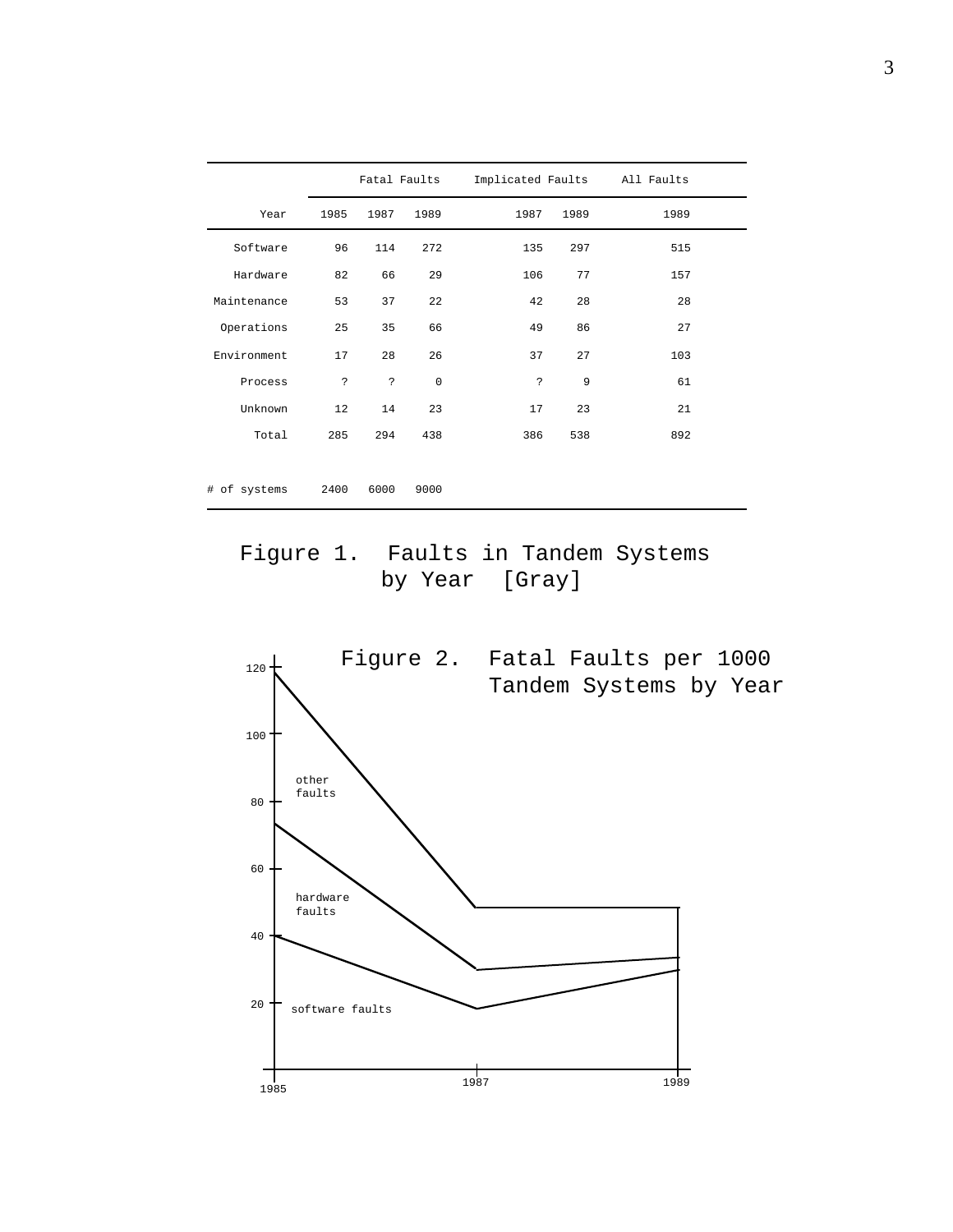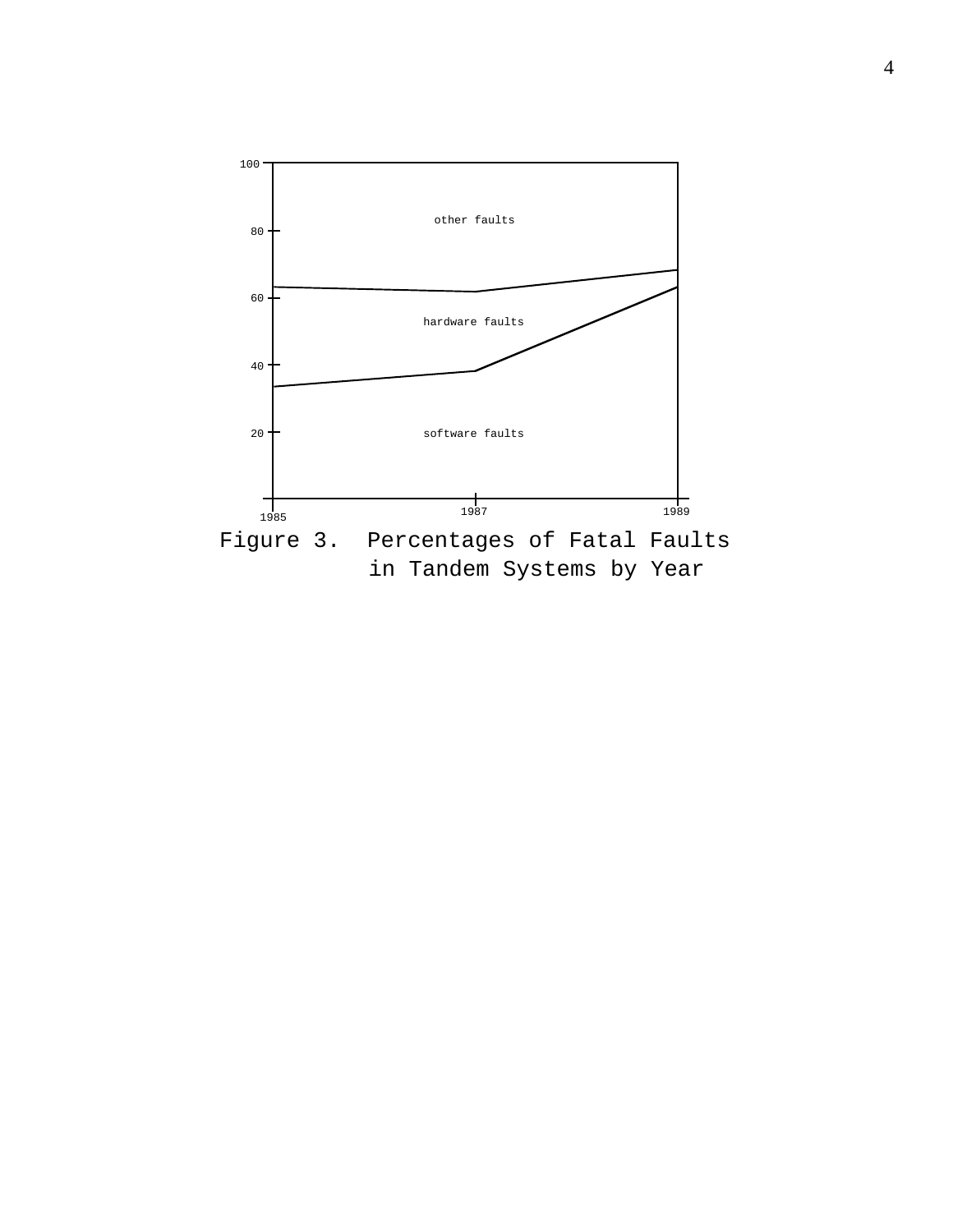For the sake of clarity in illustrating the concepts of fault tolerance, this discussion assumes that each processor in the system executes exactly one process. Hence, referring to a process "P[0]" executing on processor "R[3]" is synonymous with referring to processor "R[3]". All processes comprise the execution of exactly one application program.

#### A. Message-passing multiprocessor

#### 1. Consistent checkpoints

A checkpoint is the entire state of a process at a particular point in time. The system saves at least 1 checkpoint for each process. If a permanent fault occurs on a processor executing a process, the system reloads the process from its checkpoint onto another processor and resumes execution from the checkpoint. If a transient fault occurs on a processor executing a process, then the system restarts the failed processor and uses it to resume execution of the process from its last checkpoint.

If the computer system is a uniprocessor, then establishing a periodic checkpoint and rolling back to it is rather straightforward. For example, the uniprocessor can save the state of its process at the end of each 1-minute interval. The system creates a tentative checkpoint, verifies that its creation is successful, and then converts it into a permanent checkpoint, erasing the previous permanent checkpoint. If the creation of the tentative checkpoint is unsuccessful, then the system discards it and resumes execution from the permanent checkpoint created in the prior 1-minute interval. Even in this simple system, 2 phase checkpointing is required. [Koo]

If the computer system is a message-passing multiprocessor, then establishing periodic checkpoints and rolling back to them is complicated. Figure #4 illustrates 1 of the problems. Process "P" establishes a checkpoint at "Rp", and process "Q" establishes a checkpoint at "Rq". In the figure, "P" sends a message to "Q" before "P" encounters a fault. "P" rolls back to checkpoint "Rp" and resumes execution. Immediately after the rollback, the state of the system is inconsistent. Process "Q" has received a message, but the state of process "P" indicates that it has not yet sent the message.

By contrast, Figure #5 illustrates a state which is consistent. "P" receives a message from " $\ddot{Q}$ " before "P" encounters a fault. "P" rolls back to checkpoint "Rp" and resumes execution. Immediately after the rollback, the state of the system is consistent although process "Q" has sent a message that process "P" never receives.

Although the state suggested in Figure #5 is consistent, the state of the system may not be acceptable. Suppose that both processes use synchronous message-passing to communicate. Unless the rollback recovery logs the messages and replays them, process "P" may hang forever. In other words, the system can be in 1 of 3 states:

inconsistent state,

unacceptable consistent state,

and acceptable consistent state.

The aim of fault tolerance is to set the system in an acceptable consistent state.

2. Domino effect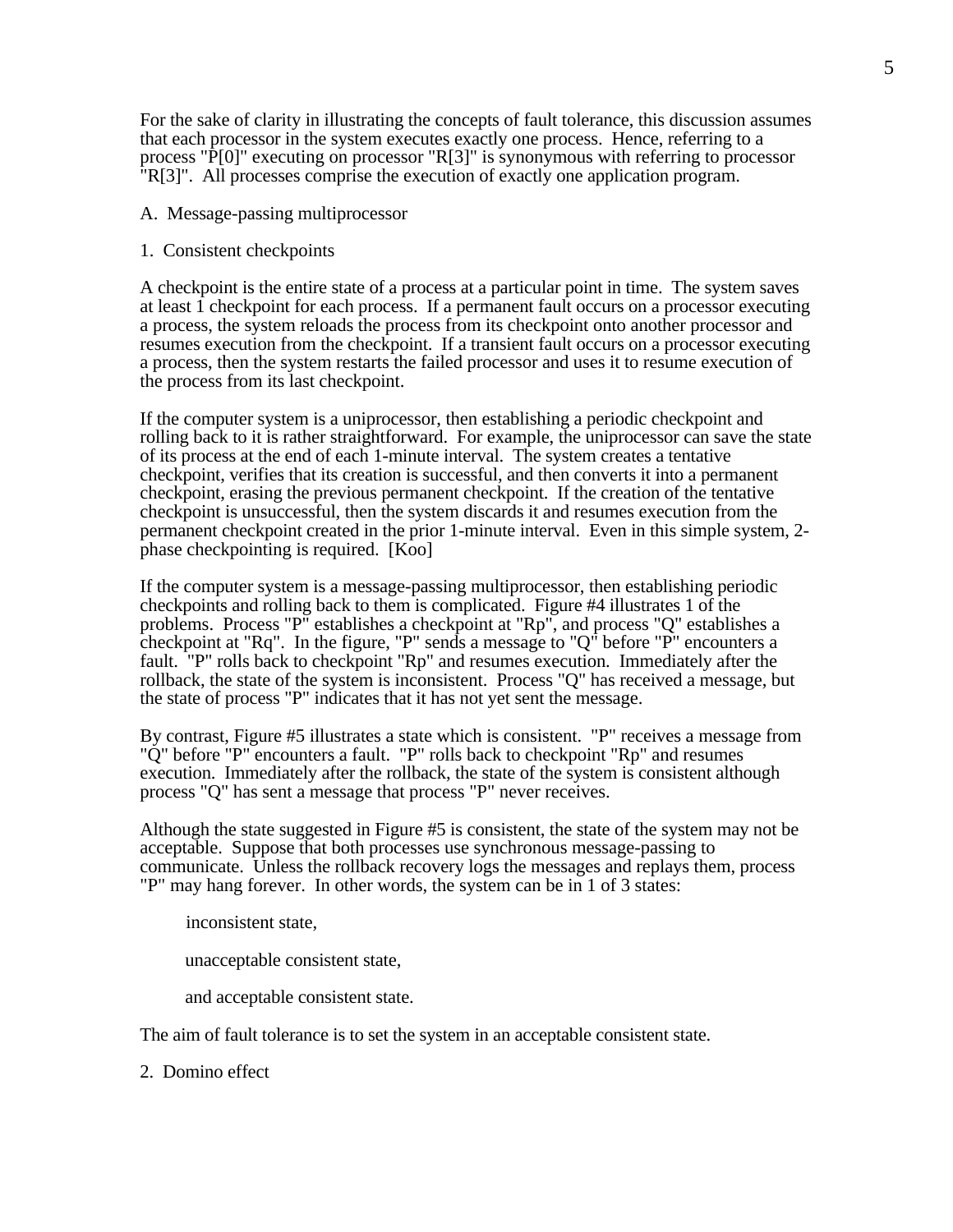

Figure 4. Inconsistent Checkpoints



Figure 5. Consistent Checkpoints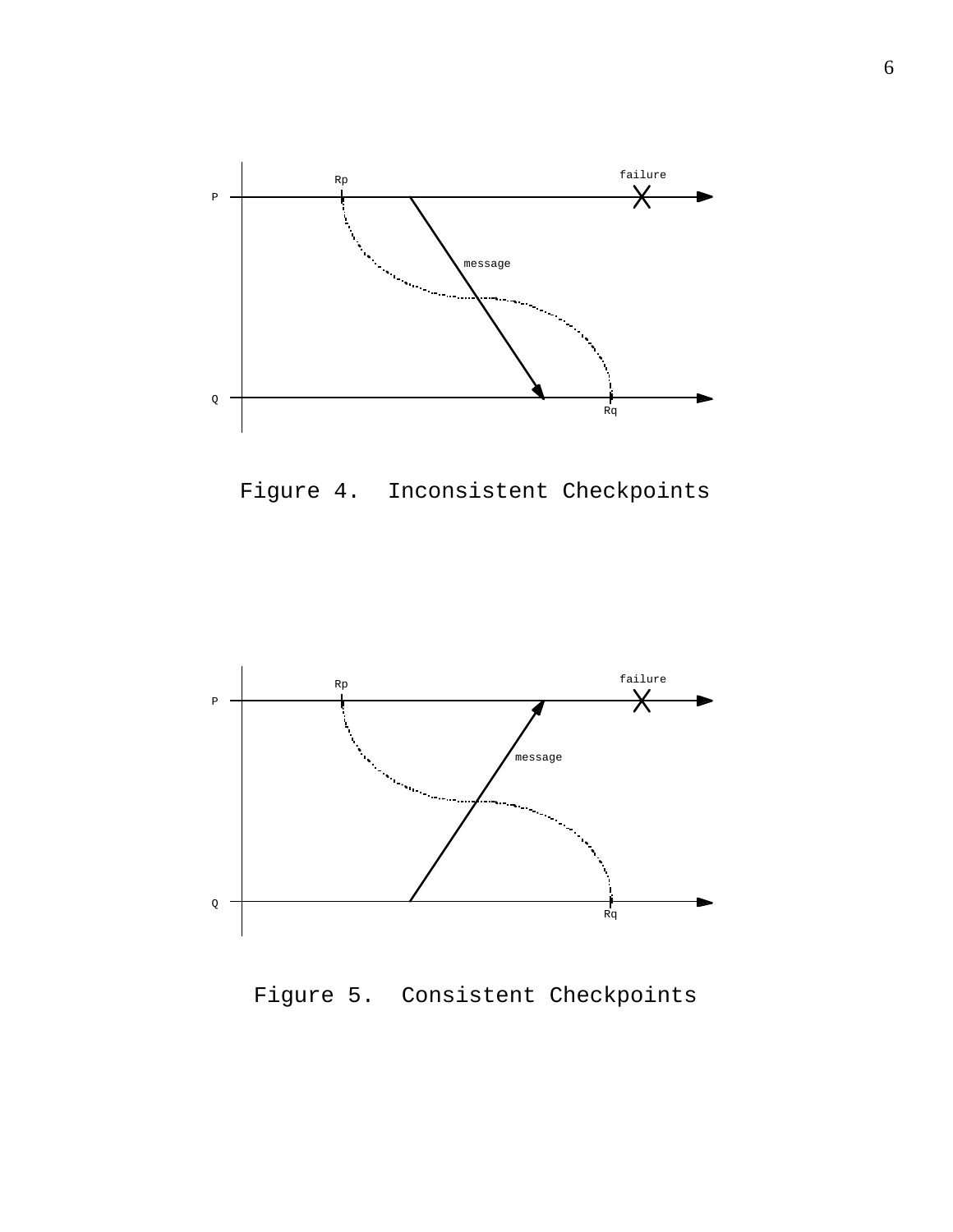The processors in a multiprocessor system either (1) can perform asynchronous checkpointing where each process independently establishes a checkpoint or (2) can perform synchronous checkpointing where processes synchronize to establish a consistent checkpoint. In asynchronous checkpointing, each process may need to establish and maintain many checkpoints in order to enable the computer system to find a set of consistent checkpoints during rollback recovery. In the worst case, the system may need to roll back to the state at the start of the execution of the application program. This phenomenon is called the "domino effect".

Figure #6 illustrates it. Process "P" encounters a fault and rolls back to checkpoint "Rp3", but rolling "P" back to "Rp3" forces the system to roll process "Q" back to "Rq2" in an attempt to find a consistent checkpoint. Still, rolling "Q" back to "Rq2" forces the system to roll "P" even further back to "Rp2". The events cascade until the both processes are rolled back to their initial states at "Rp0" and "Rq0".

#### 3. Livelock effect

The processors in a multiprocessor either (1) can asynchronously roll back affected processes to a set of consistent checkpoints or (2) can synchronously roll back affected processes to a set of consistent checkpoints. In asynchronous rollback, a group of processes can cause each other to repeatedly rollback to the same set of checkpoints and thus can effectively halt the progress of the application process. This phenomenon is called "livelock". [Koo]

Figure #7 illustrates it. Process "P" and process "Q" recover asynchronously. "P" sends message "M1" to "Q", encounters a fault, and then rolls back to checkpoint "Rp". "Q" sends "N1" to "P" and then receives "M1". Since "P" has rolled back to "Rp", the state of "P" indicates that it has not sent "M1". Hence, "Q" must roll back to checkpoint "Rq".

Figure #8 illustrates the succeeding sequence of events. After "P" resumes execution from "Rp", "P" sends "M2" to "Q" and then receives "N1". Since "Q" has rolled back to "Rq", the state of "Q" indicates that it has not sent "N1". Hence, "P" must roll back to checkpoint "Rp", again. This sequence of interlocked events can proceed indefinitely, inhibiting the application program from progressing.

#### 4. Interrupt

One important type of message is an interrupt from the environment (e.g. peripherals) to the multiprocessor. If an interrupt arrives from a device that does not participate in the fault-tolerant scheme of the multiprocessor, it must perform a checkpoint immediately after the receipt of the interrupt. The aim is to avoid losing knowledge of the interrupt. Otherwise, if the system does not perform this immediate checkpoint but does encounter a fault, the system will roll back to a checkpoint prior to the receipt of the interrupt and will lose knowledge of it.

Further, if the multiprocessor system sends information to a device that cannot tolerate duplicate information, then the system must perform a checkpoint immediately after the transmission of information. The aim is to avoid sending duplicate information. Otherwise, if the system does not perform this immediate checkpoint but does encounter a fault, the system will roll back to a checkpoint prior to the transmission of the information and may possibly resend it.

#### B. Distributed shared memory (DSM) multiprocessor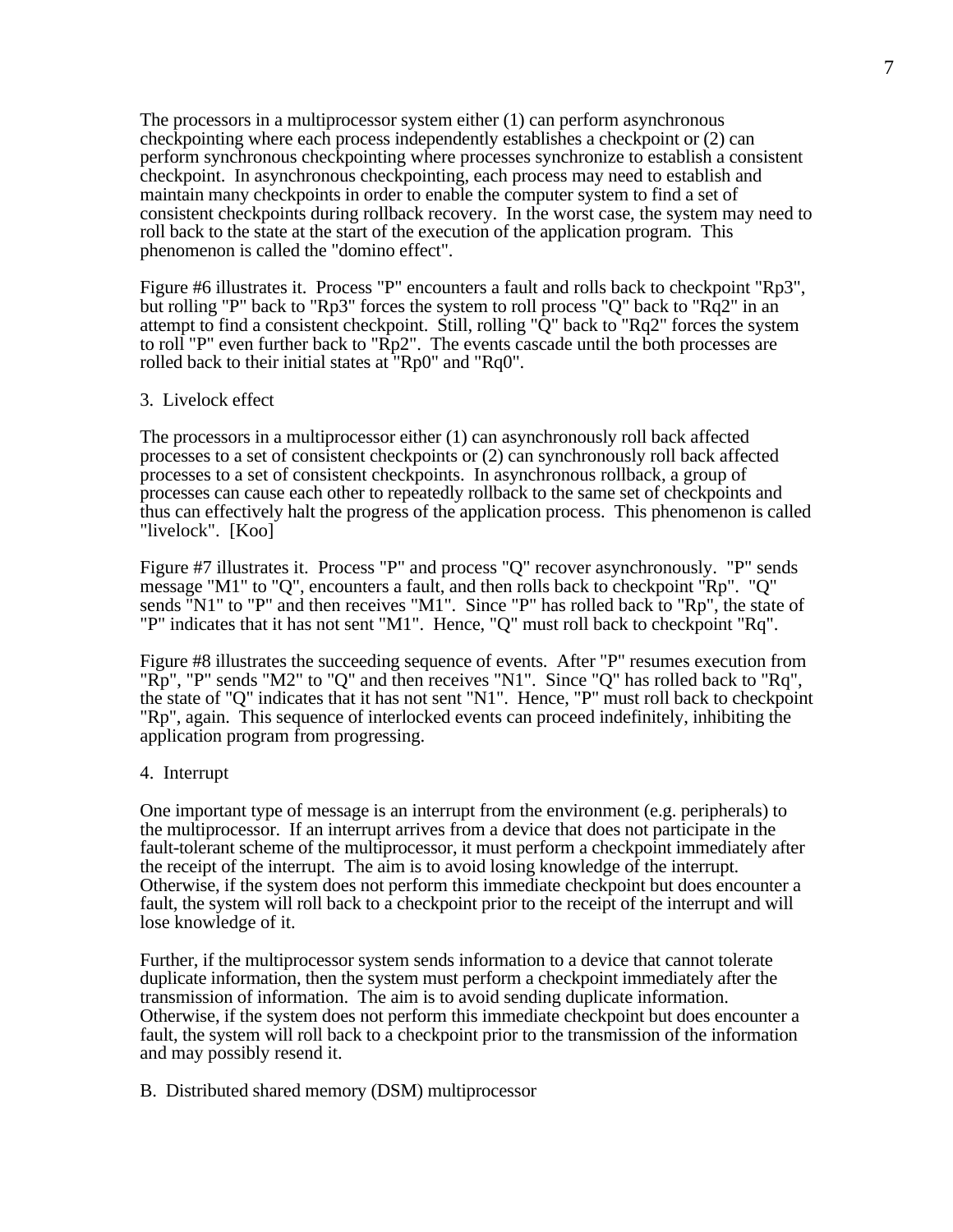

Figure 6. Domino Effect



Figure 7. Livelock Effect [Koo]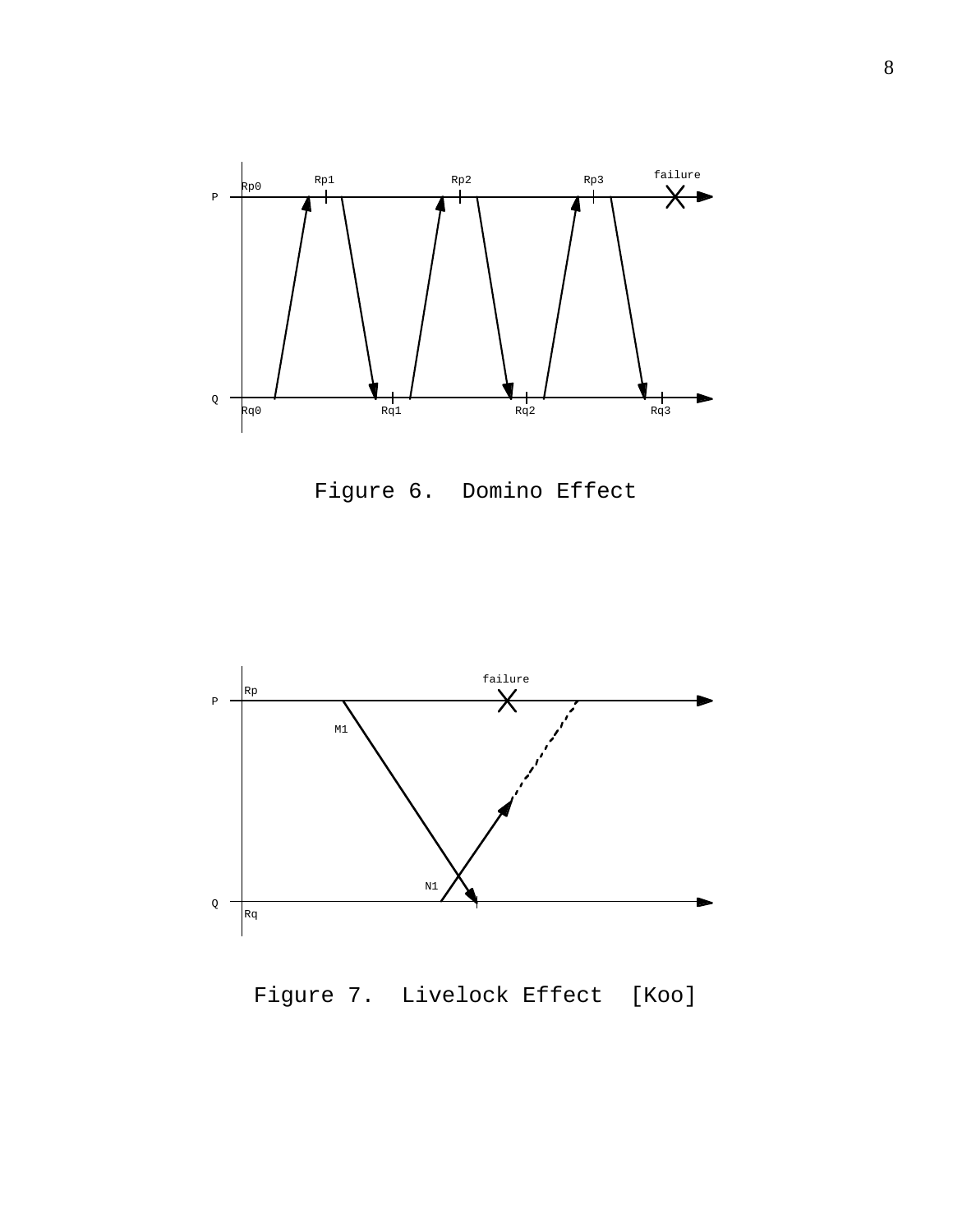

Figure 8. Livelock Effect [Koo]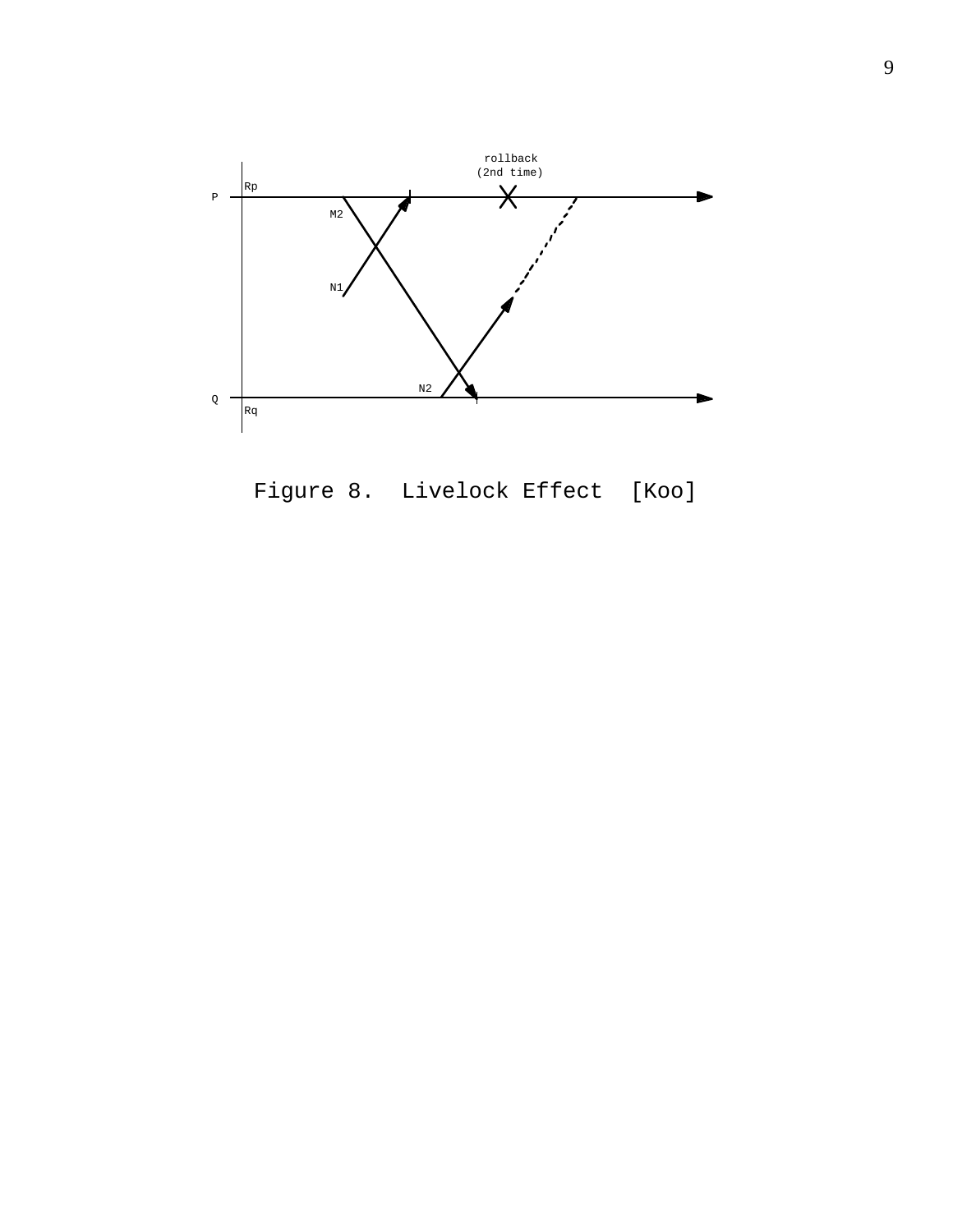1. Application of concepts from message passing

The concepts for fault tolerance in message-passing multiprocessors can be applied to DSM multiprocessors. Processes in the latter communicate by accessing shared memory. The mechanism for maintaining the coherence of shared memory generates messages on behalf of the communicating processes.

Figure #9 illustrates the coherence messages in a DSM multiprocessor. This particular system is a loosely-coupled one, where software (like that described by Li) maintains coherence. A tightly-coupled multiprocessor, where hardware maintains coherence, operates in a fashion that is similar to the operation of a loosely-coupled multiprocessor. Hence, the following discussion applies to both types of systems. [Janssens]

In the left half of the diagram, processor "P" attempts to write to block "G". "P" sends its request to "M", the manager for block "G". "M" forwards the request to the current owner, "Q". "Q" sends its copy of "G" and its copyset to "P". "P" receives "G" and sends invalidations to all processors listed in the copyset. In this case, processor "R" receives an invalidation.

In the right half of the diagram, processor "Q" attempts to read "G" and sends a request (for block "G") to processor "M". It, in turn, forwards the request to processor "P". Then, "P" forwards a copy of "G" to "Q".

The dashed line indicates that processor "Q" rolls back to checkpoint "Rq", which is just prior to where "Q" attempts to read block "G". If the messages in this DSM system are treated like those in the message-passing system, then rolling "Q" back to "Rq" requires that the system roll "P" back to checkpoint "Rp" in order to set the system in a consistent state.

In reality, the characteristics of the messages that are generated to maintain coherence enable the DSM system to roll "Q" back to "Rq" without rolling "P" back to "Rp". The message to request a copy of block "G" does not change the state of the processes on processors "P" and "Q". Although the state of the copyset may be inaccurate immediately after rolling "Q" back to "Rq", a slight modification of the coherence algorithm can easily fix that problem. Furthermore, the semantics of the algorithm do not cause "Q" to hang forever, waiting for the reply from "P", even though that reply is not logged. Hence, if the DSM system rolls "Q" back to "Rq" without rolling "P" back to "Rp", the system is in an acceptable consistent state.

2. Consistent global state in a theoretical DSM system

The previous discussion suggests that the interactions among processes in the DSM multiprocessor should be analyzed at the level of read and write accesses to shared memory. Analyzing the system at the lower level of messages is not useful since many messages issued to maintain the coherence of shared memory do not cause dependencies among processes.

Read and write accesses to shared memory introduce 2 kinds of dependencies. A recovery dependency exists from process "P" to process "Q" if rolling process "P" back to a checkpoint "Rp" requires rolling process "Q" back to a checkpoint "Rq" in order to maintain a consistent global state of the system. Similarly, a checkpoint dependency exists from process "P" to process "Q" exists if establishing a checkpoint of process "P" requires establishing a checkpoint of process "Q" in order to maintain a consistent state.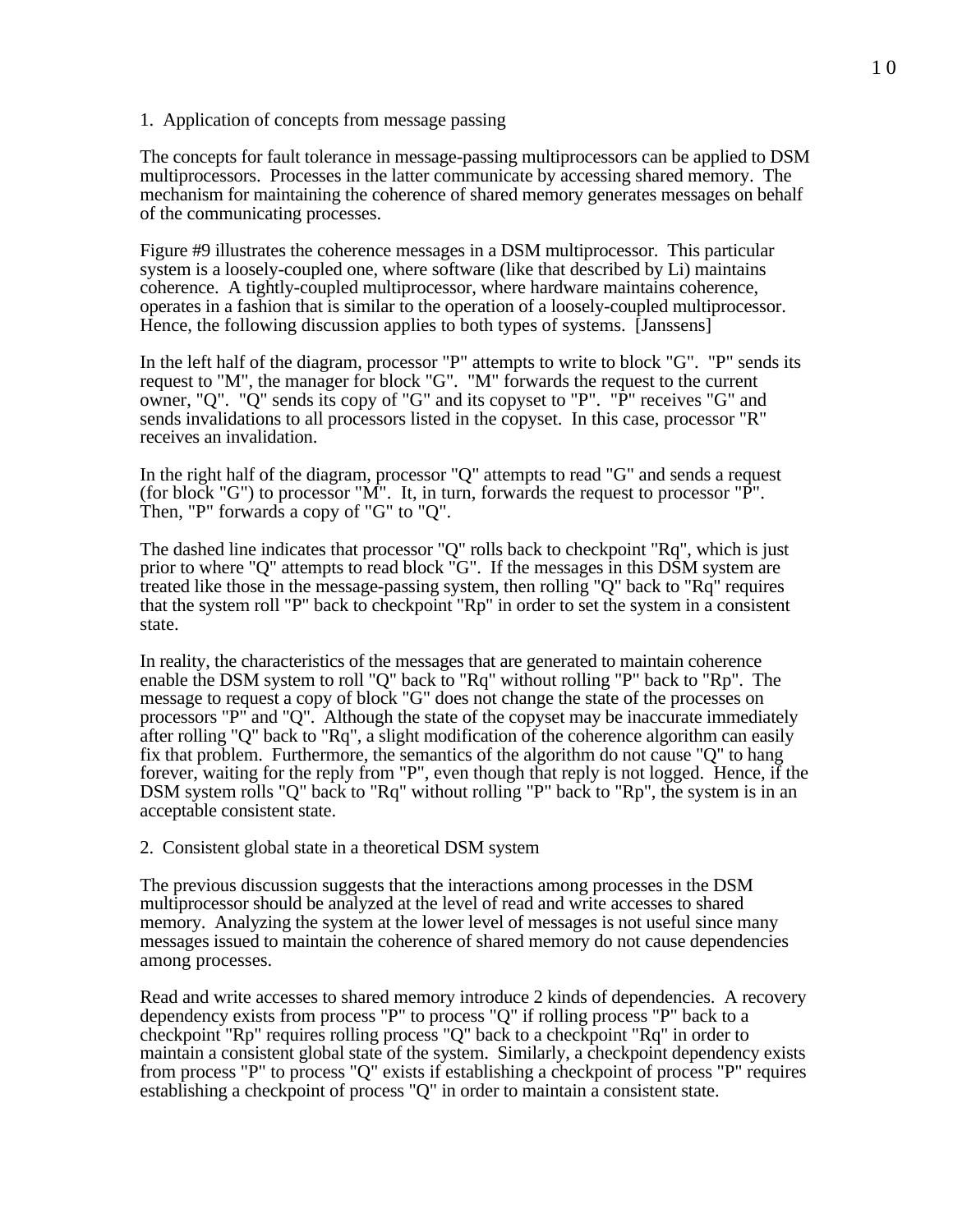

Figure 9. Messages in Distributed Shared Memory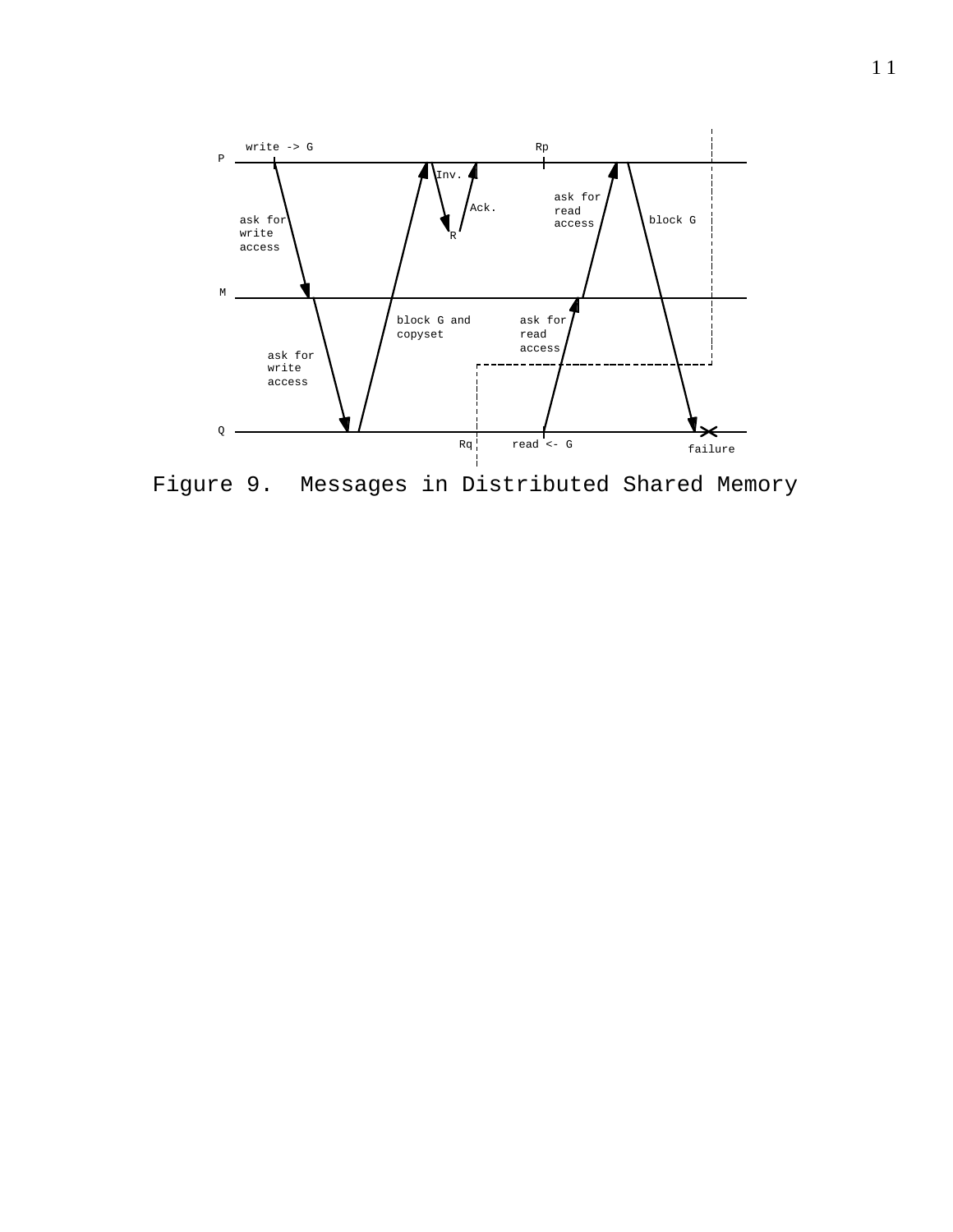A consistent state is one that is sequentially consistent. Sequential consistency is one type of view of memory accesses that the multiprocessor presents to the user. Memoryconsistency models that are less stringent than sequential consistency also appear to the user to be sequentially consistent if the user protects accesses (to shared memory) within critical sections bounded by, for example, locks. For this report, a DSM system is assumed to provide a sequentially consistent view to the user.

There are 4 possible read/write interactions that exist between any 2 processes, "P" and "Q". Figure #10 illustrates a read-read interaction between process "P" and process "Q". The "checkpoint data" indicates data saved at the checkpoints "Rp" and "Rq". They constitute a consistent global state to which the system can roll back if it encounters a fault. In other words, they form a "recovery line". The "active data" indicates the data at a particular point in time. Both the "checkpoint data" and the "active data" designate the values that are stored in the same particular memory location. The interaction between the 2 processes occurs at that particular memory location.

In Figure #10, neither process affects the state of the other process. Hence, at time "t", the system can roll process "P" back to checkpoint "Rp" without rolling process "Q" back to checkpoint "Rq" and still maintain a consistent global state. The system can establish a new checkpoint of process "P" without establishing a new checkpoint of process "Q" and still maintain a consistent state. Similar comments apply to the situations where the roles of "Q" and "P" are switched.

Figure #11 illustrates a read-write interaction between process "P" and process "Q". Again, neither process affects the state of the other process. Hence, at time "t", the system can roll back a process to the last checkpoint or can establish a new checkpoint of the process without involving the other process.

Figure #12 illustrates a write-read interaction between process "P" and process "Q". "P" writes a value that "Q" subsequently reads, so "P" affects the state of "Q". At time "t", if the system rolls "P" back to checkpoint "Rp", the system must also roll "Q" back to checkpoint "Rq" in order to maintain a consistent state. On the other hand, the system can roll "Q" back to checkpoint "Rq" without involving "P". The system has sufficient information to determine that "0" from the checkpoint data should not be restored during a rollback of only "Q"; hence, the state remains sequentially consistent. Finally, at time "t", if the system establishes a checkpoint of process "Q", the system must also establish a checkpoint of process "P". The reason is that once a new checkpoint of "Q" is established, it cannot roll back to the previous checkpoint "Rq" even if "P" rolls back to "Rp". On the other hand, the system can establish a checkpoint of "P" without involving "Q". [Banatre]

In summary, the write-read interaction introduces the following dependencies.

 recovery dependency: P -> Q checkpoint dependency: Q -> P

Figure #13 illustrates a write-write interaction between process "P" and process "Q". "P" writes a value to a memory location to which "Q" subsequently writes a different value. At time "t", if the system rolls "Q" back to "Rq", then the system must also roll "P" back to "Rp" in order to maintain a consistent state. The reason is that once "Q" overwrites the value written by "P", the system cannot restore that value if "Q" rolls back to "Rq". (Morin explained, in private communication, that the system maintains only 2 copies of each memory location.) On the other hand, the system can roll "P" back to "Rp" without involving "Q". Finally, at time "t", if the system establishes a checkpoint of process "P", the system must also establish a checkpoint of process "Q" in order to maintain a consistent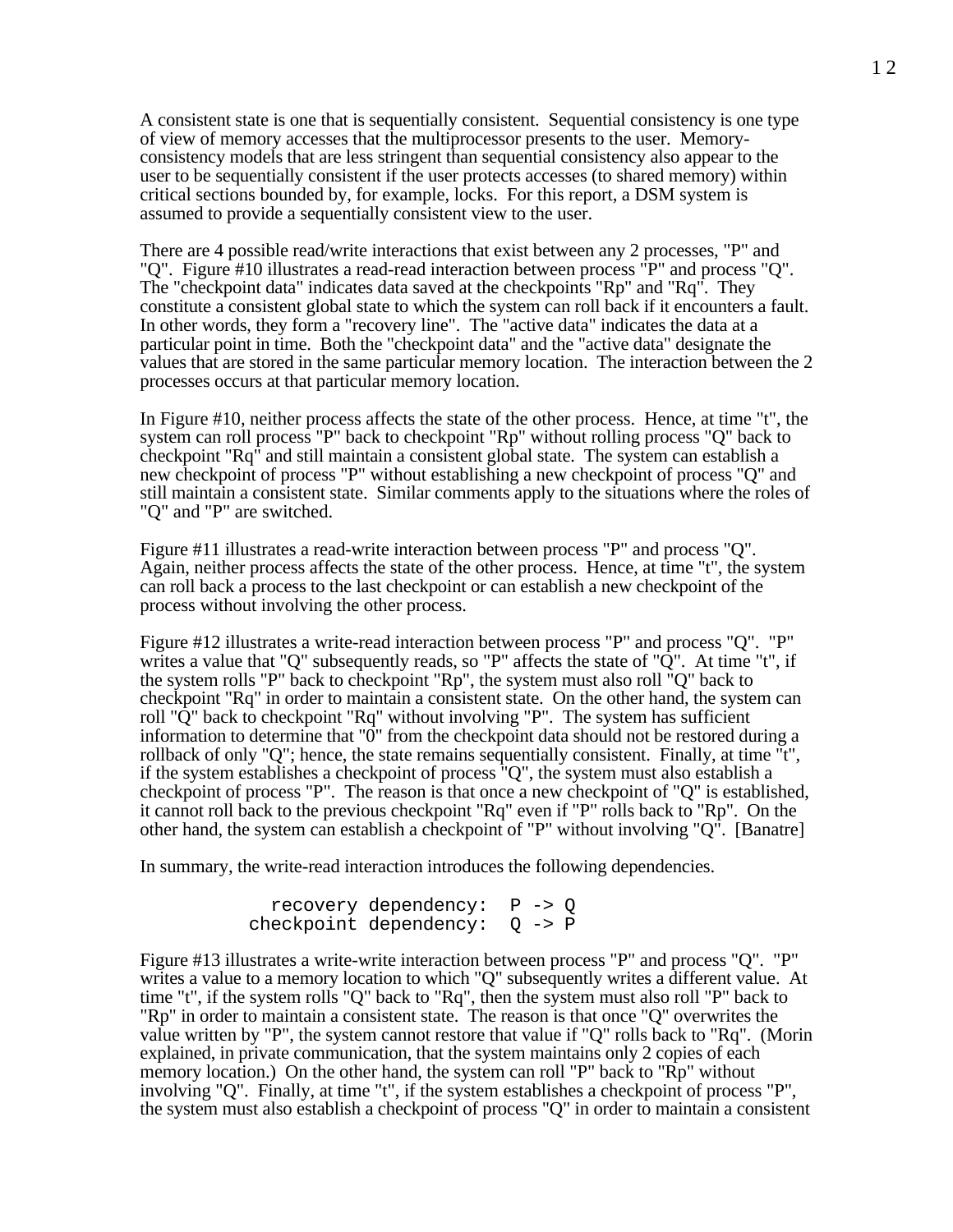

P Q Figure 11. Read-Write "Message" Rp Rq checkpoint active data active data data 0 0 2 shared data read write(2) t

1 3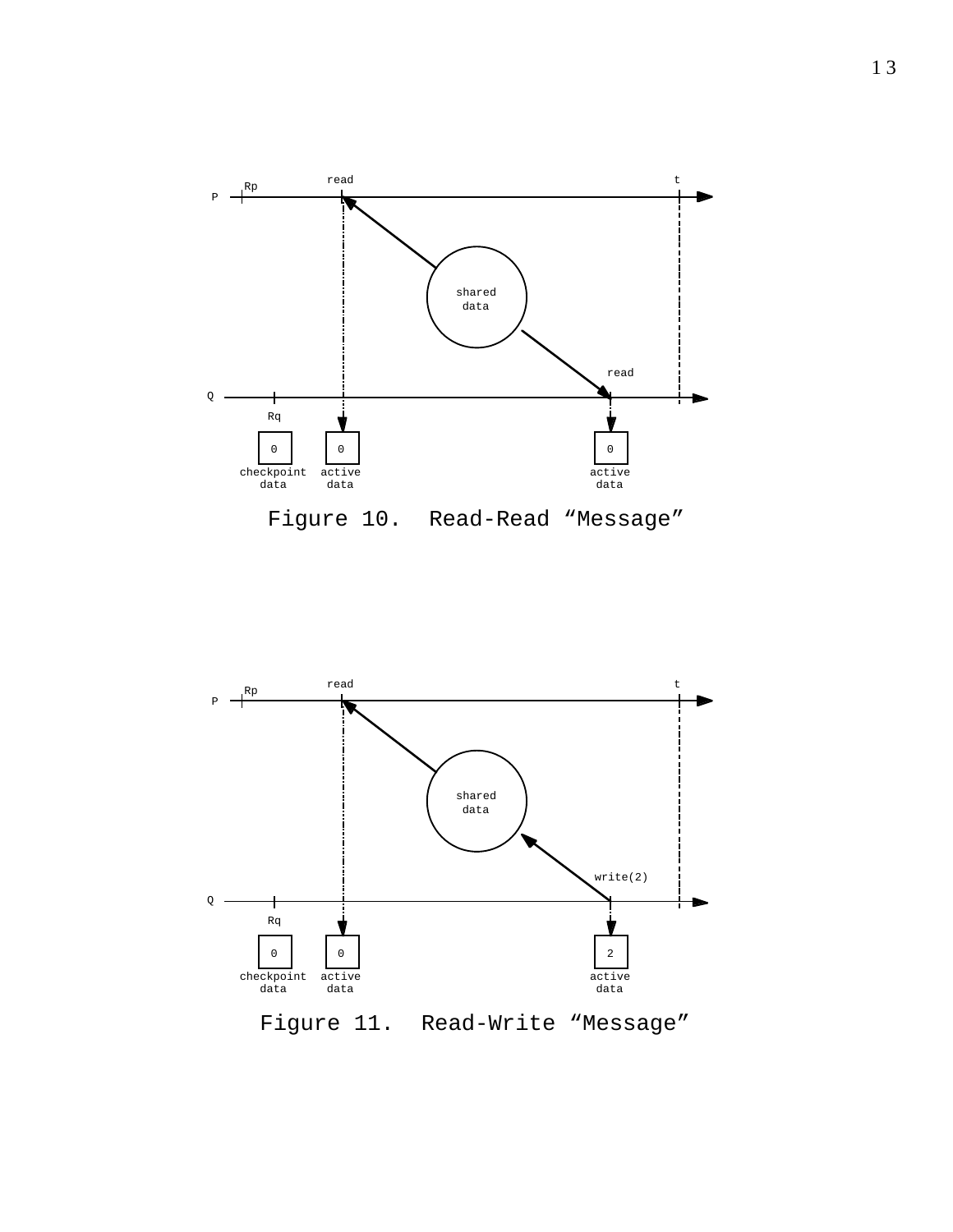

Figure 12. Write-Read "Message"

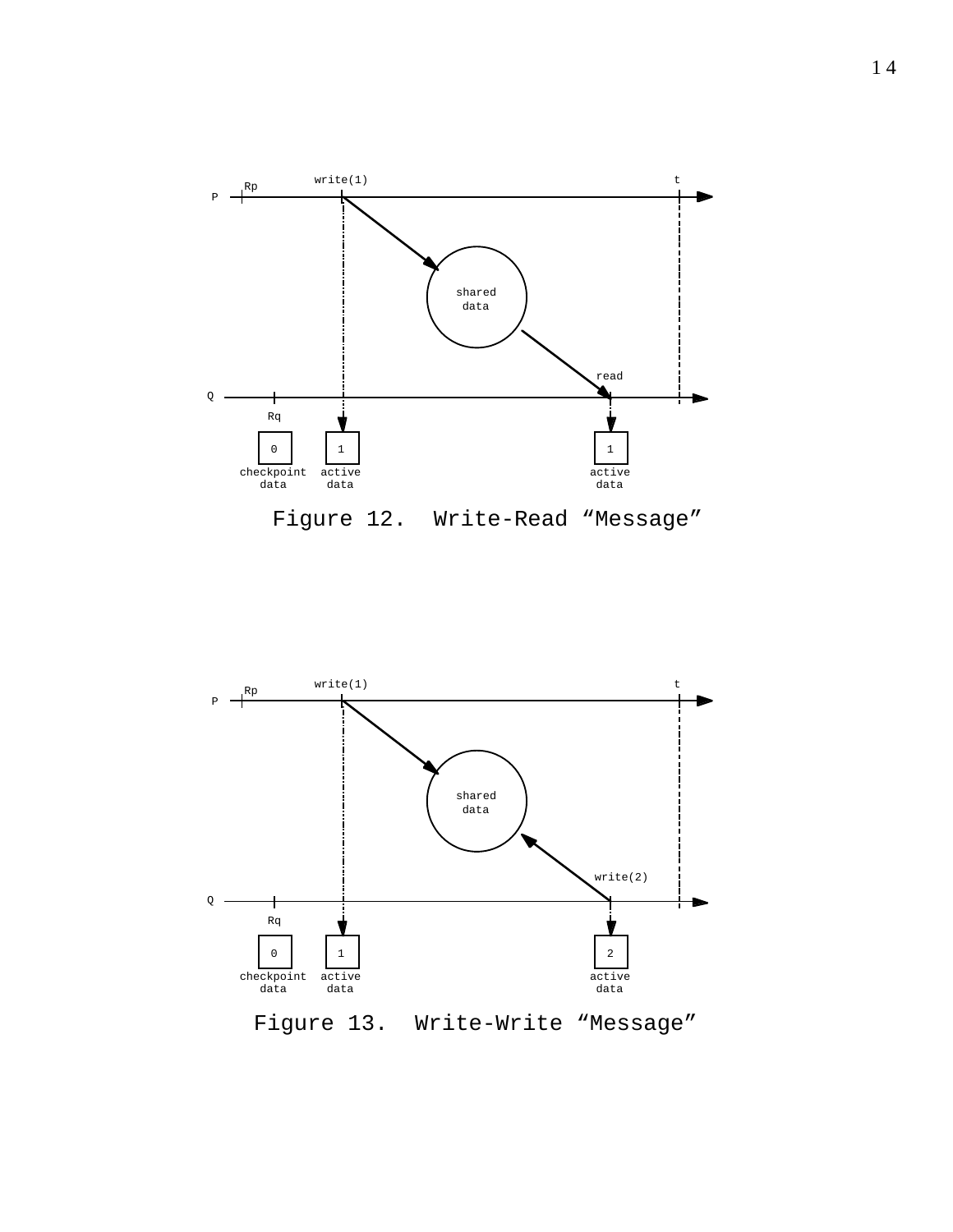state. On the other hand, the system can establish a checkpoint of "Q" without involving "P".

In summary, the write-write interaction introduces the following dependencies.

 recovery dependency: Q -> P checkpoint dependency: P -> Q

For the convenience of the reader, figure #14 summarizes the dependencies derived in this section.

3. Consistent global state in a real DSM system

Figure #12 and Figure #13 illustrate the dependencies that exist in the situation where memory is shared at the smallest granularity, a byte (8-bits) or a word (32-bits). In most real systems, the smallest granularity is the size of a cache block or virtual page of memory. The following discussion extends Banatre's work to include false sharing.

False sharing of the cache block introduces dependencies beyond the previously mentioned ones. Figure #15 illustrates 2 processes, "P" and "Q", falsely sharing a block of 2 bytes of data. When "Q" reads the value of "3", "Q" has no knowledge that "P" only wrote the value of "1" without altering "3". The state of the cache does not contain information to identify modifications to sections of a cache block. Hence, even though both processes are falsely sharing a cache block, they must behave as if they are genuinely sharing it.

For a write-read "message", we have the following dependency.

 recovery dependency: P -> Q checkpoint dependency: Q -> P

At time "t", if "P" roll backs back to checkpoint "Rp0", "P" forces "Q" to roll back to checkpoint "Rq0". Establishing a checkpoint for "Q" at time "t" requires that TSM establish a checkpoint for "P" at time "t" since "Q" cannot roll past the value that "P" wrote.

In figure #16, "P" and "Q" write to different locations in the same cache block. Similar to the aforementioned argument, when "Q" writes to the cache block, "Q" has no knowledge that "P" only wrote the value of "1" without altering "3". Even though "P" and "Q" are falsely sharing a cache block, they must behave as if they are genuinely sharing it. Thus, this situation introduces the same dependency derived for a theoretical DSM system.

Furthermore, at time "t", if "P" encounters a fault and attempts to roll back to "Rp", neither the cache block "[0 3]" nor the cache block "[1 2]" can be part of a global consistent state of the system. The "0" in "[0 3]" is invalid since "Q" has already written "1" over the "0". The "1" in "[1 2]" is invalid since "P" rolls back past the point where it writes "1" into the cache block. Therefore, false sharing introduces an additional dependency. Namely, rolling "P" back to "Rp0" requires that "Q" roll back to "Rq0". Therefore, establishing a checkpoint of "Q" at time "t" requires that the system establish a checkpoint of "P" as well.

For a write-write "message", we have the following dependencies.

```
recovery dependency: Q \rightarrow P<br>P -> 0
P \rightarrow Q checkpoint dependency: P -> Q
                               O \rightarrow P
```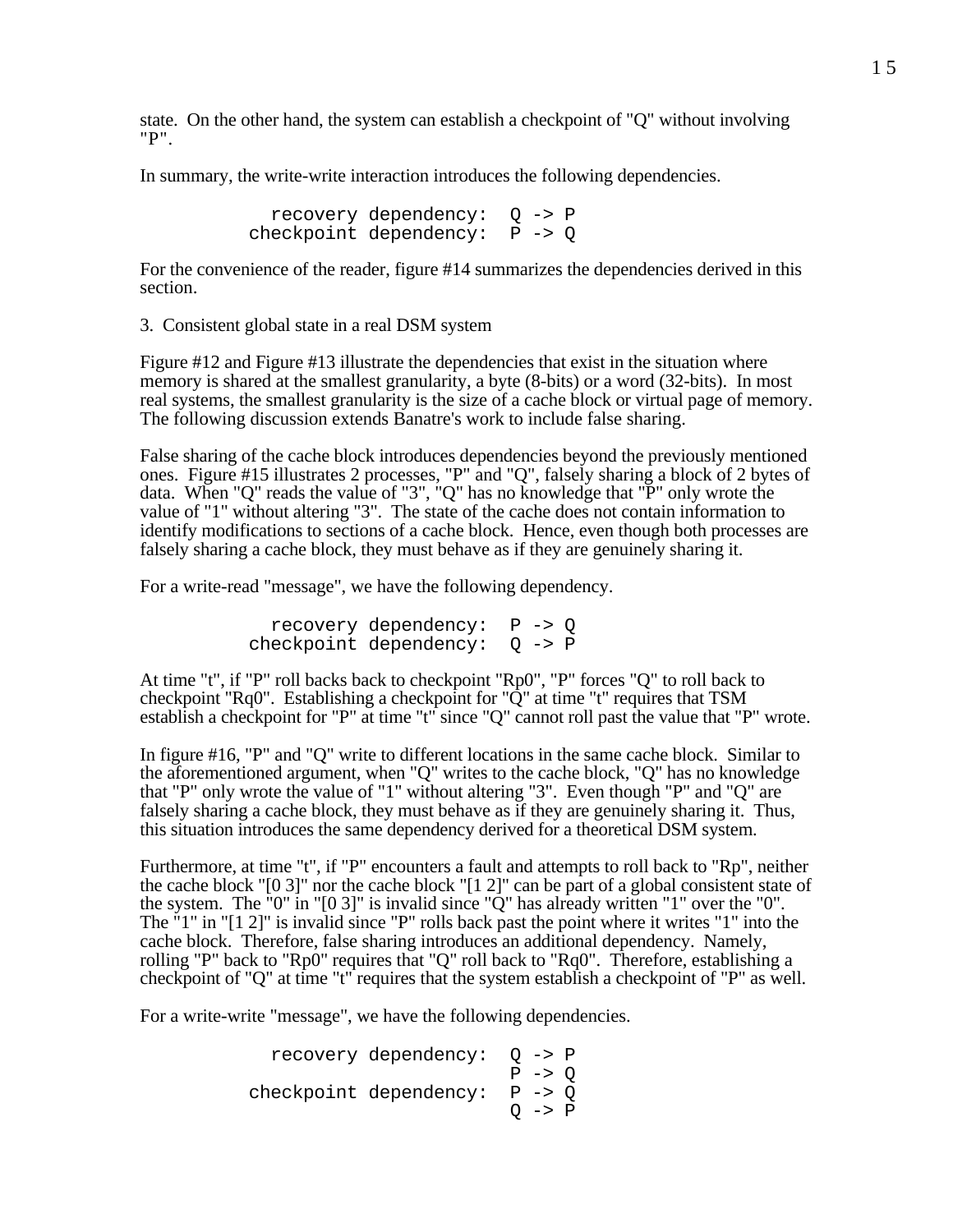# Write-Read "Message"

- checkpoint dependency: Q -> P recovery dependency: P -> Q
	-

Write-Write "Message"

- checkpoint dependency: P -> Q recovery dependency: Q -> P
- Figure 14. Dependencies in Theoretical Systems

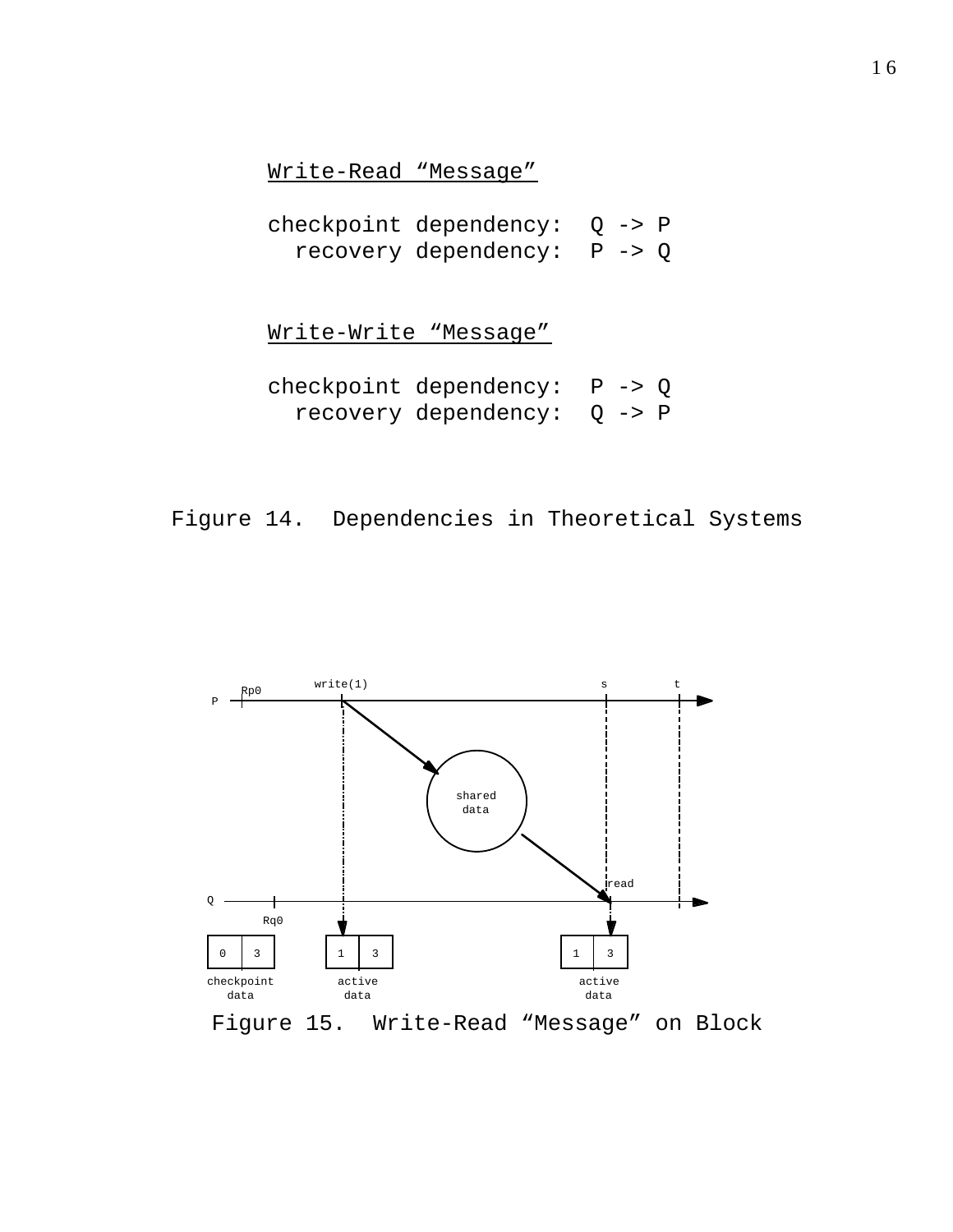

Figure 16. Write-Write "Message" on Block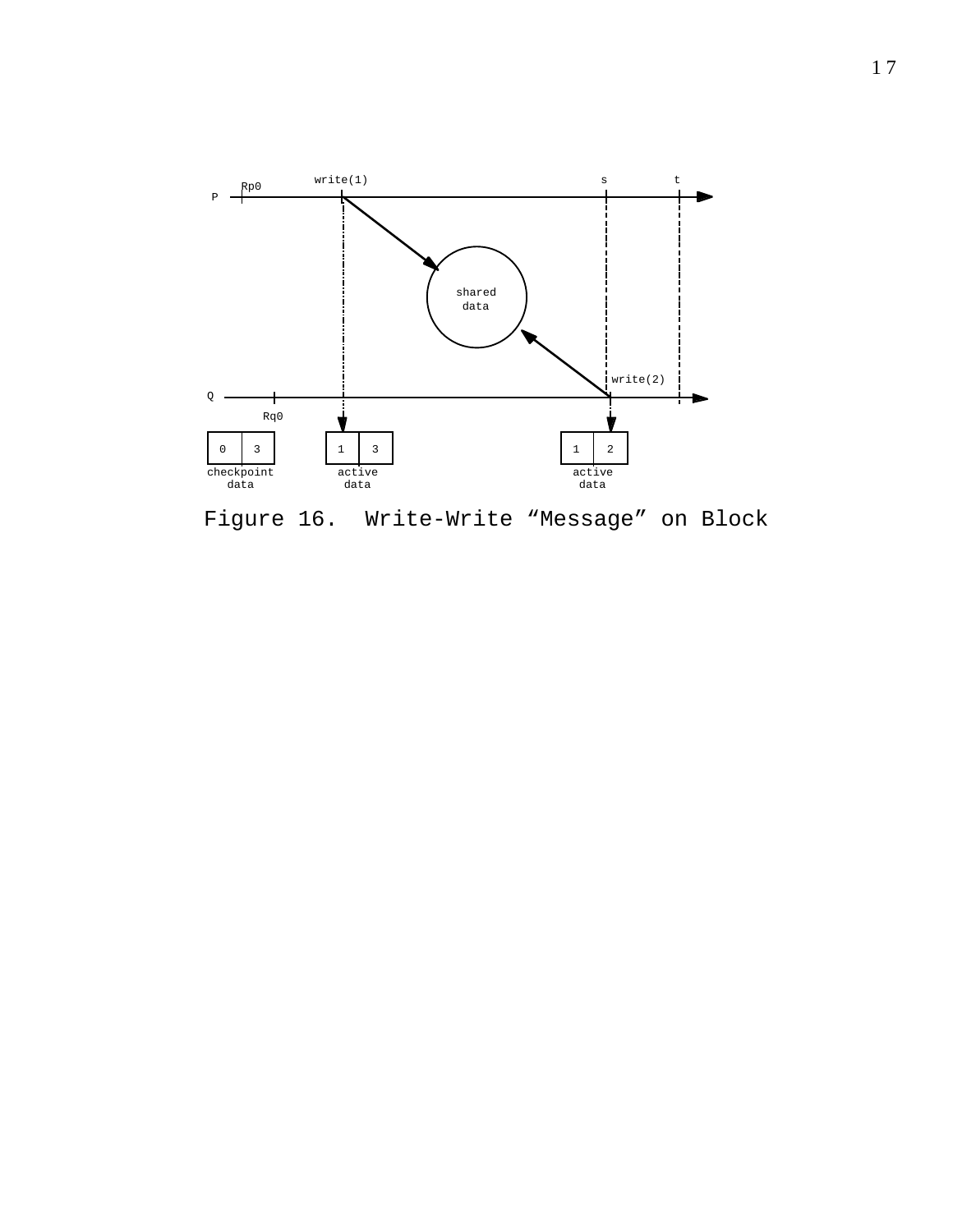At time "t", rolling a process back to its recovery point requires that the other process roll back to its own recovery point. Establishing a checkpoint of a process at time "t" requires that the system establish a checkpoint of the other process since it can not undo the value that it wrote.

For the convenience of the reader, figure #17 summarizes the dependencies derived in this section.

## III. Taxonomy for methods of rollback recovery

Rollback-recovery schemes can be categorized into 3 principal methods: tightly synchronized method (TSM), loosely synchronized method (LSM), and un-synchronized method (USM). The aim of this naming convention is to convey the degree of strictness by which a particular method forces the establishment of a checkpoint. Under the TSM, a processor can immediately force the establishment of a checkpoint by another processor at the point of an interaction between the 2 of them. Under the LSM, a processor can force the establishment of a checkpoint by another processor, but the establishment of that checkpoint need not occur at the point of an interaction between the 2 of them. In other words, the checkpoint can be postponed (by recording the inter-processor dependencies that arose at the checkpoint). Under the USM, a checkpoint by a processor occurs independently from all other processors in the system.

## IV. Tightly synchronized method for fault tolerance

The distinguishing feature of TSM is that a processor immediately establishes a checkpoint when an interaction between it and another processor can potentially cause rollback propagation.

#### A. General architecture

The most common implementation of a TSM is cache-aided rollback error recovery (CARER), originally proposed by Hunt for uniprocessors and extended to multiprocessors by Wu. Figure #18 shows the generic architecture of a system that uses TSM. There are 2 approaches: TSM for hardware-based DSM and TSM for software-based DSM. In the hardware-oriented approach, TSM assumes that both memory and cache are fault-tolerant and saves checkpoints in main memory. The system can tolerate only a transient fault in any node.

In a software-based DSM system, software maintains memory coherence by sending reliable messages over a local area network (LAN). In the software-oriented approach, the TSM assumes only that the disk and the LAN are fault-tolerant. TSM saves checkpoints to disk.

The following discussion focuses on the hardware approach.

#### B. Processor interaction

Figure #15 suggests the actions that TSM must take in order to prevent rollback propagation in the case of the write-read "message". Suppose that "Q" incurs a read miss in the process of fetching the cache block owned by "P". Just before it supplies that block,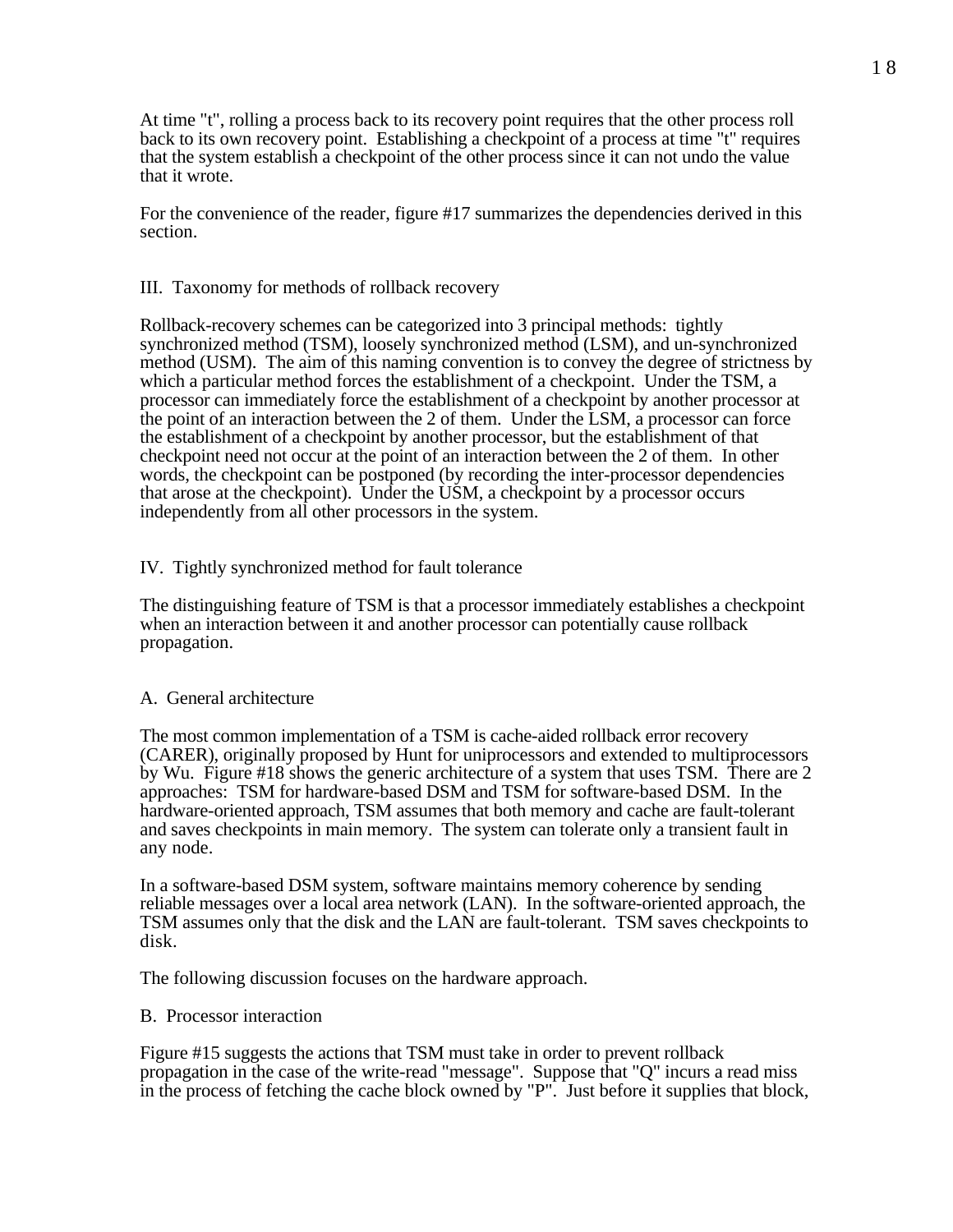# Write-Read "Message"

checkpoint dependency: Q -> P recovery dependency: P -> Q

Write-Write "Message"

- checkpoint dependency: Q <-> P recovery dependency: P <-> Q
- Figure 17. Dependencies in Real System



Checkpoints are saved in main memory or disk.

Figure 18. Generic Architecture in TSM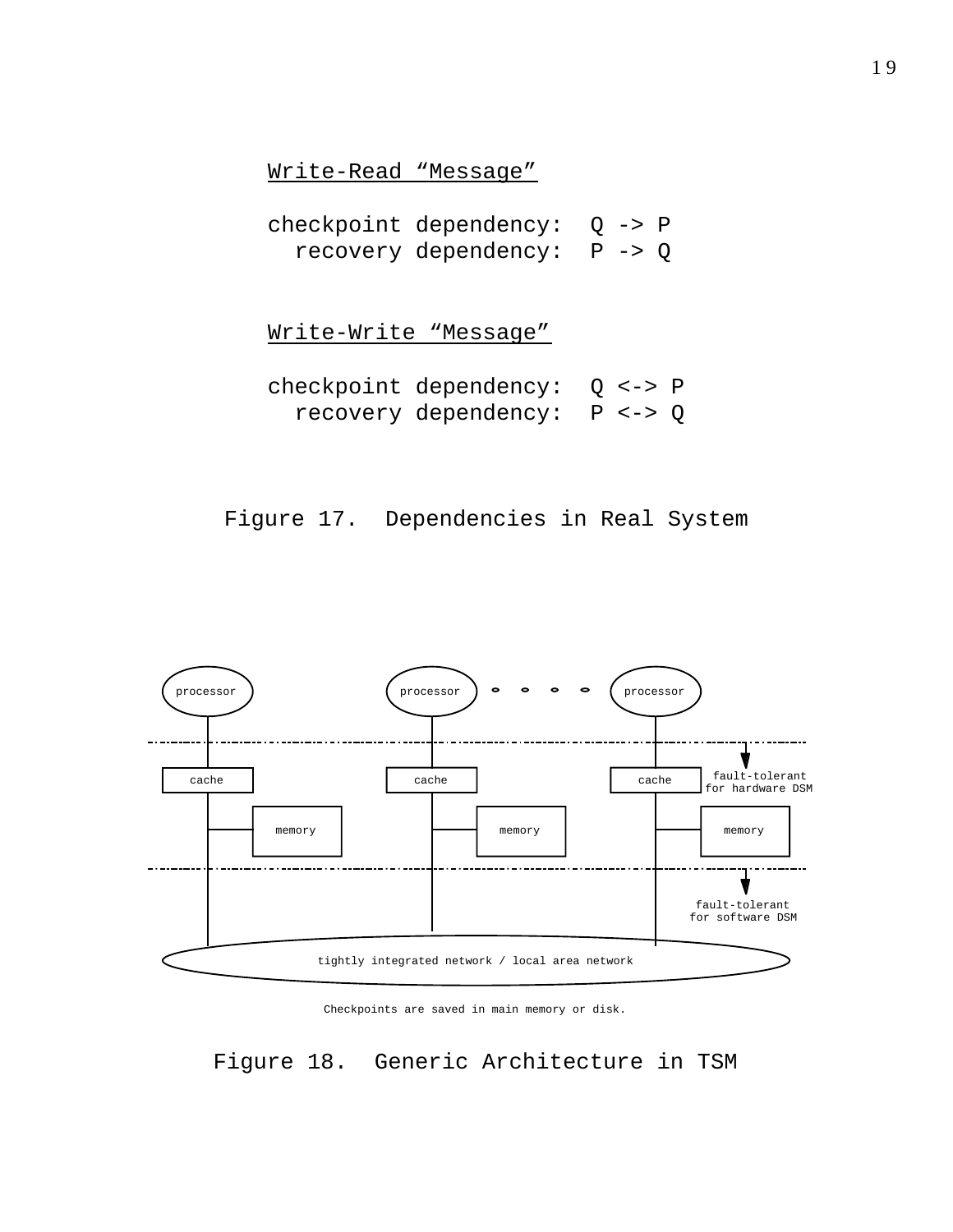"P" must establish a checkpoint, "Rp1", at time "s". In this way, rolling "P" back to the last checkpoint, "Rp1", does not force "Q" to roll back to "Rq0". Figure #16 suggests the actions that TSM must take in order to prevent rollback propagation in the case of the writewrite "message". Suppose that "Q" writes to the cache block. Just before "Q" performs the write, TSM must establish a checkpoint "Rp1" for "P" at time "s". In this way, rolling "P" back to "Rp1" does not force "Q" to roll back to "Rq0". Establishing "Rp1" also eliminates the rollback propagation suggested by dependency " $Q \rightarrow P$ ". Rolling " $Q$ " back to "Rq0" restores "[1 3]" (saved at "Rp1") as the value of the cache block.

Incidentally, establishing the checkpoint of "P" in the situations illustrated in the 2 figures eliminates both the checkpoint dependency and the recovery dependency identified in figure #17.

#### C. Initiating checkpoints

Figure #19 illustrates 3 conditions requiring the TSM to establish a checkpoint for a process "P". First, suppose that any process reads or writes to a cache block for which process "P" is the last writer. The TSM must establish a checkpoint for "P" if the TSM has not already established one for "P" (thus having already saved that block) in order to prevent rollback propagation.

Second, suppose that the cache has reached a state where a dirty block must be written back to main memory in order to make room for an incoming cache block. A dirty block is one which is modified by the processor but which has not yet been written back to main memory. Since it contains the last checkpoint for process "P", the TSM must establish a new checkpoint for "P" in order to write the dirty block back to main memory. Simply writing the block back to memory without establishing a checkpoint would leave the original checkpoint (in memory) in a possibly inconsistent state. [Ahmed]

Third, any interaction between "P" and the environment requires that the TSM establish a checkpoint immediately after the interaction in order to prevent "P" from losing knowledge of that interaction. Examples of interactions include an interrupt from an external device, receiving data from it (via an I/O instruction), or sending data to it.

#### D. Saving checkpoints

To establish a permanent checkpoint, the TSM saves (1) the internal state (registers and internal buffers) of the processor executing "P" and (2) the dirty cache blocks. Afterwards, "P" resumes execution, updating the cache, registers, and internal buffers of the processor. [Wu] They essentially contain the tentative checkpoint of "P". At the next establishment of a permanent checkpoint, the TSM converts the tentative one into a permanent one. Fault tolerance based on rollback recovery requires that the system contain at least 2 checkpoints- -a permanent one and a tentative one. For convenience, a permanent checkpoint is simply referenced as "checkpoint".

Frequently writing checkpoints to main memory can overload the interconnection network. Figure #20 illustrates an optimization to reduce the amount of data sent across the network. The figure shows the changes of the state of the cache during a read miss.

In addition to the usual storage to hold the cache blocks, the cache has a "c-id" (checkpoint identifier) field per block and also has a "c-count" register (per cache). When the processor inserts a new block into the cache or writes new data into a block, the TSM inserts the current value of "c-count" into "c-id". The TSM establishes a checkpoint of process "P" by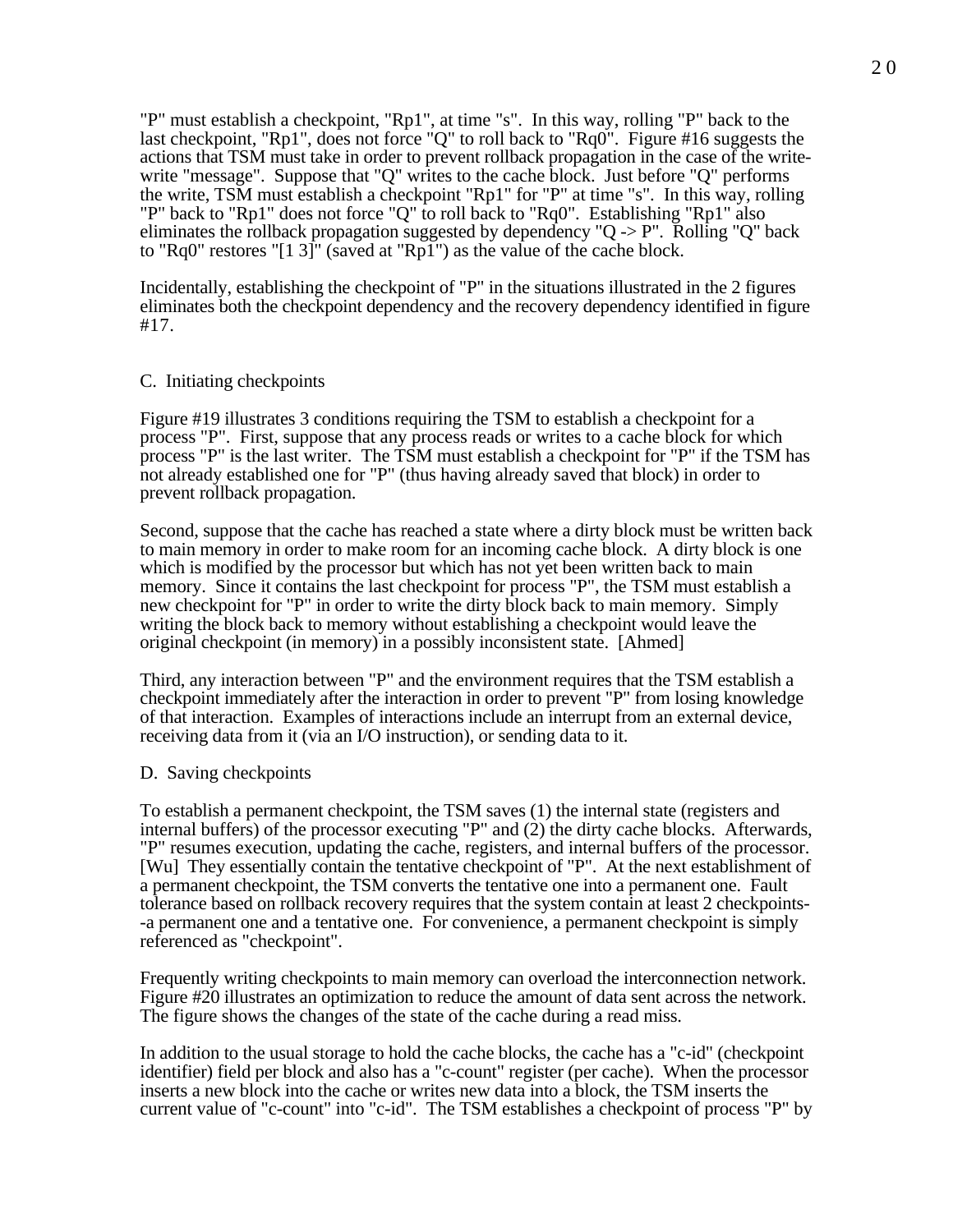



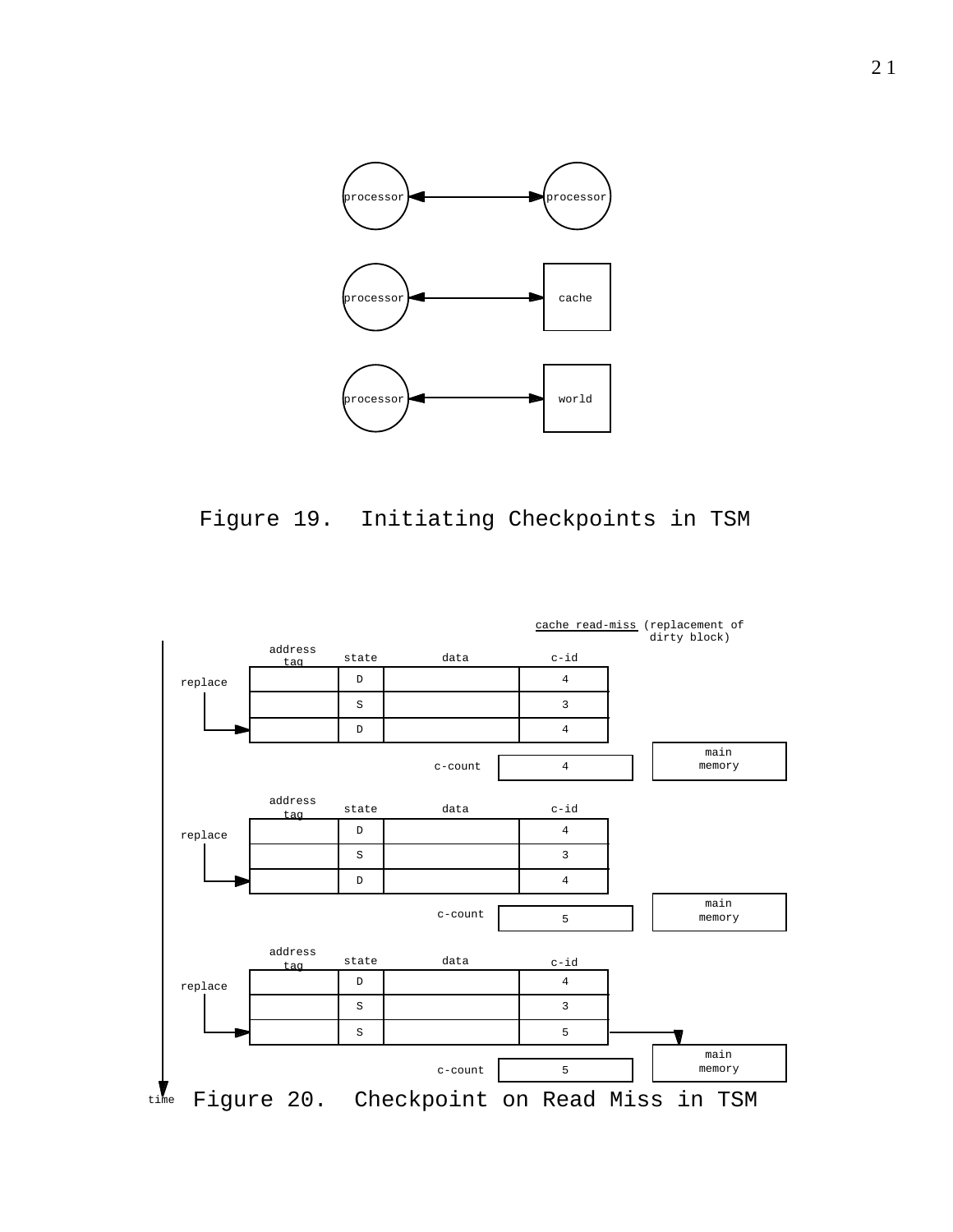merely incrementing "c-count" without writing the dirty blocks back to main memory. The system recognizes that a dirty block is part of a prior checkpoint if

$$
\verb& c-id < c-count.
$$

Dirty blocks are the only blocks that the TSM must write back to main memory in order to establish a checkpoint of "P".

Figure #20 shows the sequence of events in a checkpoint initiated by the processor displacing a dirty block. The processor must write a dirty block back to main memory in order to provide space for an incoming cache block. The TSM establishes a checkpoint by incrementing "c-count". The processor then writes the dirty block back into main memory and places the incoming block into the newly vacated space. All other dirty blocks that are part of the new checkpoint remain in the cache and do not load the interconnection network. Such dirty blocks are called "un-writable" as they are part of the checkpoint even though they remain in the cache.

Figure #21 shows the sequence of events in a write hit to an un-writable block. The TSM copies the block into main memory. The processor then writes new data into the block and inserts the value of "c-count" into "c-id". The block with the new data becomes part of the tentative checkpoint.

Figure #22 shows an optimization that obviates the need to write the block back into main memory in figure #21. The TSM merely copies the block into a recovery stack. At the next checkpoint, the TSM clears the contents of the recovery stack (by erasing it).

#### E. Recovery

The TSM recovers a node from a fault by discarding the tentative checkpoint. In other words, the TSM invalidates all entries in the cache for which "c-count" = "c-id" and reloads the internal state (of the processor) from main memory. Each processor recovers independently from other processors.

#### F. Extension to software-based DSM systems

The principles of the TSM can be applied to software-based DSM systems. The main memory of each workstation operates like a huge cache of pages, and the operating system (OS) maintains the coherence of those pages. The OS sends coherence messages across the LAN.

The TSM establishes a checkpoint of a process "P" (with one process per workstation) whenever 1 of the following 3 conditions arises. (1) Another process reads or writes a page that was last written by "P". (2) "P" must write a dirty page back into the disk (which contains the virtual main memory of the process). (3) An interaction between "P" and the environment occurs.

Establishing a checkpoint and rolling a process back from a fault are straightforward. The TSM establishes a checkpoint of "P" by writing its state onto disk, including the dirty pages of "P" and the internal state of the processor executing "P". The TSM recovers a workstation from a fault by loading the state of its process from disk and by using simple algorithms to recover the data structures ("copyset" and "owner") used for memory coherence. [Wu]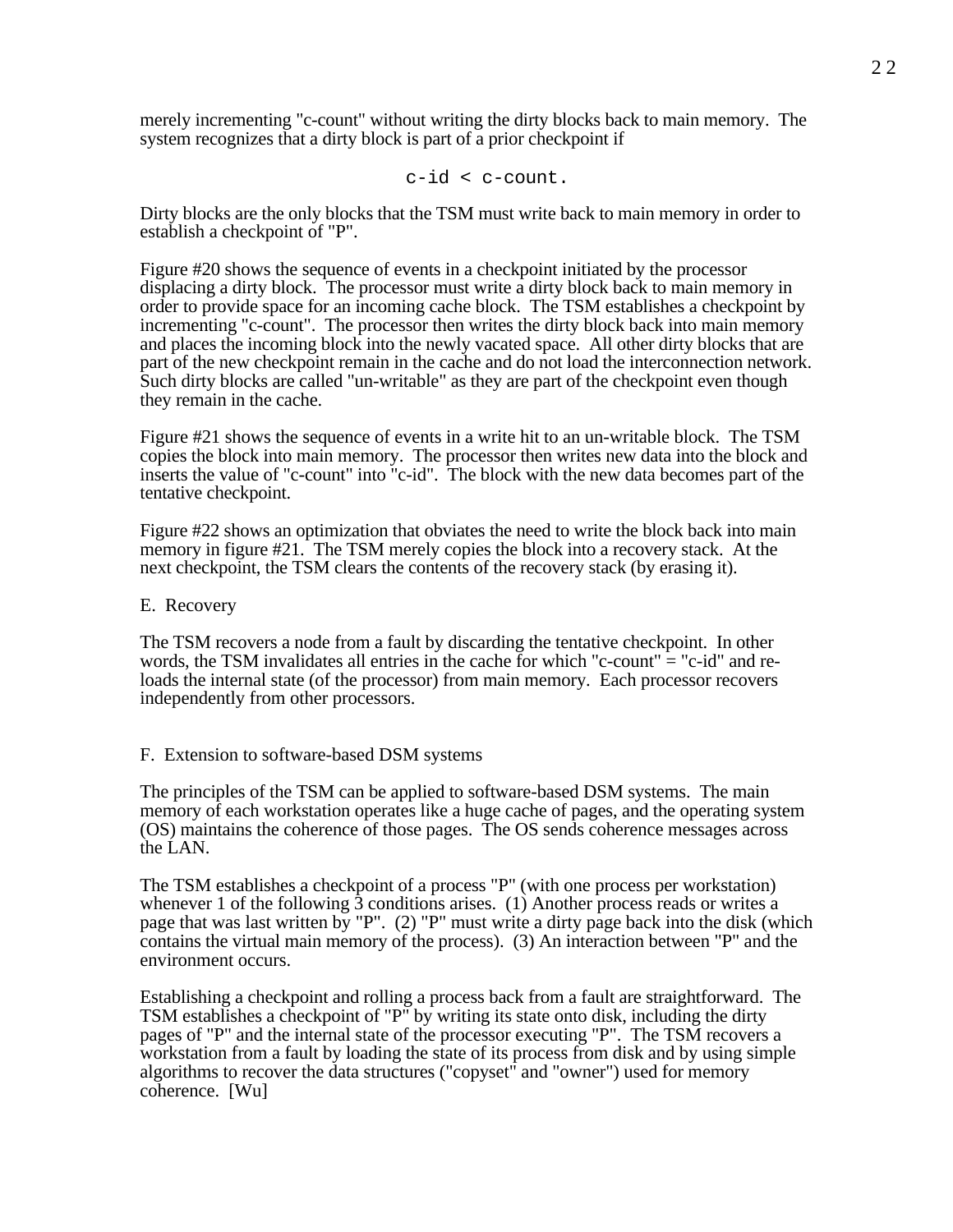cache write-hit (un-writable)





Figure 22. Recovery Stack in TSM [Wu]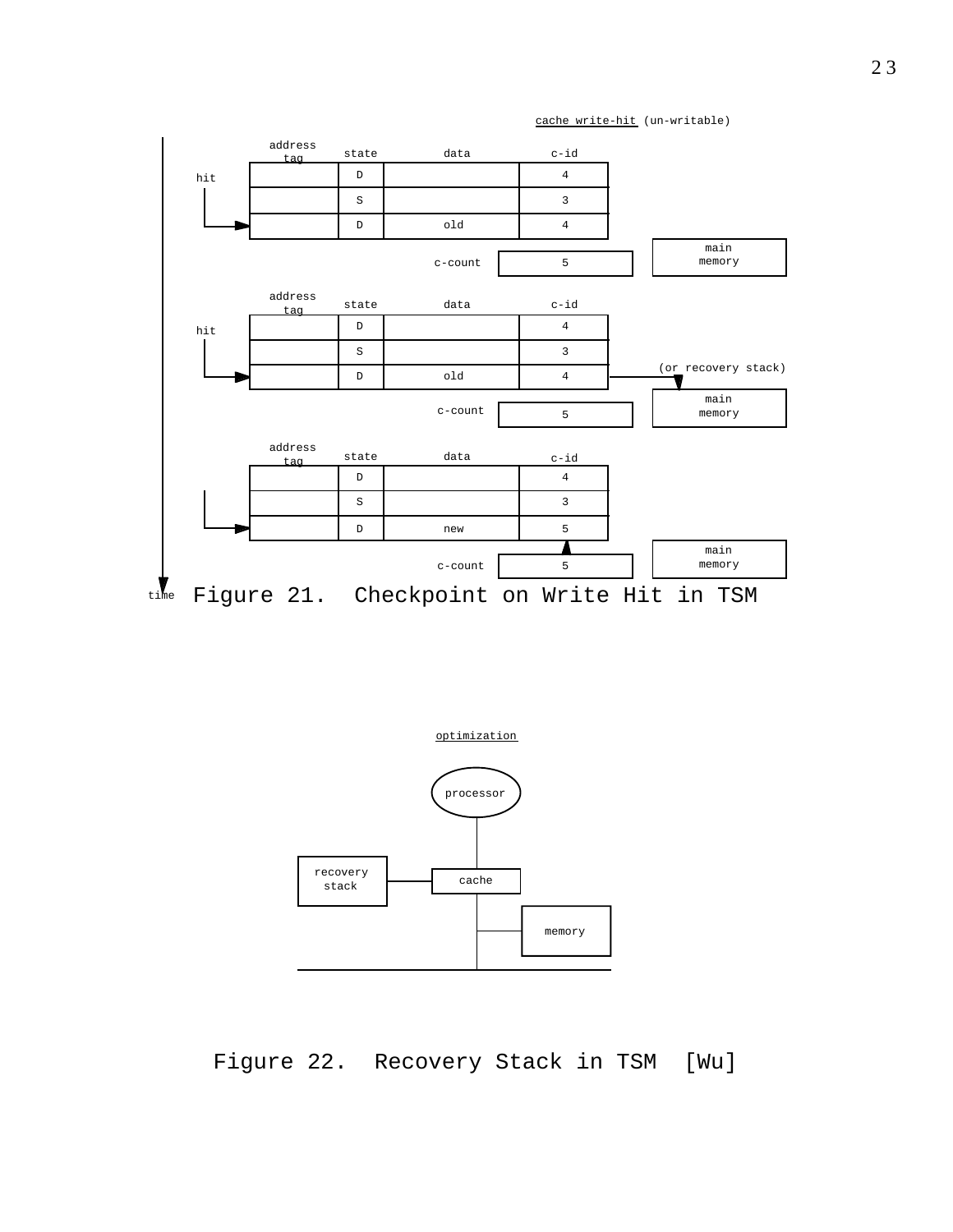The bottleneck in this system is clearly the disk. The slow and simple-minded approach is to designate a fixed area of the disk for storing the checkpoint and a separate area for storing the working ("W") pages. Upon recovery, TSM must copy the entire checkpoint into the area for the "W" pages.

Figure #23 illustrates an optimization to improve the responsiveness of the disk during rollback. The TSM maintains 2 pages, " $X0$ " and " $X1$ ", on disk for each page, "X", in the virtual memory of the DSM system. "W" designates the tentative checkpoint to which the system occasionally writes dirty pages. "C" designates the disk page that is the current checkpoint. "I" designates the disk page which was a tentative checkpoint but which the TSM discarded after it rolled "P" back to its checkpoint. "O" designates the last checkpoint.

The disk pages of a system begin in either state "S0" or state "S4". When the processor writes a dirty page back into the virtual memory maintained on the disk, the processor writes the dirty page onto the "O" disk page, creating a "W" page. The processor writes further copies of the dirty page onto the "W" page. When a processor reads a virtual page from disk, it supplies both disk pages. The processor selects the "C" disk page if the other disk page is "I" or "O". Otherwise, the processor selects the "W" page.

If the TSM establishes a checkpoint, the TSM merely re-labels all the "W" pages as "C" pages and all the "C" pages as "O" pages. On a rollback, the TSM merely discards all the "W" pages, re-labeling them "I". Rollback is quick because it involves merely re-labeling the page that is discarded.

#### G. Bottleneck in TSM

One of the greatest drawbacks of the TSM is that the frequency of establishing checkpoints is highly dependent on the read-write patterns of the application running on the system. Whenever a remote process reads or writes a cache block (or page) that is written by the local process "P", it must establish a checkpoint in order to prevent rollback propagation.

What causes rollback propagation is the need to find a globally consistent state of the system. Figures  $\#12$ ,  $\#13$ ,  $\#15$ , and  $\#16$  indicate that inconsistencies can potentially arise when processes access shared memory. Therefore, a way to reduce the frequency of checkpoints is to place constraints on the way in which processes can access shared memory. [Janssens]

Figure #24. illustrates such a constraint. "P" and "Q" access only shared blocks (memory) that are guarded by synchronization variables. In the figure, "P" reads synchronization variable "<sync>" to obtain entry into the critical region where shared access to block "<x>" occurs. Then, "P" accesses "<x>". "P" exits the critical region by writing to "<sync>". "Q" reads "<sync>" to enter the critical region, accesses "<x>", and then writes "<sync>" to exit the critical region.

If all processes access shared blocks by first obtaining permission via a synchronization variable, then the TSM does not need to establish a checkpoint of "P" when another process accesses the non-synchronization variables written by "P". The TSM can prevent rollback propagation by merely establishing a checkpoint when a process accesses a synchronization variable. Figure  $#24$  illustrates 2 possibilities. (1) The TSM can establish a checkpoint when "P" writes "<sync>". (2) Alternatively, the TSM can establish a checkpoint when "Q" reads "<sync>". Variation (1) works with write-back or writethrough cache coherence. Variation (2) only works with write-back cache coherence.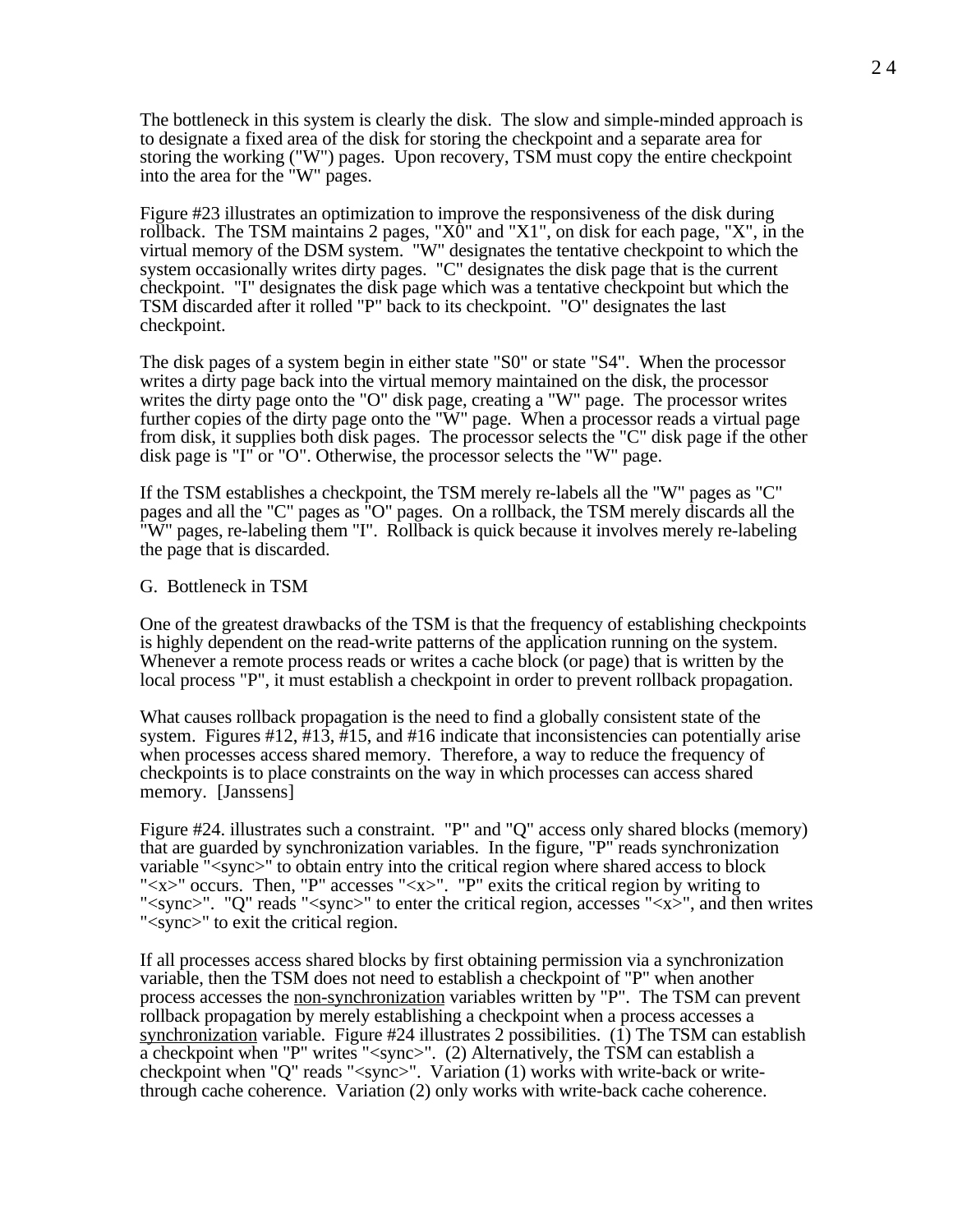





Figure 24. Optimization for TSM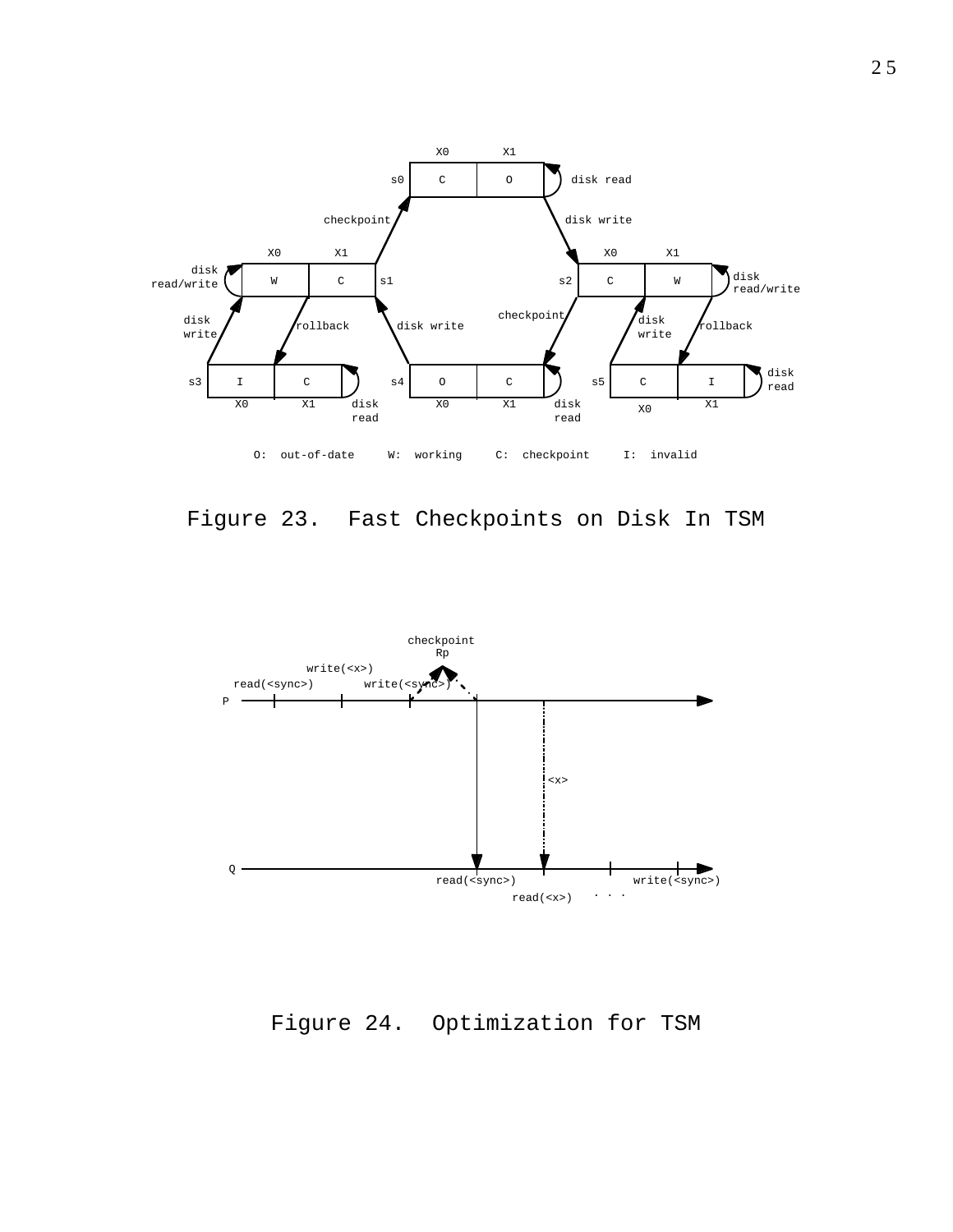#### H. Miscellaneous

For a hardware-based DSM, the TSM has several drawbacks. First, the frequency of establishing checkpoints is highly dependent on the read-write pattern of the application. A high frequency can significantly slow down the system. Second, the frequency of establishing checkpoints is also highly dependent on interactions with the environment, over which the TSM has no control. Third, the TSM requires expensive features: faulttolerant memory and fault-tolerant cache. Finally, the TSM can only tolerate transient failure of a processor but cannot tolerate its permanent failure.

For a software-based DSM, the TSM does not have the 3rd and 4th drawbacks. The TSM requires only a fault-tolerant network and disk and can tolerate single-node permanent failure. Of course, a software-based DSM system runs slower than a hardware-based one.

TSM does have some advantages. First, it can be transparent to the application program. Only the hardware and the OS require modification. Second, if a processor fails, it recovers independently from the other processors. In other words, TSM experiences no rollback propagation and, hence, may cause minimal delay in recovering the system to its state just prior to the occurrence of a fault.

#### V. Loosely synchronized method for fault tolerance

Unlike the TSM, the LSM makes no attempt to immediately preclude any possibility of rollback propagation. Rather, the LSM records any interaction (between processors) that could lead to such propagation and uses the history of interactions to determine which processors need to simultaneously (1) establish a new checkpoint or (2) rollback to the last checkpoint in order to maintain a consistent global state. The LSM guarantees that the system will not roll back past the last permanent checkpoint.

#### A. General architecture

Figure #25 illustrates the general architecture on which the LSM is implemented. The figure is valid for both a software-based DSM system and a hardware-based DSM system. For both types of systems, the LSM assumes only that the interconnection network and the disk is fault-tolerant.

#### B. Processor interaction

Figure #17 summarizes the dependencies (arising from interactions between processors) that the LSM must record. LSM can record more dependencies than those listed in the figure, and the system will operate correctly. The drawback is that it will run slower than what it otherwise would run. For example, the LSM can record a 2-way dependency, "P  $\langle \rangle$  -> Q", for the checkpoint dependency caused by a write-read "message".

#### C. Hardware-based DSM system

# 1. Recoverable shared memory

Figure #26 illustrates the application of the LSM to a hardware-based DSM system. Memory is organized into multiple modules of recoverable shared memory (RSM), which is designed to be fault tolerant. Each module contains 2 banks of memory. "Bank #1" holds the tentative checkpoint of a block of memory, and "bank #2" holds the permanent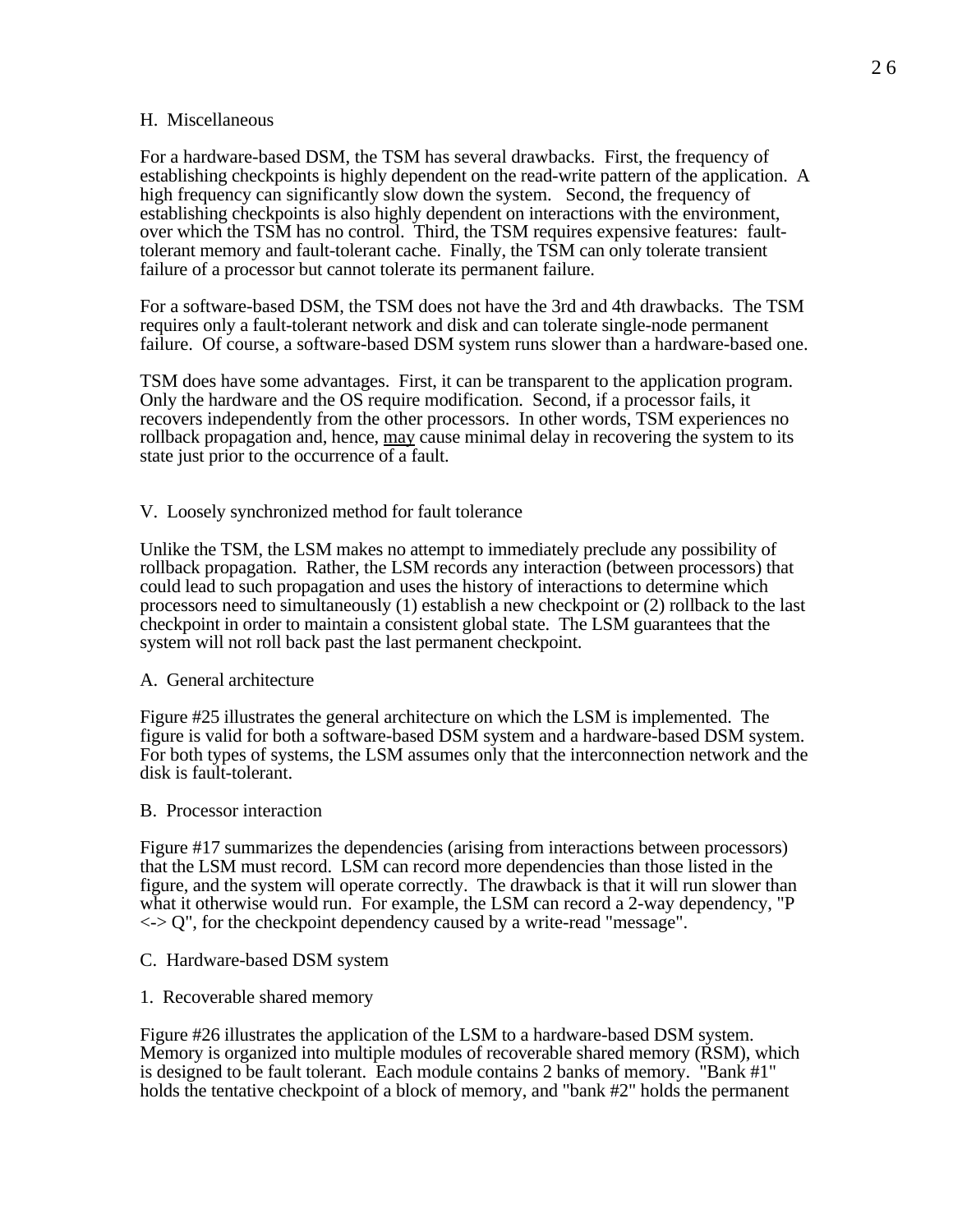





Figure 26. Recoverable Shared Memory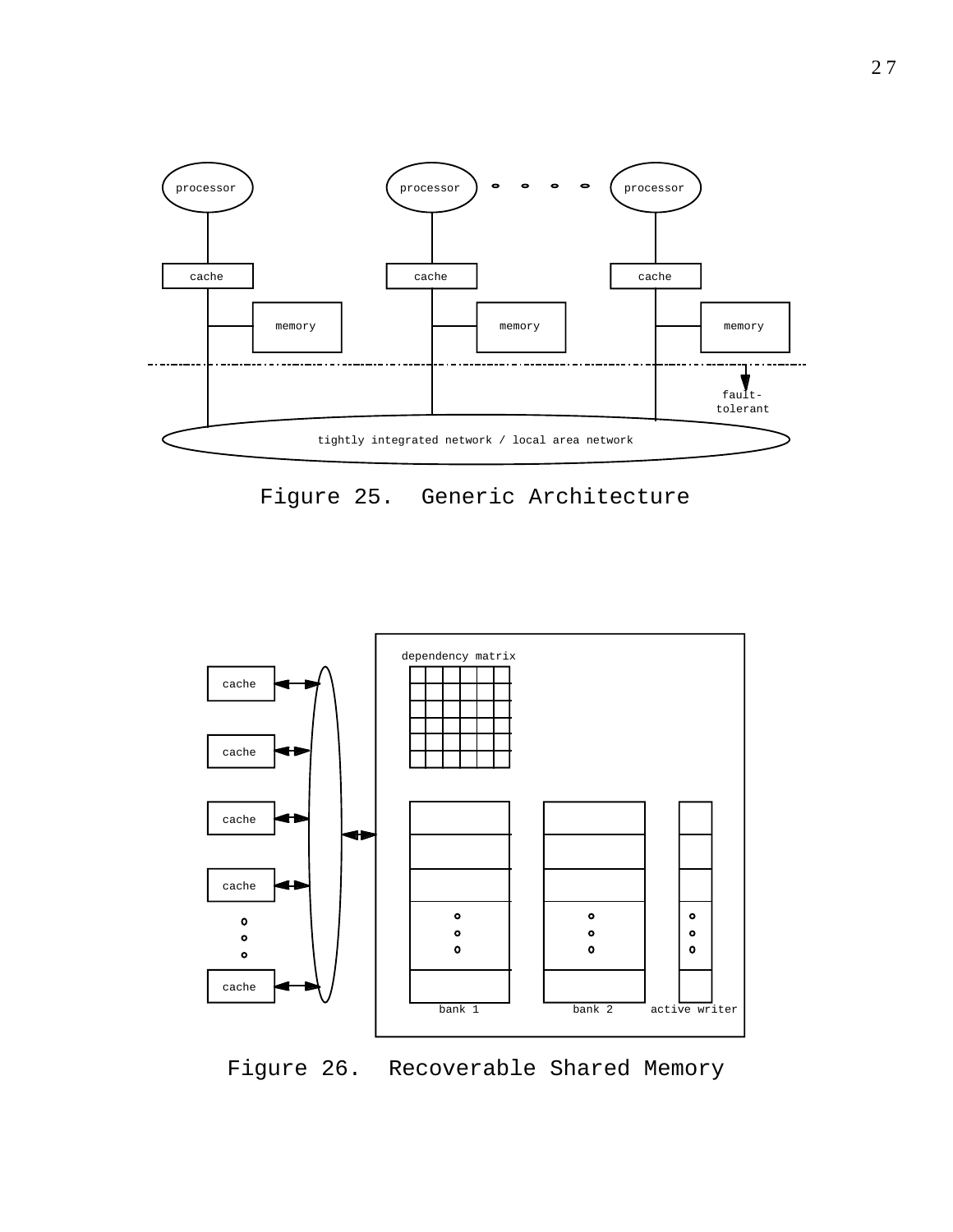checkpoint. Associated with each block is a field indicating which processor is the last active writer. [Banatre]

Also, each RSM module contains a dependency matrix, "matrix[]". The LSM records the dependencies in "matrix[]". If the dependency " $P[i] \rightarrow P[j]$ " arises, then the LSM sets element "matrix[i, j]" to 1. If "P[i] <-> P[j]" arises, then the LSM sets both the "matrix[i,  $i$ ]" and "matrix $[i, i]$ ".

## 2. Dependency tracking

The LSM monitors messages from the caches in order to detect any dependency. There are 2 cases: cache coherence using a write-invalidate policy and cache coherence using a writeupdate policy. For a write-invalidate policy, a read-miss, a write-hit, and a write-miss generate messages that are sent onto the interconnection network. The LSM detects a write-read "message" (and the associated dependencies) when a read-miss follows a writeinvalidate to the same memory block. The LSM detects a write-write "message" (and the associated dependencies) when 2 consecutive write-invalidate messages for the same memory block appear. [Banatre]

For a write-update policy, LSM can detect 2 consecutive writes by 2 different processors to the same memory block; hence LSM can detect write-write "messages". On the other hand, if processor "P0" updates a memory block that is cached by processor P1 which subsequently reads that memory block, the read-hit generates no message across the network, and LSM cannot detect a write-read "message". Therefore, in order to implement LSM with a write-update policy, LSM assumes that a processor caching a memory block being updated by another processor will surely read that memory block. In other words, LSM assumes that a write-read "message" will occur whenever a write-update occurs, thus overestimating the number of such "messages". (LSM can obtain the identity of all processors caching a particular memory block from the directory used for cache coherence.)

Figure #27 summarizes these conclusions.

3. Initiating checkpoints

Figure #28 shows the situation in which the LSM must establish a checkpoint of a processor. The LSM guarantees that the system will not roll back past the last permanent checkpoint. Since the LSM (unlike the TSM) does allow rollback propagation, an interaction between processors does not force the establishment of a checkpoint to prevent rollback propagation. Only an interaction between a processor and the environment forces the establishment of a checkpoint.

Of course, a processor "P" can arbitrarily choose to establish a checkpoint. In the absence of checkpoints induced by interaction with the environment, "P" should occasionally initiate a checkpoint. If "P" has not initiated a checkpoint in a long time and "P" encounters a fault causing it to roll back to its last checkpoint, "P" will suffer a long recovery time since the last checkpoint is far back in the past. "P" can use an internal timer to determine the temporal spacing between the establishment of checkpoints, thus limiting the duration of recovery.

# 4. Saving checkpoints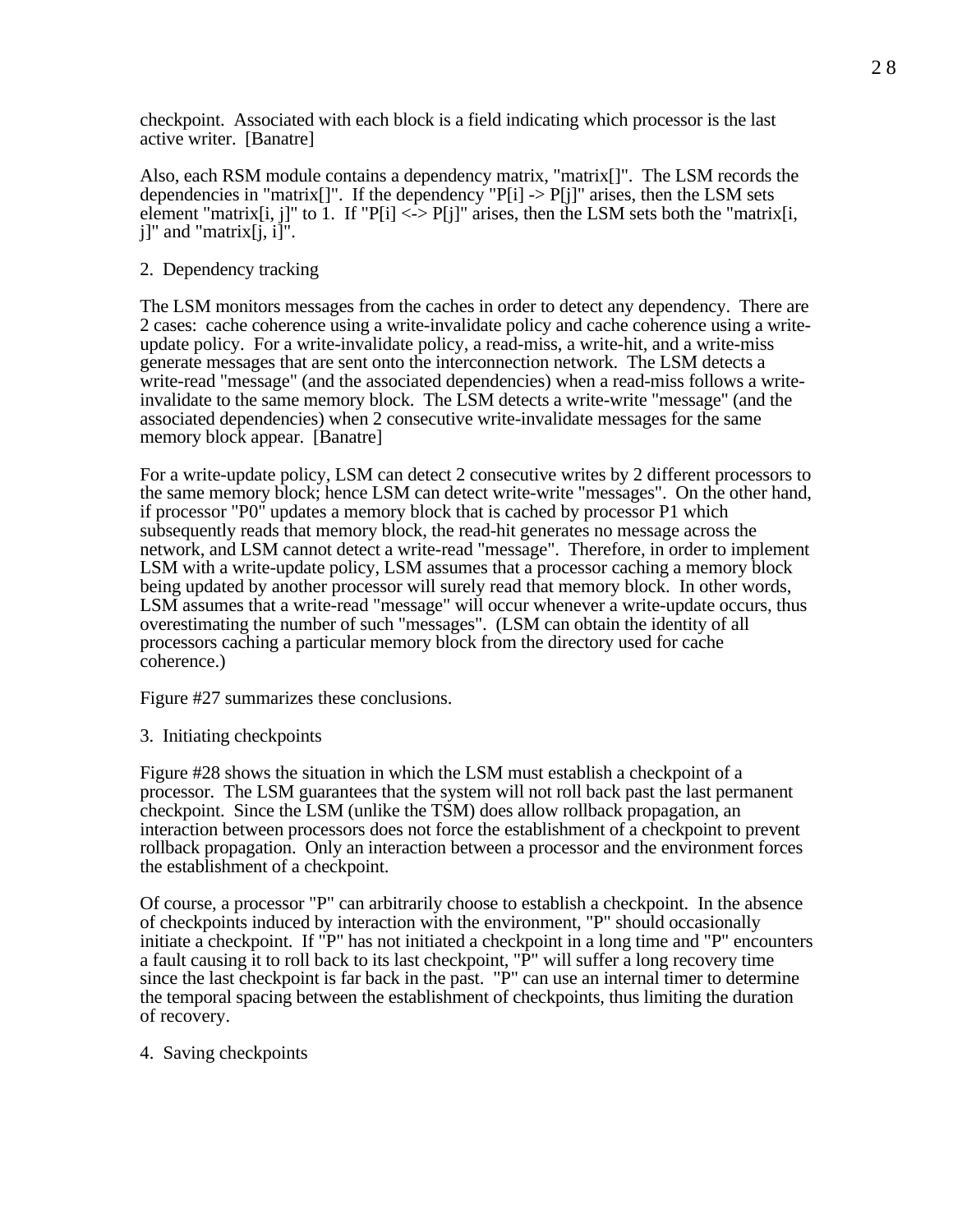Write-invalidate Policy

okay

# Write-update Policy

Assume write-read message.

Figure 27. Dependency Tracking





Figure 28. Initiating Checkpoints in LSM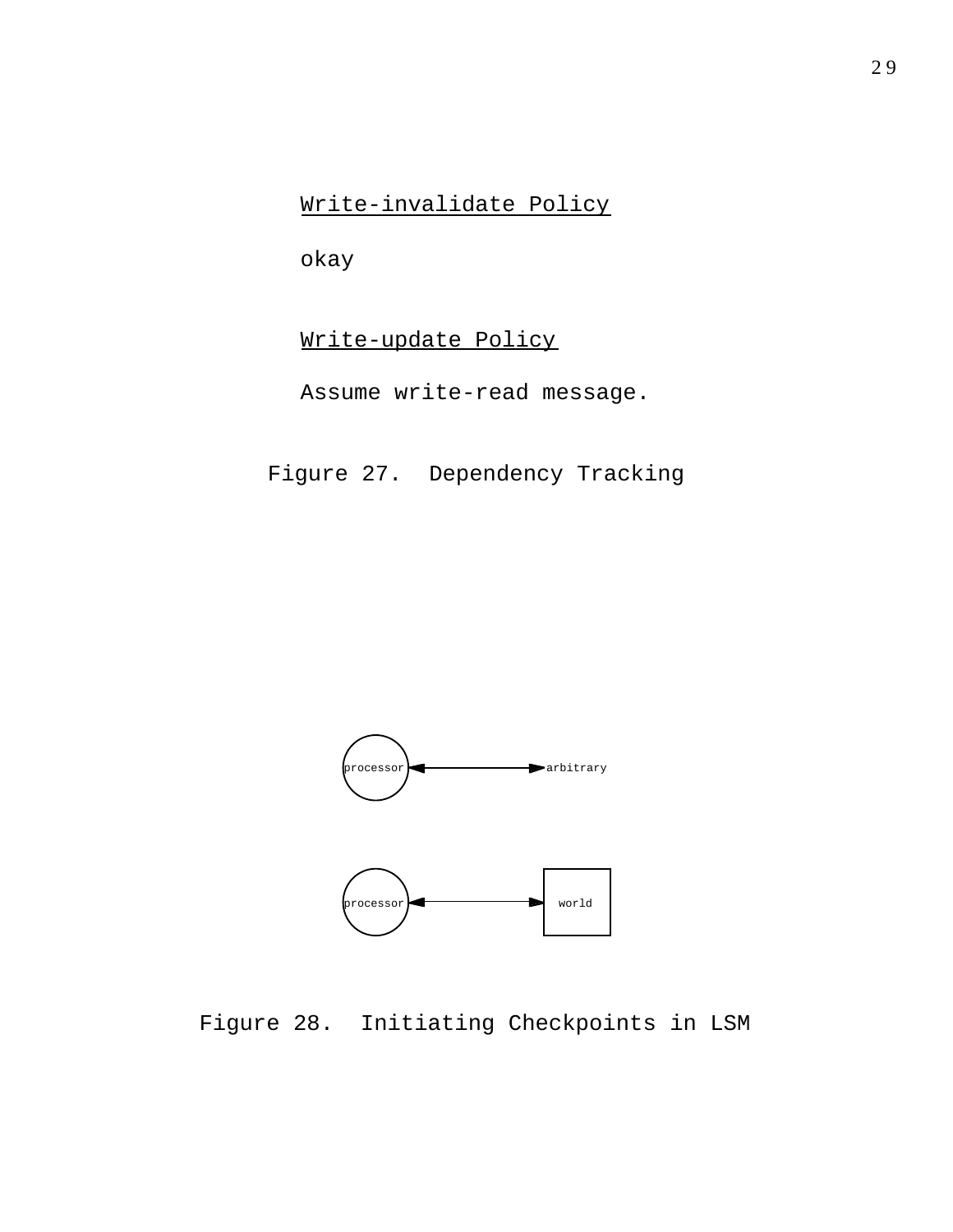In an actual implementation of the LSM, there will be multiple RSM modules to prevent a single module from being a bottleneck, but to simplify the following discussion, it assumes that the entire memory of the DSM system is contained in 1 module of RSM.

Once a processor, say, "P[7]", initiates a checkpoint, the LSM must perform 2 main operations: determining the dependency group of processors and saving their tentative checkpoints as permanent checkpoints. After "P[7]" informs the RSM to initiate a checkpoint, the RSM examines the dependency matrix to determine the group of all processors which have a checkpoint dependency on "P[7]". The dependency can arise transitively. For example, if both "matrix $[7, 5]$ " and "matrix $[5, 9]$ " (of the dependency matrix) are set to "1", indicating that "P[7]  $\rightarrow$  P[5]" and "P[5]  $\rightarrow$  P[9]" exist, then the dependency "P[7]  $\rightarrow$  P[9]" also exists.

After LSM determines the dependency group, all processors in that group save flush both their internal states (registers and internal buffers) and their dirty cache blocks into the tentative checkpoint. Then, LSM copies the tentative checkpoints of all processors (in this group) from bank #1 into bank #2. Finally, LSM clears "matrix [i,  $*$ ]" and "matrix [ $*$ , i]" for all "i" such that "P[i]" is a member of the previously calculated dependency "group". ("\*" is a "wild card" that represents all indices.) Establishing the checkpoints eliminates the dependencies.

#### 5. Recovery

Once the LSM determines that a processor, say, "P[7]" has encountered a fault (and, hence, has failed), the LSM performs 2 main operations: determining the dependency group of processors and copying their permanent checkpoints from bank #2 back into bank #1. After the LSM identifies a failure at "P[7]", the LSM examines the dependency matrix to determine the group of all processors which have a recovery dependency on "P[7]". The LSM then copies the permanent checkpoints of all processors (in this dependency group) from bank #2 back into bank #1. the LSM loads the internal states of the recovering processors from the states that are saved in the checkpoint.

If "P[7]" fails transiently, then the LSM reboots it during recovery. "P[7]" resumes execution from the last checkpoint. If "P[7]" failed permanently, the LSM assigns the process (that was executing on "P[7]") to a working processor in the DSM system.

#### D. Software-based DSM system

#### 1. Architecture

Figure #29 illustrates the architecture of a software-based DSM system implementing the LSM. The smallest granularity at which data is shared is a page of virtual memory whereas the smallest granularity in the hardware-based DSM is the cache block. Each page of memory has a manager node and an owner node. The manager maintains a directory structure that records the owner and copyset (the set of nodes with read-access to a page) of each page. Each node in the system has a page table indicating whether a page is in 1 of the following 3 states: shared, write, invalid. The system uses a write-invalidate policy.

The LSM tracks the dependencies (that arise from interactions between processors) by storing them in a data structure called the dependency group on each workstation. The LSM assumes the disk to be fault-tolerant and saves the checkpoints onto disk. Both the checkpoint pages and the working pages co-exist on the disk in the fashion indicated by figure #23.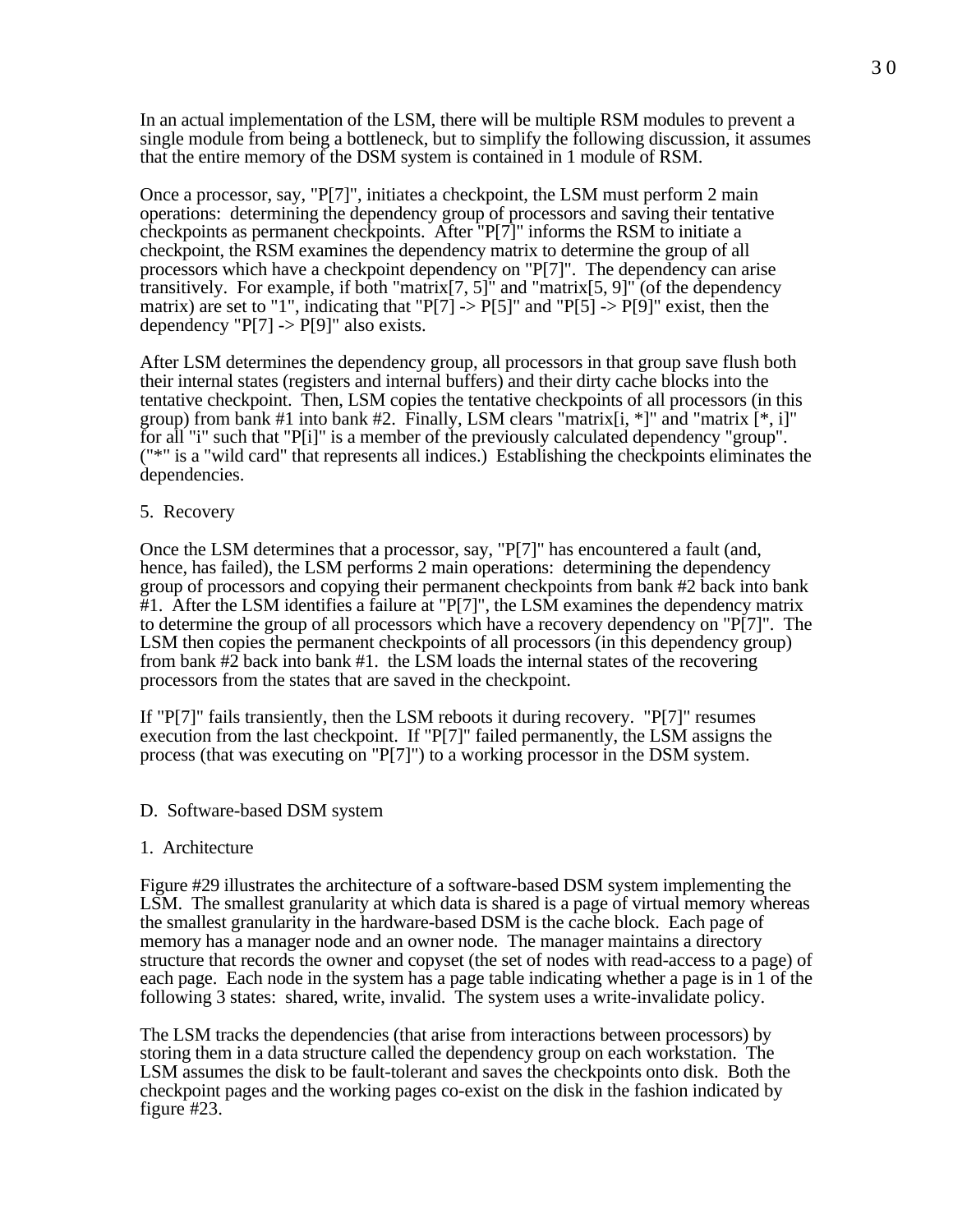

Figure 29. Architecture for Software-based DSM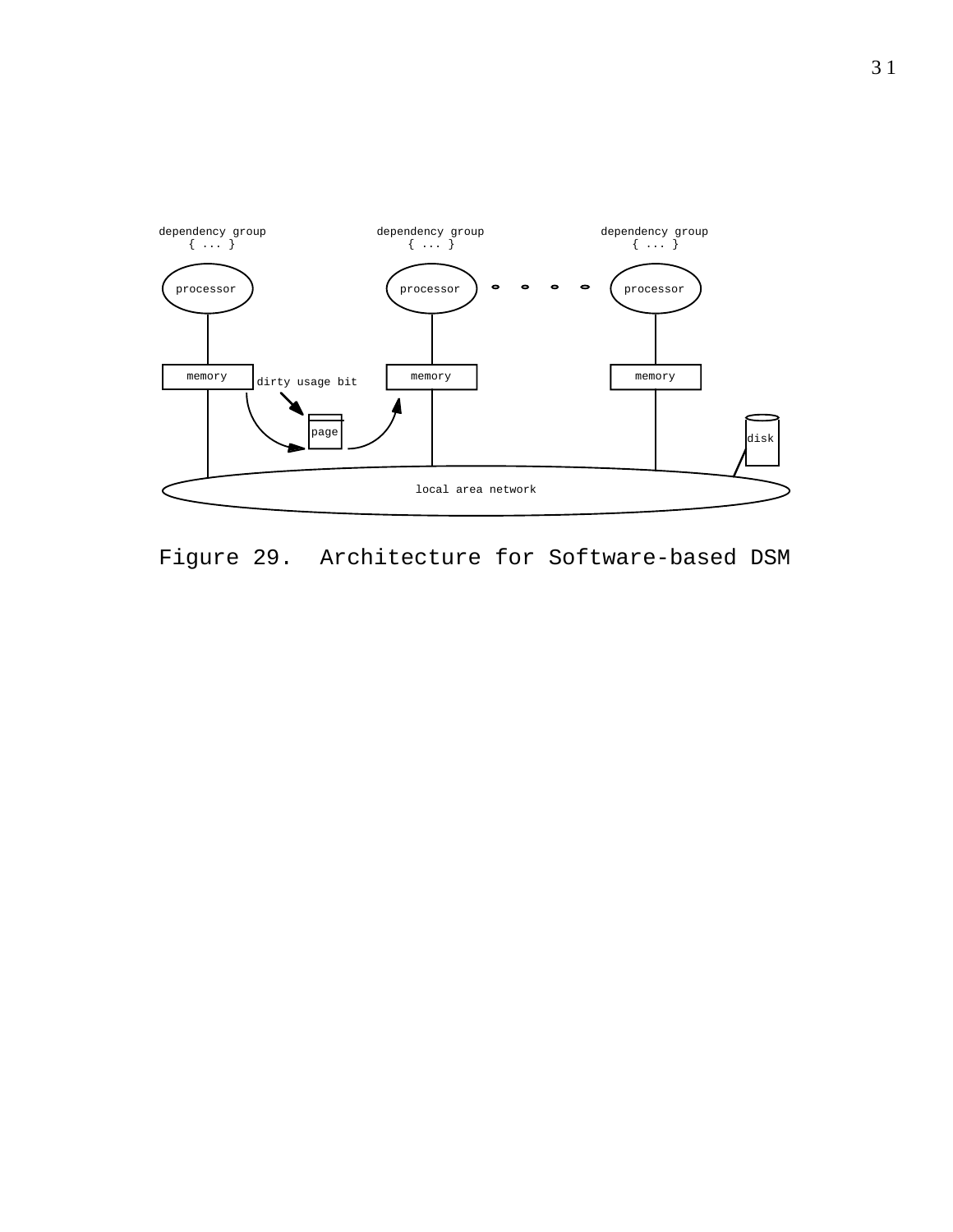#### 2. Tracking dependencies

To simplify the implementation, the LSM records more dependencies than the minimum dependencies indicated in figure #17. Specifically, for both the checkpoint dependency and the recovery dependency of a write-read "message", the LSM records " $Q \ll \geq P$ ". Consequently, a processor writing a page marks the start of a dependency for that page. To record the fact that a processor has written data into a page, the LSM needs only to associate a 1-bit flag with each page. Figure #29 shows that the flag is called the "dirty usage bit" (DUB).

In the LSM, the following events occur in the course of recording dependencies. Suppose that processor "P[2]" is the last writer to a page, " $\langle X \rangle$ ", and sets DUB to "1". Then, "P[1]" reads data from or writes data to " $\langle X \rangle$ ". "P[1]" examines the DUB. Since it is set to "1", there is a dependency between "P[1]" and "P[2]". "P[2]" stores both "1" and "2" in the recovery group. Also, "P[1]" stores both "1" and "2" in its recovery group. Both "P[1]" and "P[2]" are always aware of each other's identity. Dependencies occur only between the owner node (the last writer) and another node which is not necessarily the new owner. (Only owner nodes supply pages for read misses.)

## 3. Initiating checkpoints

The conditions for initiating checkpoints are identical to those conditions for a hardwarebased DSM system.

## 4. Saving checkpoints

In the LSM, each processor initiating a checkpoint examines all other processors in its dependency group and requests them to initiate checkpoints. The initiation of a checkpoint propagates in a tree-like fashion from the initial processor, the root processor, that initiates a checkpoint. The processors in this tree comprise the recovery group.

Each processor, "P[i]", participating in this tree-like synchronization (1) flushes both its internal state (registers and internal buffers) and its dirty pages into the tentative checkpoint, (2) establishes a new permanent checkpoint on the disk, and (3) waits for child processors (in the tree) to establish a new permanent checkpoint on the disk. Once all child processors of "P[i]" report to it that they have established their new permanent checkpoints, "P[i]" tells its parent processor that it has established a new permanent checkpoint. A processor establishes a permanent checkpoint by using the technique illustrated in figure #23. The processor merely re-labels a tentative-checkpoint page (i.e. a working page) as a checkpoint page.

Each processor (in the group) resets the DUBs of its dirty pages to zero. If the construction of the tentative checkpoints fails, then the processors in the group restore each out-of-date checkpoint page as the checkpoint page and resume execution from the last permanent checkpoint.

After the root processor receives the message indicating that all processors in the recovery group have established their permanent checkpoints, the root processor sends a message telling its descendants to resume execution. This "resumption" message flows from the root down to the leaves of the tree (in the same way that the request to initiate a checkpoint flows).

# 5. Recovery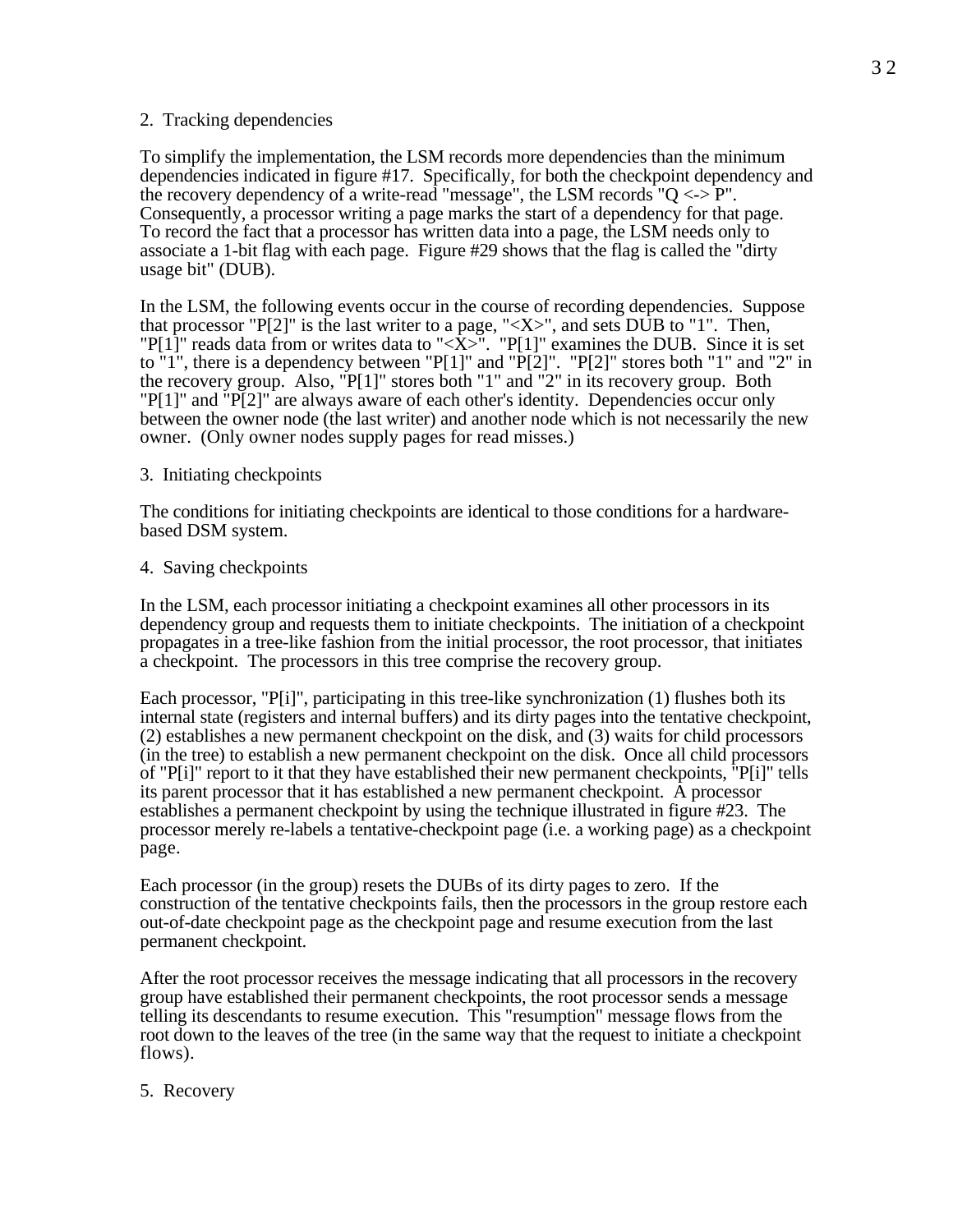In the LSM, if a processor "P[1]" fails, each surviving processor in the system examines its dependency group. If "P[1]" is in the dependency group of "P[i]", then "P[i]" is a member of the recovery group of processors. All processors in the recovery group synchronize to invalidate their dirty pages and to restore them from the copies that are part of the last permanent checkpoint. The LSM re-labels the working pages (in figure #23) of the recovery group's processors as invalid pages; the LSM also re-labels the working pages of "P[1]". Each processor (in the group) loads its internal state from that saved with the last permanent checkpoint.

The re-labeling of pages requires the participation of all nodes in the DSM system. Determining the identity of the dirty pages owned by "P[1]" requires assistance from all other processors.

If "P[1]" fails transiently, then the LSM reboots "P[1]" and loads its state from the last permanent checkpoint. If "P[1]" failed permanently, then LSM assigns the process (that was executing on "P[1]") to another node in the system.

#### E. Miscellaneous

The LSM has several drawbacks. First, establishing checkpoints is highly dependent on interactions with the environment, over which the LSM has no control. Second, the LSM tends to require more memory than the TSM; LSM always maintains 2 copies of every block of memory. Finally, LSM suffers a limited degree of rollback propagation and, hence, may increase the time that the system needs to recover to its state just prior to a fault.

The LSM has several advantages. In a fault-free environment, the LSM may allow an application program to run faster than the TSM since the LSM appears to have a lower rate of establishing checkpoints than the TSM. Second, the LSM can tolerate either a transient failure or a permanent failure of a node. Finally, recovery is transparent to the application program. Unfortunately, recovery is not transparent to the OS as assigning a process (from the failed node) to a working node requires scheduling by the operating system.

F. Fault-tolerance through redundancy

The designer of the RSM (illustrated in figure #26) must design its hardware to be fault tolerant. This requirement is expensive but can alleviated by using the inherent redundancy of the DSM system to provide the needed fault tolerance. Figure #30 illustrates a 5-node system where 3 nodes maintain identical copies of the same data. The system will survive even if 2 nodes fail. In other words, figure #30 illustrates that the LSM can be implemented in such a way that the DSM system can survive failures of multiple nodes.

#### VI. Un-synchronized method for fault tolerance

Like the TSM, the USM prevents rollback propagation, but like the LSM, the USM does not establish a checkpoint in response to an interaction between 2 processors. The USM can establish a checkpoint of a process without involving other processes (on other processors). Further, the USM can roll a process back to its last checkpoint without involving other processes. The USM does not require synchronization of processes in either establishing a new checkpoint or rolling back a process to its last checkpoint.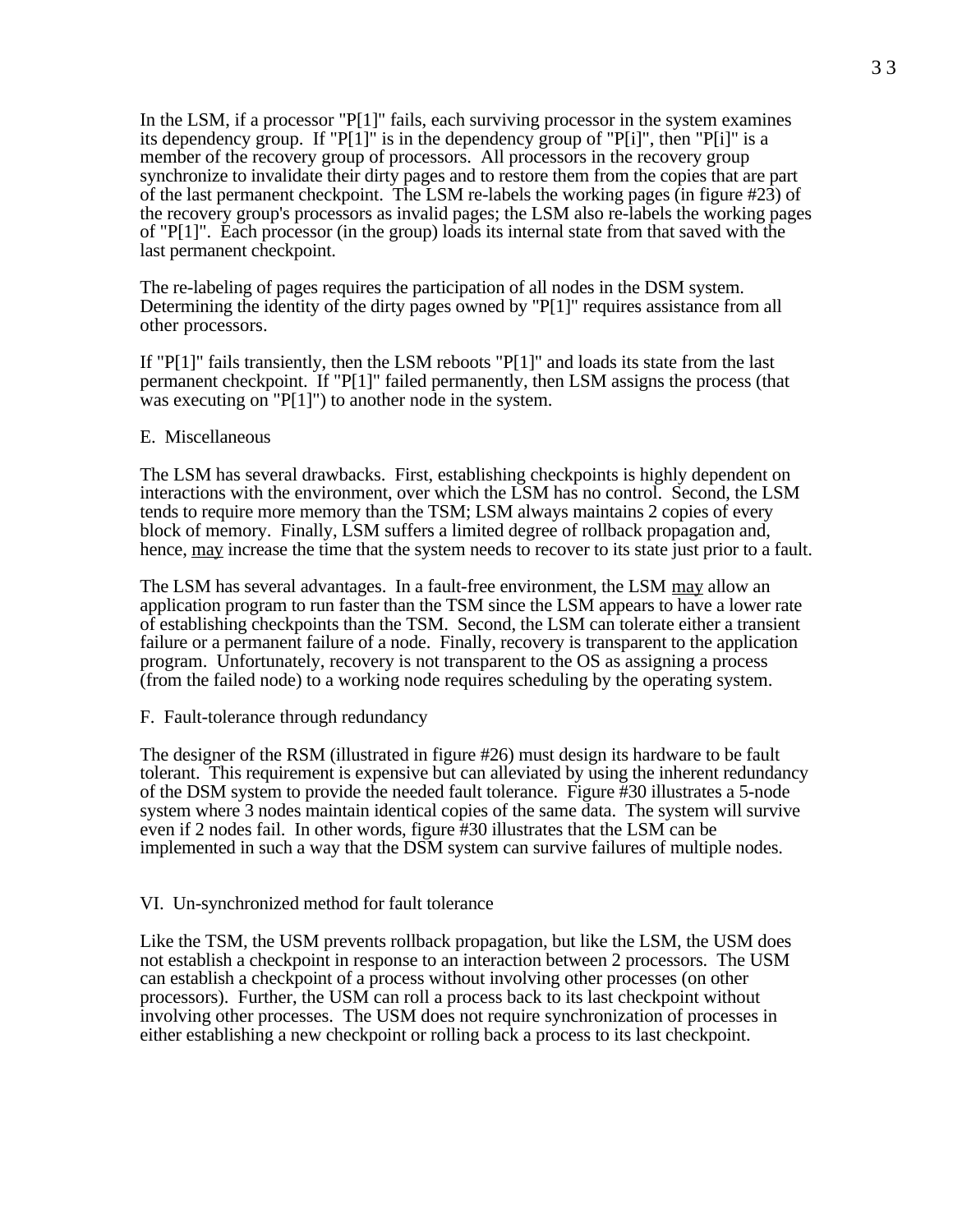

Figure 30. Fault Tolerance through Inherent Redundancy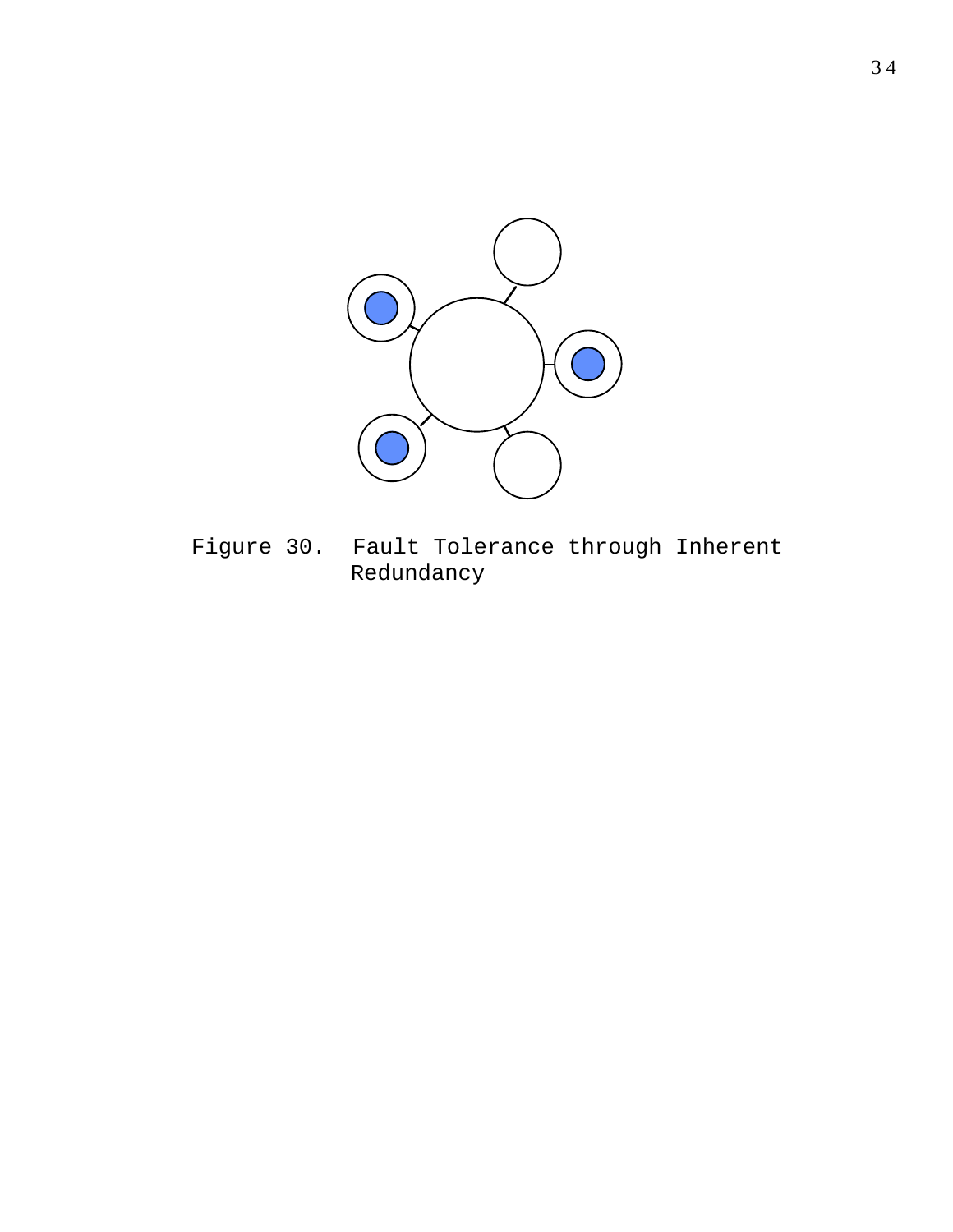The basic mechanism of the USM is the following. For each process, the USM records (in a log) the page of data that is received in response to an access miss. If the USM rolls a process back to its last checkpoint, the USM resumes execution of the process from that checkpoint. The USM uses the data in the log to satisfy access misses by the process until the log is exhausted. [Suri]

A. Architecture in the USM

Currently, the only systems that use the USM are software-based DSM systems like that shown in figure #31. The log of data received in response to an access miss is best stored on a disk.

B. Logging data and interactions for sequential consistency

Figure #15 suggests that a way to prevent the rollback of process "P" from propagating to "Q" is to guarantee that "P" after rollback writes the same value (into the page) that "P" wrote prior to rollback. This guarantee can be implemented by  $(1)$  recording  $($ in a log) all pages of data supplied in response to access misses by "P" since the last checkpoint and (2) using the recorded pages (in the log) to respond to access misses by "P" after it rollbacks back to and resumes execution from the last checkpoint.

During rollback, the USM must determine which access should miss and hence should retrieve its page from the log. Figure #32 illustrates that only invalidations cause access misses. So, recording the point in "P" at which the invalidation occurs is sufficient to allow the USM to invalidate the appropriate page at the appropriate time during the execution of "P" after rollback. Thus, the USM forces the appropriate access encounter a miss.

Figure #33 illustrates that USM maintains both (1) an interaction log which records the point at which an invalidation occurs and (2) a data log which records data in each page that is received in response to an access miss. Each record in the interaction log contains 2 fields. One contains the number of accesses before an invalidation. The other field contains the page number which is invalidated. Each record in the data log contains data that is supplied for an access miss.

The interaction log in figure #33 is based on process "P" in figure #32. For example, the second record indicates that "P" performed 3 accesses between the first invalidation and the second invalidation after the last checkpoint, "Rp0".

The USM initially saves the logs of "P" in volatile storage. If "P" supplies a dirty page to another process, then the USM flushes the volatile log onto the disk just before " $\overline{P}$ " delivers the page. In order to ensure that the values written from the volatile log into the disk have not been corrupted by a fault, just before the USM flushes the log, the USM waits for a length of time such that the time since the receipt of the last page recorded in the volatile log is at least the fault-detection delay. In this way, the USM guarantees that "P" after recovery writes the same values that it wrote to the page before recovery.

#### C. Initiating checkpoints

Figure #28 illustrates the only situation in which the USM must establish a checkpoint of a process "P". The USM must establish a checkpoint of "P" whenever it interacts with the environment.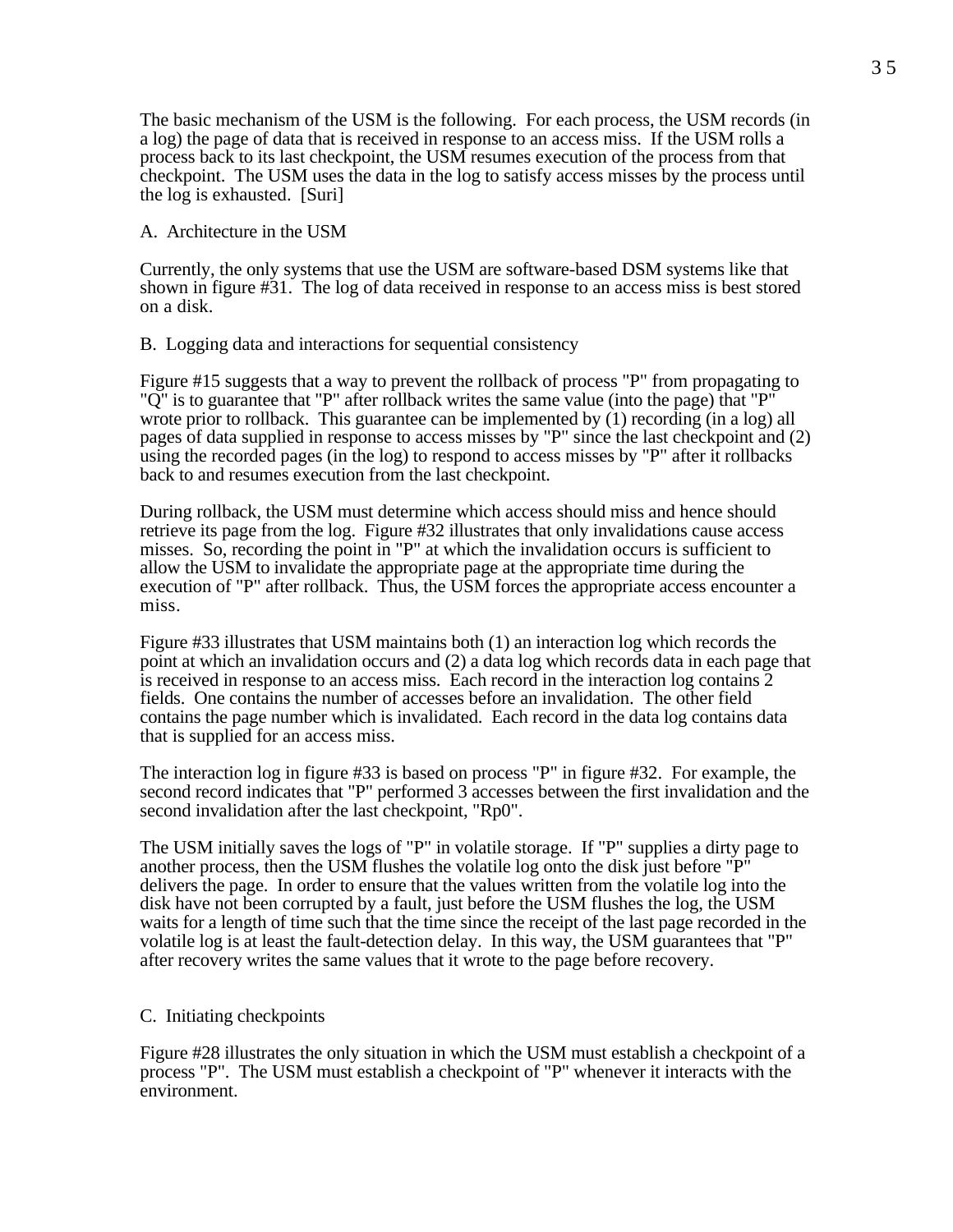

Figure 31. Architecture for Software-based DSM



Figure 32. Nondeterministic Interactions with Remote Processor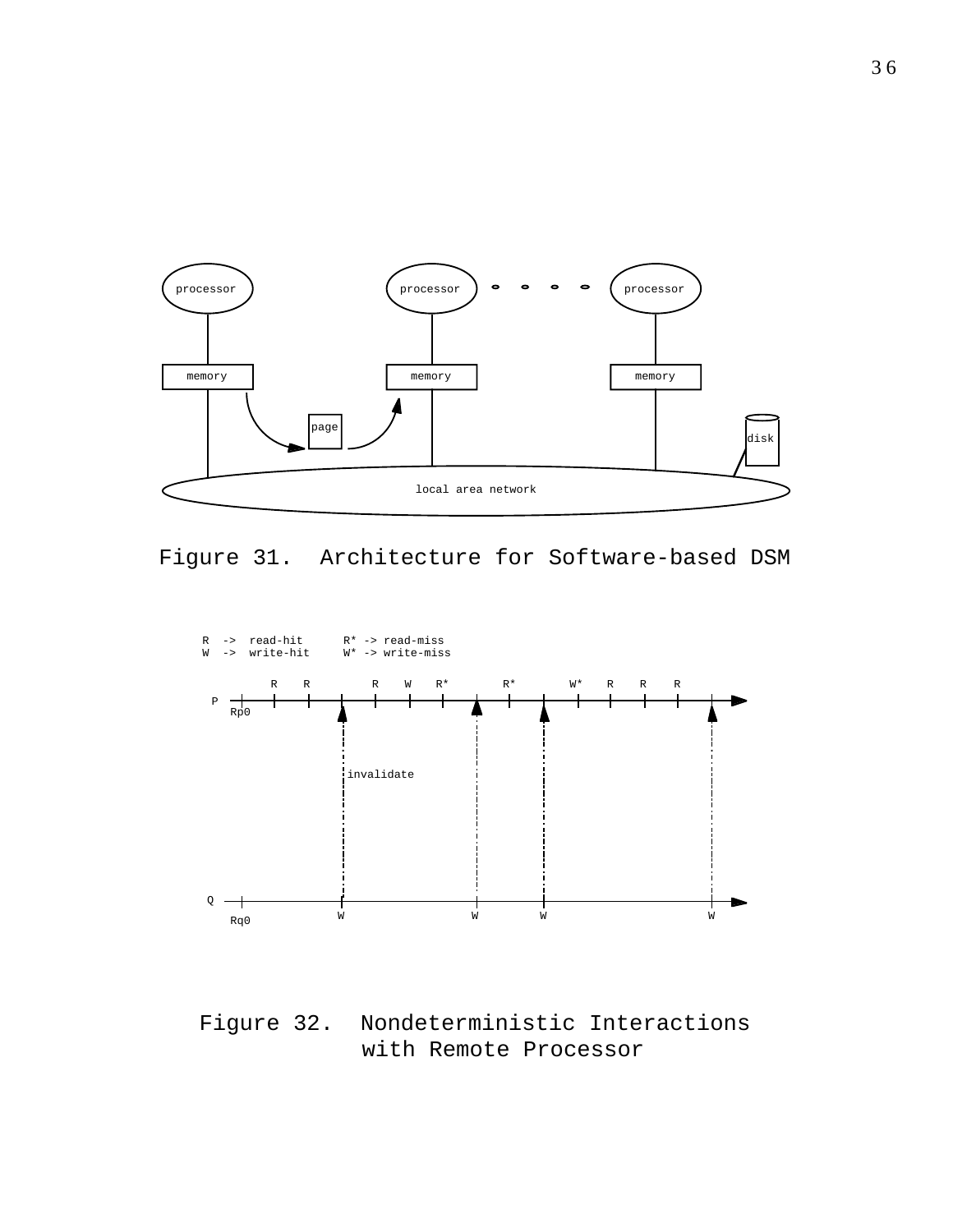

Figure 33. Logging Data and Interactions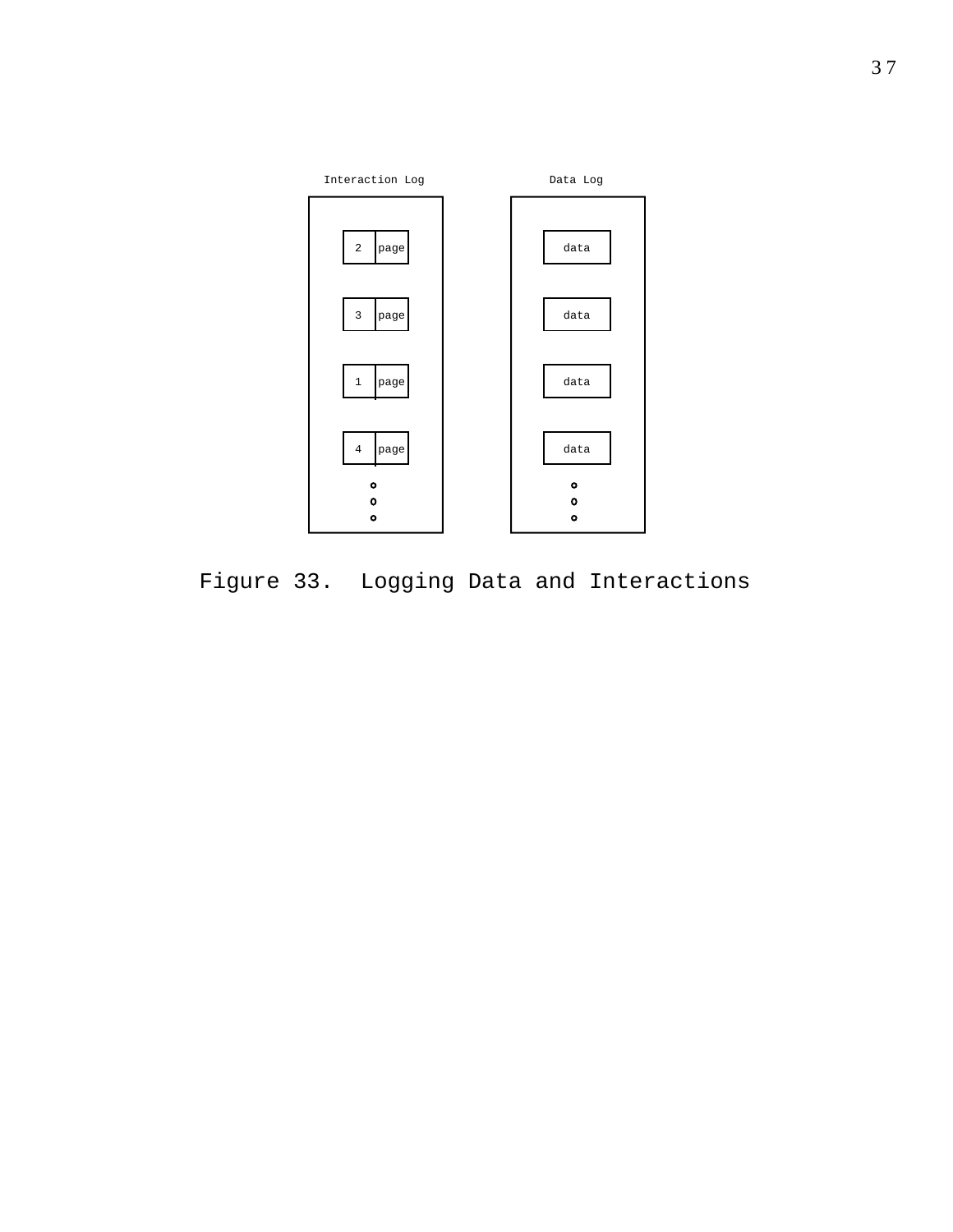Even if "P" does not interact with the environment for a long time (and hence the USM is not forced to establish a checkpoint of "P"), the USM should establish an occasional checkpoint of "P". Otherwise, if "P" encounters a fault a long time after it last established a checkpoint, "P" will require a long time to recover from that checkpoint. Also, if USM does not establish a checkpoint for a long time, both the data log and the interaction log will be very large.

## D. Saving checkpoints

To establish a checkpoint of a processor "P", the USM flushes the volatile log onto disk. The USM then saves the internal state (registers and internal buffers) of "P" and its dirty pages into the tentative checkpoint. Then the USM re-labels the tentative checkpoint as the permanent checkpoint, according to the algorithm in figure #23.

The USM must necessarily save all the shared pages of "P", including the pages that have been invalidated. Suppose that the USM establishes a checkpoint of the process running on processor "P[3]" but does not save an invalidated page, "<5>", which has migrated from "P[3]" to "P[7]". If "P[3]" completes the establishment of its checkpoint but "P[7]" rolls back without saving "<5>" onto disk, then "<5>" will be lost.

After the USM establishes the checkpoint of "P", the USM erases both the data log and the interaction log from the disk.

E. Recovery

During recovery, the USM performs the following operations. Suppose that the USM rolls process "P" back to its last checkpoint. The USM executes "P" from that checkpoint and tracks the number of accesses that "P" performs. The USM uses the interaction log to determine the number of accesses that "P" can perform before the USM should deliver an invalidation to "P". The USM uses the data log to satisfy any access miss that "P" encounters.

If "P" resides on a processor that fails transiently, the USM reboots the processor and resumes execution of "P". If the processor fails permanently, then the USM assigns "P" to another node.

#### F. Optimization

A problem posed by the interaction log is that each access incurs the overhead of updating a counter that counts the number of accesses between invalidations. The USM can dispense with counting the number of such accesses if the application program only accesses shared data that is protected by synchronization variables. Most application programs do access shared data in that way.

Figure #34 illustrates how invalidations from remote processes like "Q" interact with "P". Invalidations arrive only outside the critical region, the section of code protected by synchronization variables. Since accesses to shared variables occur only after "read(<sync>)" (i.e. acquiring a synchronization variable and entering the critical region), "read(<sync>)" designates the precise point by which all invalidations must be delivered to shared pages of data. Hence, the only information that USM must record in the log is (1) the occurrence of "read( $\langle$ sync $\rangle$ " and (2) the page of data that is supplied for an access miss (which can only occur within a critical region).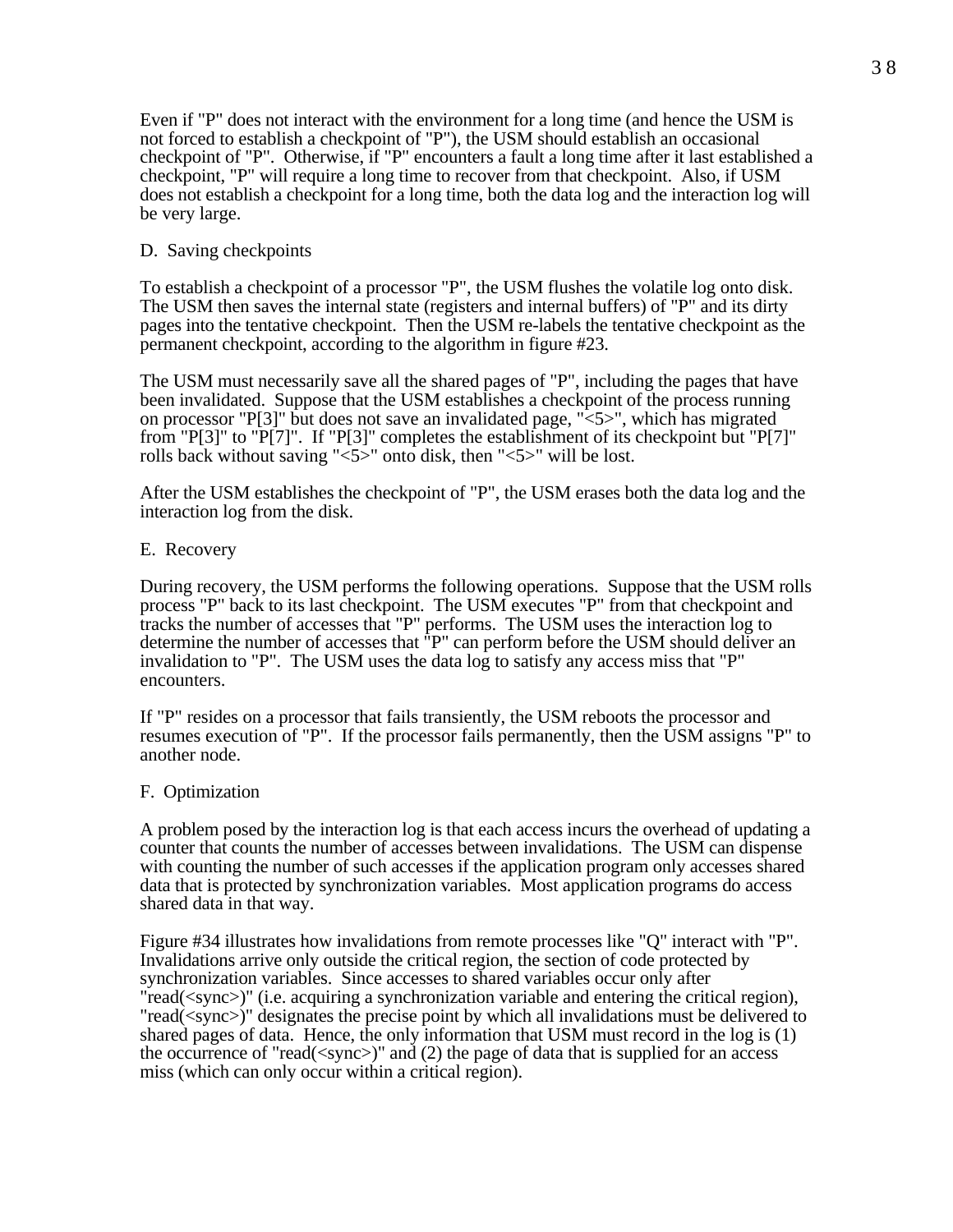

Figure 34. Constrained Nondeterministic Interactions with Remote Processor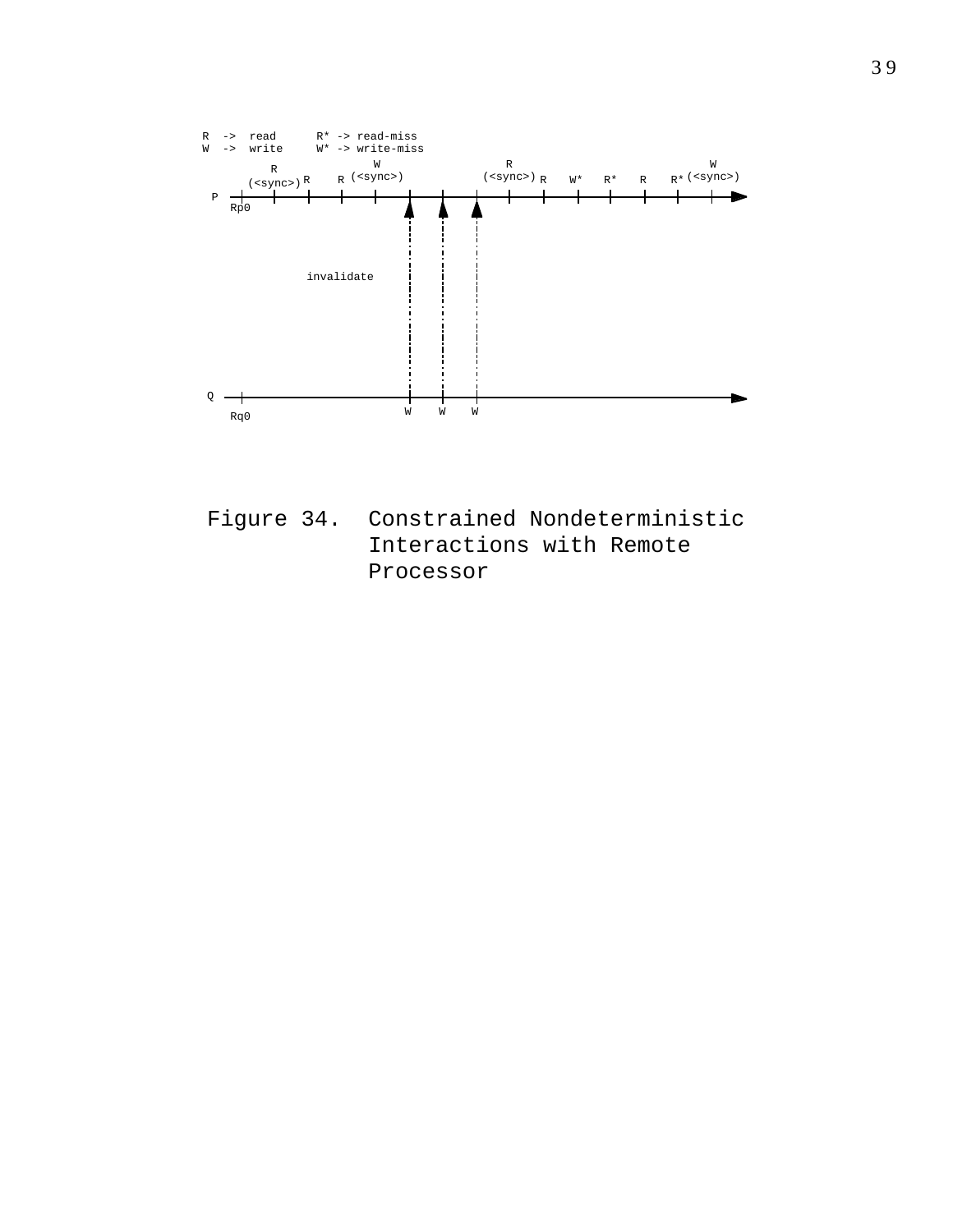Figure #35 illustrates the new structure of the log. All "read(<sync>)"'s since the last checkpoint are stored. Also, both (1) the page number of the access miss and (2) the data supplied for the miss are stored.

If a process "P" encounters a fault, the USM rolls "P" back to its last checkpoint and resumes the execution of "P". When it executes a "read( $\langle$ sync>)" during recovery, the USM invalidates all the pages following the corresponding "read( $\langle$ sync $\rangle$ )" recorded in the log. The USM uses the data for the invalidated pages recorded in the log to respond to the access misses.

#### G. Miscellaneous

USM has a significant drawback. Implementing the USM in hardware for a hardwarebased DSM system is very difficult.

USM has several advantages. Each processor can establish a new checkpoint or roll back to the last checkpoint without involving any other processor although saving data from the volatile log into stable storage is synchronized with a remote processor. The system can tolerate permanent failures of multiple nodes. Finally, the system suffers no rollback propagation.

## VII. Evaluation of TSM, LSM, and USM

A. Types of implementations

Figure #36 illustrates the 5 variations of the 3 principal methods of rollback recovery. The algorithms previously described for these 5 variations are the best algorithms that are currently available. Unfortunately, there is no implementation of the USM for a hardwarebased DSM system. The reason is that the logs required for the USM are generally too large to be stored in main memory.

B. Comparison of methods for hardware-based DSM

Figure #37 compares the TSM and the LSM for various parameters. The column titled "ideal" lists what is considered ideal for each parameter.

In the ideal case, a fault-tolerant method can be implemented in such a way that neither the OS nor the application program must be modified. Ideally, an of-the-shelf OS like Windows NT that is not fault-tolerant can run on a DSM system that is made fault tolerant by only changes to the underlying hardware. Unfortunately, this goal cannot be achieved because (1) the OS must explicitly load the state of the processor from its last checkpoint for the TSM or (2) the OS must schedule a recovering process for execution for the LSM. In other words, the OS must recognize that the system is recovering from a fault and act appropriately. So, the OS must be modified. On the other hand, the mechanisms that implement fault tolerance are transparent to the application program.

In terms of hardware expense, the TSM is more expensive than the LSM since the former requires both fault-tolerant caches and fault-tolerant memory. The LSM requires only faulttolerant memory. On the other hand, the TSM uses much less memory than the LSM since the former maintains a tentative checkpoint (in the cache) for each block of memory only if the block is dirty. The LSM always maintains both a tentative checkpoint and a permanent checkpoint for each block of memory.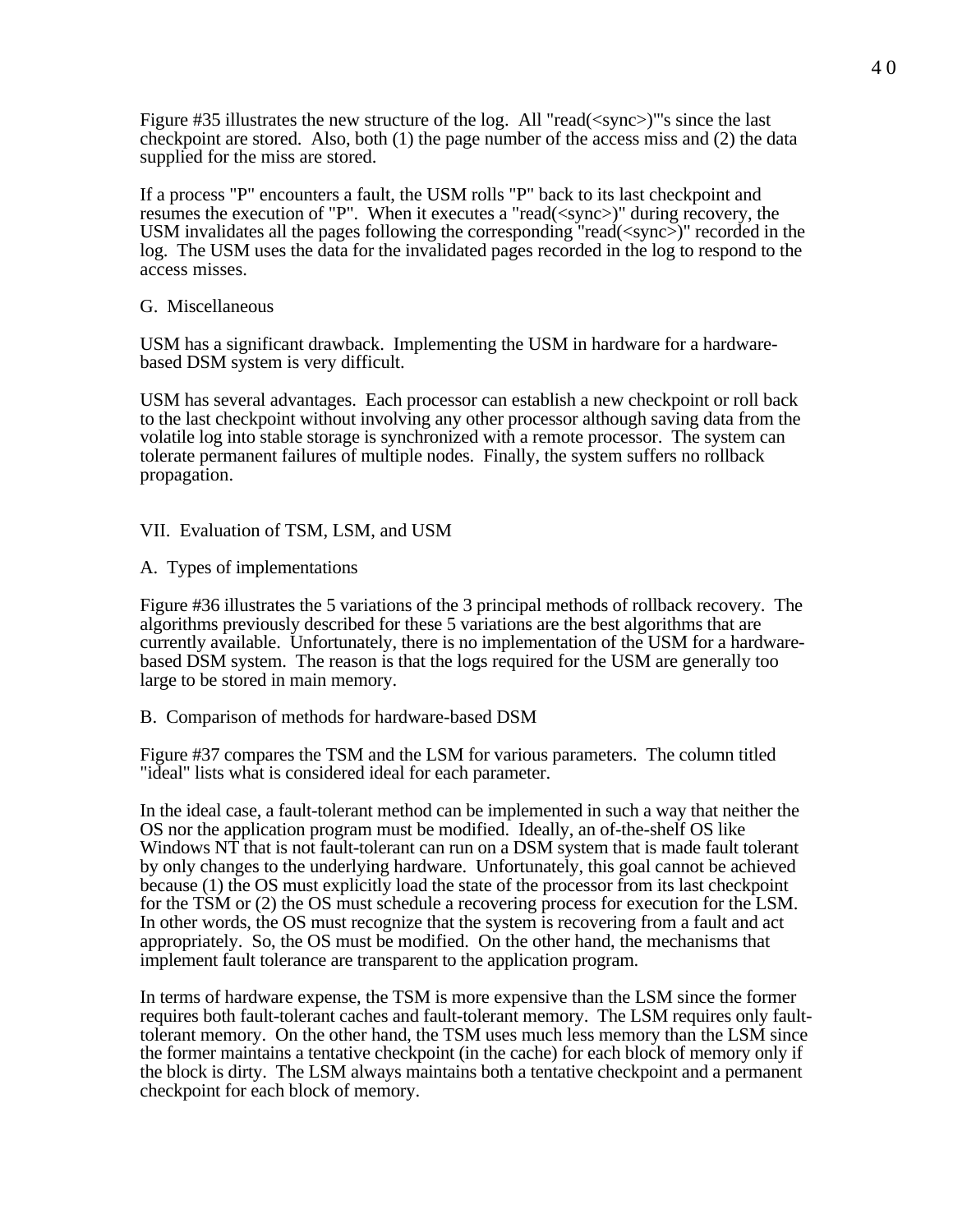

Figure 35. Logging For Constrained Interactions

|                        | TSM | LSM | USM |
|------------------------|-----|-----|-----|
| hardware<br>-based DSM | X   |     |     |
| software<br>-based DSM |     |     |     |

Figure 36. Methods of Rollback Recovery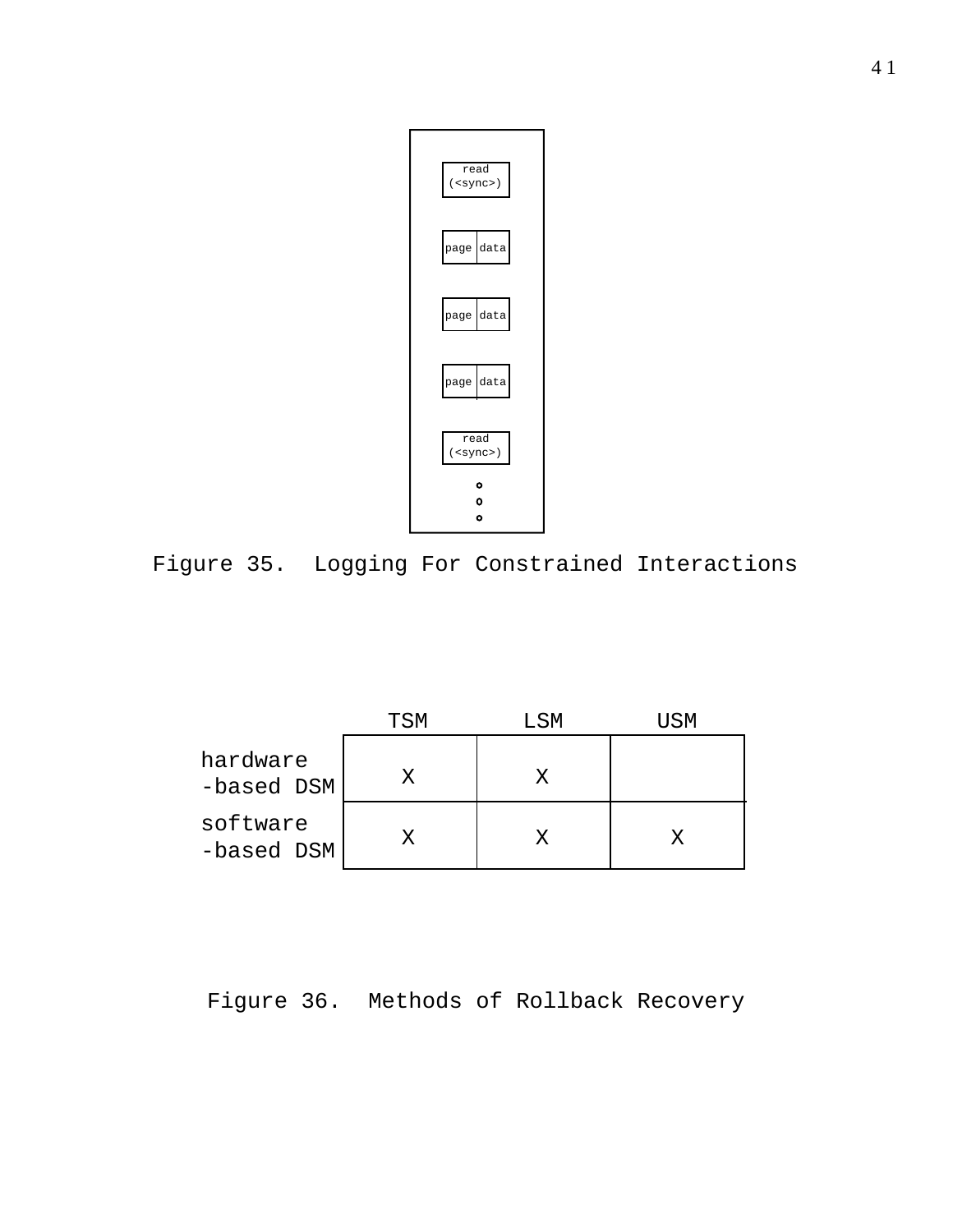|                             | TSM             | LSM             | USM | ideal           |  |  |  |
|-----------------------------|-----------------|-----------------|-----|-----------------|--|--|--|
| transparency                |                 |                 |     |                 |  |  |  |
| operating system            | $no$ $(*)$      | no              | ??? | yes             |  |  |  |
| application program         | yes             | yes             | ??? | yes             |  |  |  |
| expense                     |                 |                 |     |                 |  |  |  |
| expense of hardware         | high            | medium          | ??? | 1 <sub>ow</sub> |  |  |  |
| waste of memory             | 1 <sub>ow</sub> | high            | ??? | low             |  |  |  |
| fault-toleration            |                 |                 |     |                 |  |  |  |
| 1-proc transient failure    | yes             | yes             | ??? | yes             |  |  |  |
| n-proc transient failure    | yes             | $yes$ $(*)$     | ??? | yes             |  |  |  |
| 1-proc permanent failure    | no              | yes             | ??? | yes             |  |  |  |
| n-proc permanent failure    | no              | yes $(*)$       | ??? | yes             |  |  |  |
| checkpoints                 |                 |                 |     |                 |  |  |  |
| non-environmental rate      | high            | 1 <sub>ow</sub> | ??? | 1 <sub>ow</sub> |  |  |  |
| environmental rate (*)      | high            | high            | ??? | 1 <sub>ow</sub> |  |  |  |
| independence                |                 |                 |     |                 |  |  |  |
| establishment of checkpoint | no              | no              | ??? | yes             |  |  |  |
| recovery                    | yes             | no              | ??? | yes             |  |  |  |

Figure 37. Comparison of Hardware Methods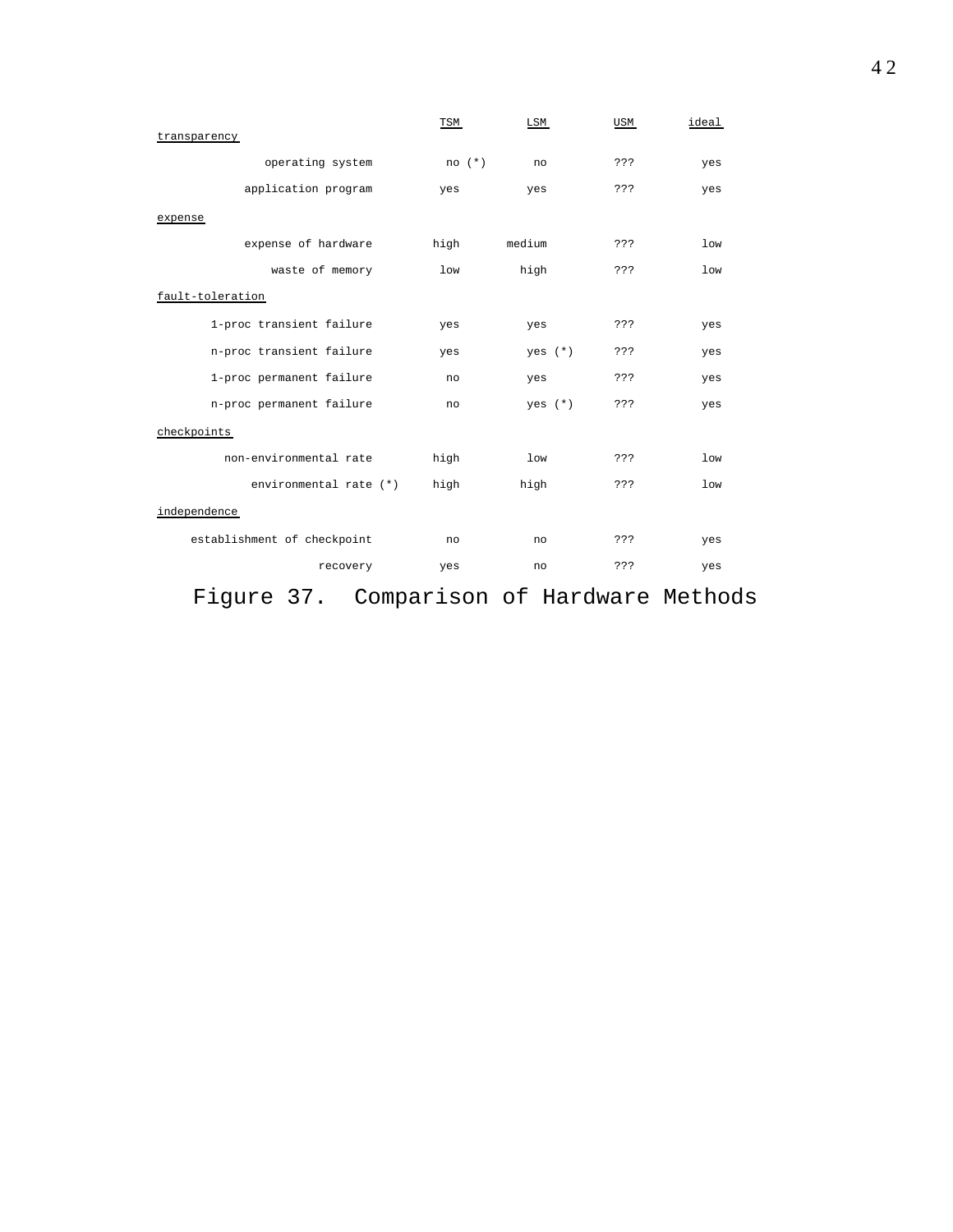The TSM can tolerate the transient failure of a processor but cannot tolerate its permanent failure since loss of the cache can mean loss of the checkpoint. The LSM can tolerate permanent failures, but all the processors in the system must cooperate to repair the state of the directory for the memory blocks. The LSM previously described for the hardwarebased DSM assumes that memory (i.e. RSM) is fault-tolerant. Without this assumption, the LSM must use the inherent redundancy of the processors to store multiple copies of each memory block in order to make memory fault-tolerant. In such a case, the number of copies of each block detects the degree of fault-tolerance; if only 2 copies are stored, then the LSM can only tolerate the failure of a single node.

As for checkpoints, the TSM may need to establish checkpoints at a high rate due to dependencies that arise from the interaction between 2 processors. By contrast, interactions between 2 processors do not require that the LSM establish a checkpoint of either processor, and the LSM can establish checkpoints at a low rate. Also, since neither the LSM nor the TSM have total control over the environment, it can force both of them to establish checkpoints at a high rate.

Under both the TSM and the LSM, a processor can force another processor to establish a checkpoint. Under the LSM, a processor rolls back to its last checkpoint can force another processor to rollback to its last checkpoint. Under the TSM, a processor performs a rollback independently from any other processor.

C. Comparison of methods for software-based DSM

Figure #38 compares the TSM, the LSM, and the USM for various parameters. The column titled "ideal" lists what is considered ideal for each parameter.

For all 3 methods, the OS must be changed to implement them. The reason is that the OS itself maintains the coherence of memory and hence tracks reads and writes into pages. On the other hand, the mechanisms that implement fault tolerance is transparent to the application program.

As for expense, the hardware expense is low for all 3 methods since the aim of softwarebased DSM is to create a multiprocessor using only software. Unfortunately, all methods consume a large amount of disk space in order to maintain 2 copies (both a tentative checkpoint and a permanent checkpoint) of each virtual page. Under the USM, the log also requires much space.

Also, all 3 methods can tolerate the permanent failures of multiple nodes.

As for checkpoints, the TSM may need to establish checkpoints at a high rate due to dependencies that arise from the interaction between 2 processors. By contrast, interactions between 2 processors do not require that the LSM establish a checkpoint of either processor, and the LSM can establish checkpoints at a low rate. Also, since neither the LSM nor the TSM have total control over the environment, it can force both of them to establish checkpoints at a high rate.

In the case of the USM, it also does not have total control of the environment and can suffer a high rate of establishing checkpoints in response to interactions with the environment. In addition, even though the USM need not establish a checkpoint in response to the interaction between 2 processors, an interaction where processor "P" supplies a dirty page to another processor forces the USM to copy the volatile log of "P" onto disk. Depending on the characteristics of the application program, "P" can be forced to save data (i.e. the volatile log) at a high rate onto the disk.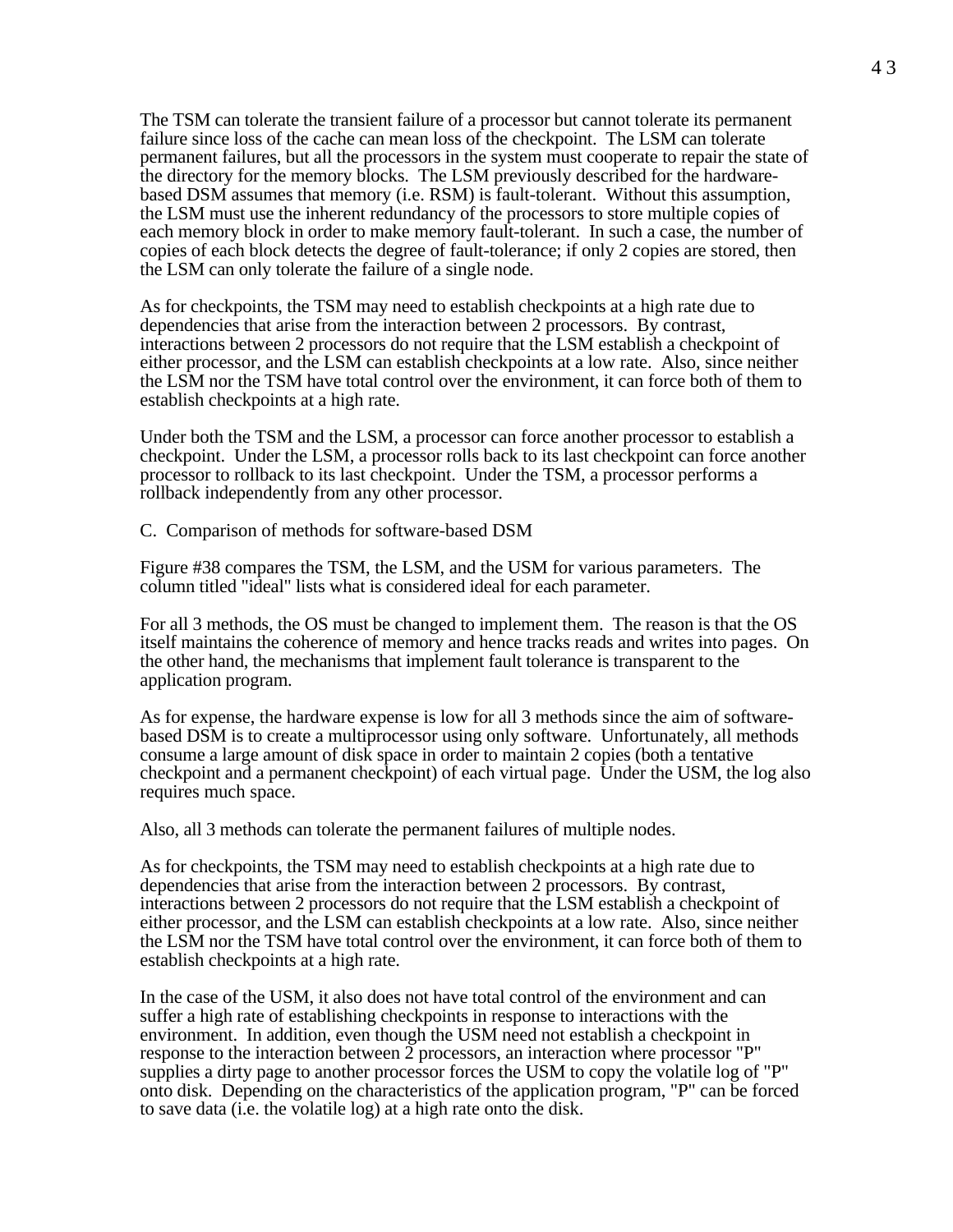|                             | TSM             | LSM             | USM         | ideal           |
|-----------------------------|-----------------|-----------------|-------------|-----------------|
| transparency                |                 |                 |             |                 |
| operating system            | no              | no              | no          | yes             |
| application program         | yes             | yes             | yes         | yes             |
| expense                     |                 |                 |             |                 |
| expense of hardware         | 1 <sub>ow</sub> | 1 <sub>ow</sub> | low         | 1 <sub>ow</sub> |
| waste of disk space         | high            | high            | high        | 1 <sub>ow</sub> |
| fault-toleration            |                 |                 |             |                 |
| 1-proc transient failure    | yes             | yes             | yes         | yes             |
| n-proc transient failure    | yes             | yes             | yes         | yes             |
| 1-proc permanent failure    | yes             | yes             | yes         | yes             |
| n-proc permanent failure    | yes             | yes             | yes         | yes             |
| checkpoints                 |                 |                 |             |                 |
| non-environmental rate      | high            | low             | $low$ $(*)$ | low             |
| environmental rate (*)      | high            | high            | high        | 1 <sub>ow</sub> |
| independence                |                 |                 |             |                 |
| establishment of checkpoint | no              | no              | yes $(*)$   | yes             |
| recovery                    | no              | no              | yes         | yes             |

Figure 38. Comparison of Software Methods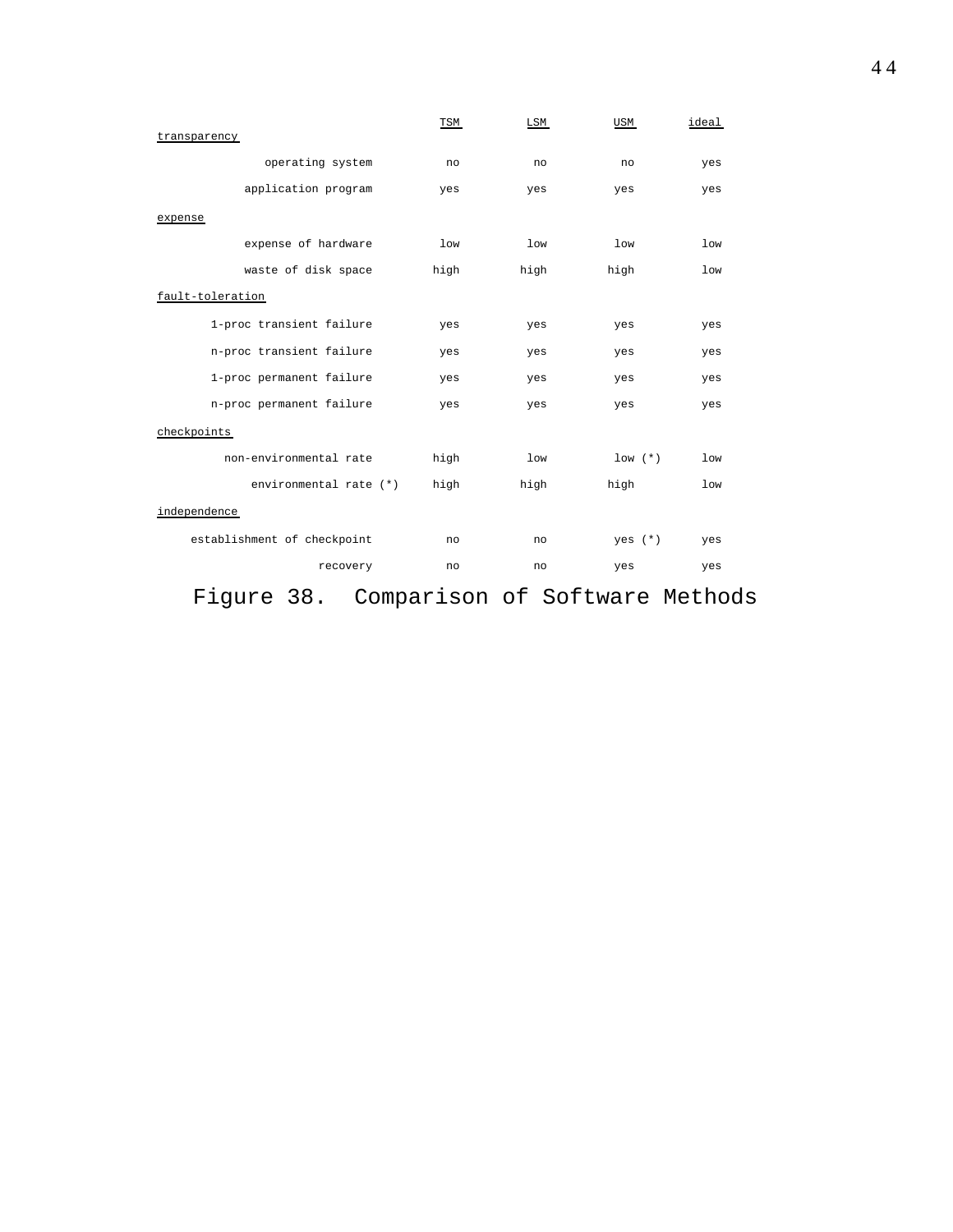Under the TSM, all processors in the software-based DSM must synchronize in order to recover the copysets and owners of pages whereas such synchronization is not required in a hardware-based DSM. The reason is that the latter type of DSM has both fault-tolerant memory and fault-tolerant caches. The directory, which is the hardware equivalent of the copyset data structure and the owner data structure, is part of fault-tolerant memory and is never corrupted.

Under the LSM, multiple processors must synchronize in order to establish a new checkpoint or to rollback to the last checkpoint.

Under the USM, a process can establish a new checkpoint or rollback to the last checkpoint without involving any other processor. Even though a processor "P" can establish a checkpoint (by saving the state of the processor onto disk) independently from all other processors, another processor "Q" can force "P" to save its volatile log onto disk if "P" supplies a dirty page to "Q".

#### D. Performance

Currently, a broad-based comparison of the performance of all 3 methods does not exist. There are a few studies which compare the performance of the TSM with the performance of the LSM. Banatre conducts one such study and claims that the LSM allows a DSM system to run faster than the TSM.

A comparison of all 3 methods requires that they be examined in 2 contexts. First, in the absence of any fault, how fast does the DSM system run? Second, after the system encounters a fault, how long does the system require in order to recover from the fault? Figure #39 illustrates the 2 contexts.

#### 1. Fault-free context

The most important parameter is the execution time of the application program. At least 2 factors can affect the execution time. One is the amount of redundant data that is saved (e.g., to disk) in order to allow the system to recover to a consistent state after the system encounters a fault. Both the number of events in which data is saved and the amount of data that is saved at each event determines the total amount of data that is saved.

The other factor that can affect the execution time is the percentage (of network traffic) that is attributed to this redundant data. All of the redundant data is not necessarily transferred across the network; for example, some of the redundant (checkpoint) data in the TSM is saved locally in the cache. Hence, the network traffic that is due to the redundant data can be viewed as a factor (affecting execution time) that is distinct from simply redundant data.

#### 2. Faulty context

Once the system encounters a fault, the most important parameter is the time that the system requires to recover from the fault. The recovery time is highly dependent on the rate at which checkpoints are established; the recovery time is inversely proportional to the rate of checkpoints. For example, if the system established a checkpoint recently, then the recovery time is short.

An alternative measure of performance in the faulty context is the product of the recovery time and the rate of checkpoints. The aim of the DSM system is to achieve a same value for the product.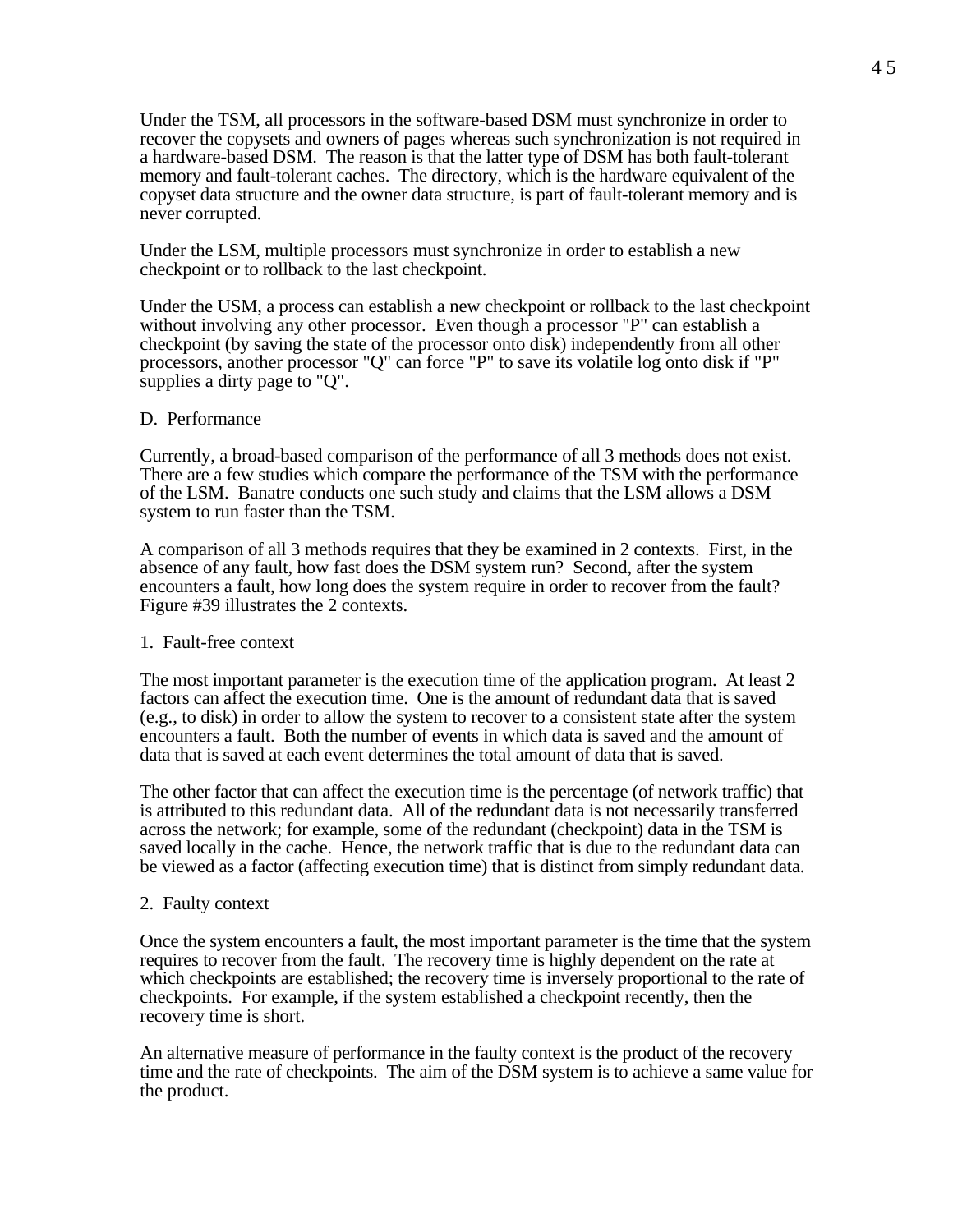#### fault-free context

- 1. amount of redundant data (data for log or non-environmental checkpoint)
	- a. rate of establishment of checkpoints
	- b. amount of data transferred per checkpoint
	- c. rate of logging
	- d. amount of data transferred per "save" in log
- 2. percentage of network traffic due to redundant data (per processor)
- 3. execution time

#### faulty context

- 4. time of recovery
- 5. recovery-time \* rate of checkpoint

# Figure 39. Metrics Of Performance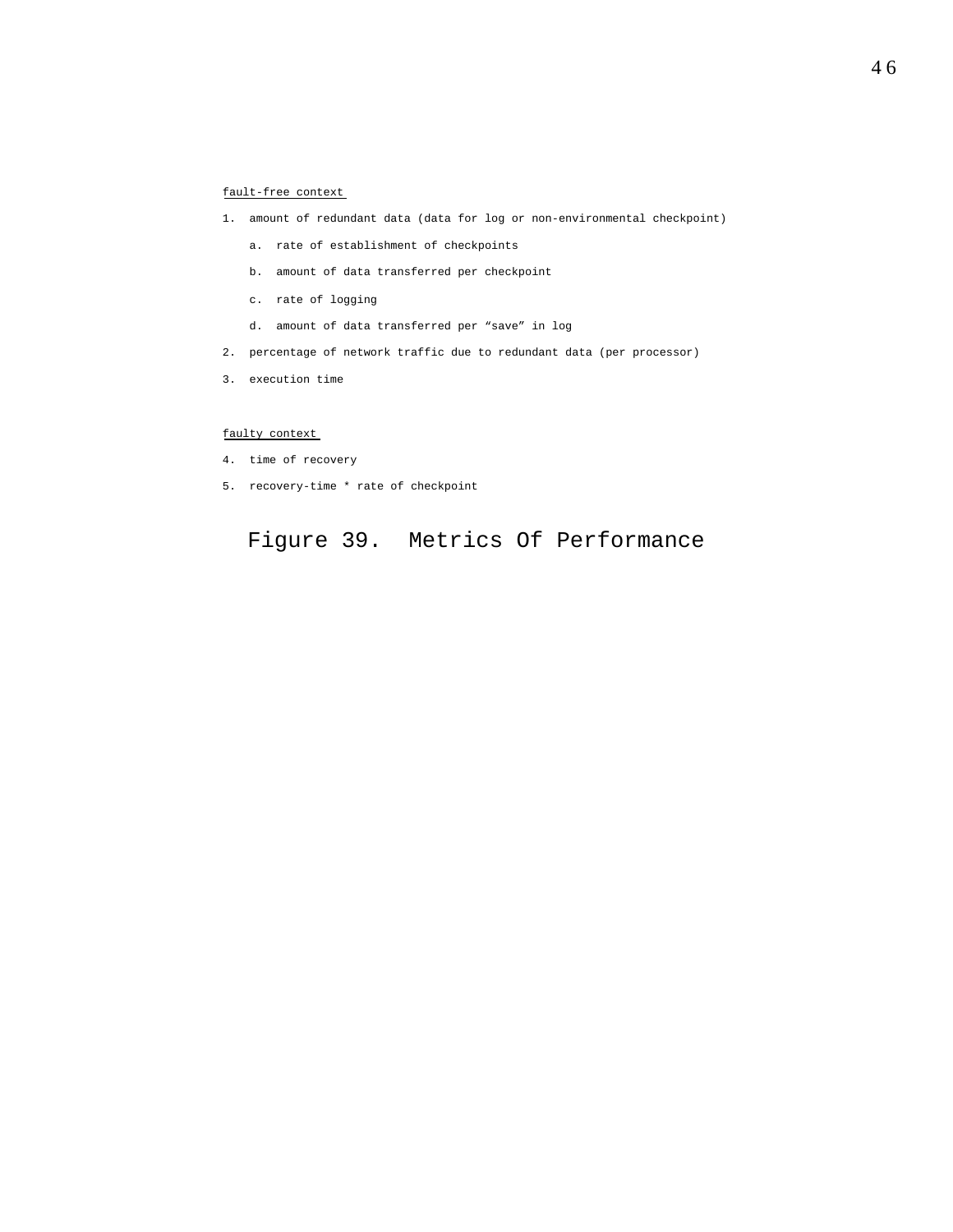#### VIII. Future work

To extend the state of the art that has been presented in this report, we plan to evaluate the performance of each of the 3 methods of fault recovery by implementing and running them on a simulator. The simulator shall model the same basic hardware for all 3 methods in order to provide a fair comparison. Concurrently, we will develop an efficient hardware implementation of the USM.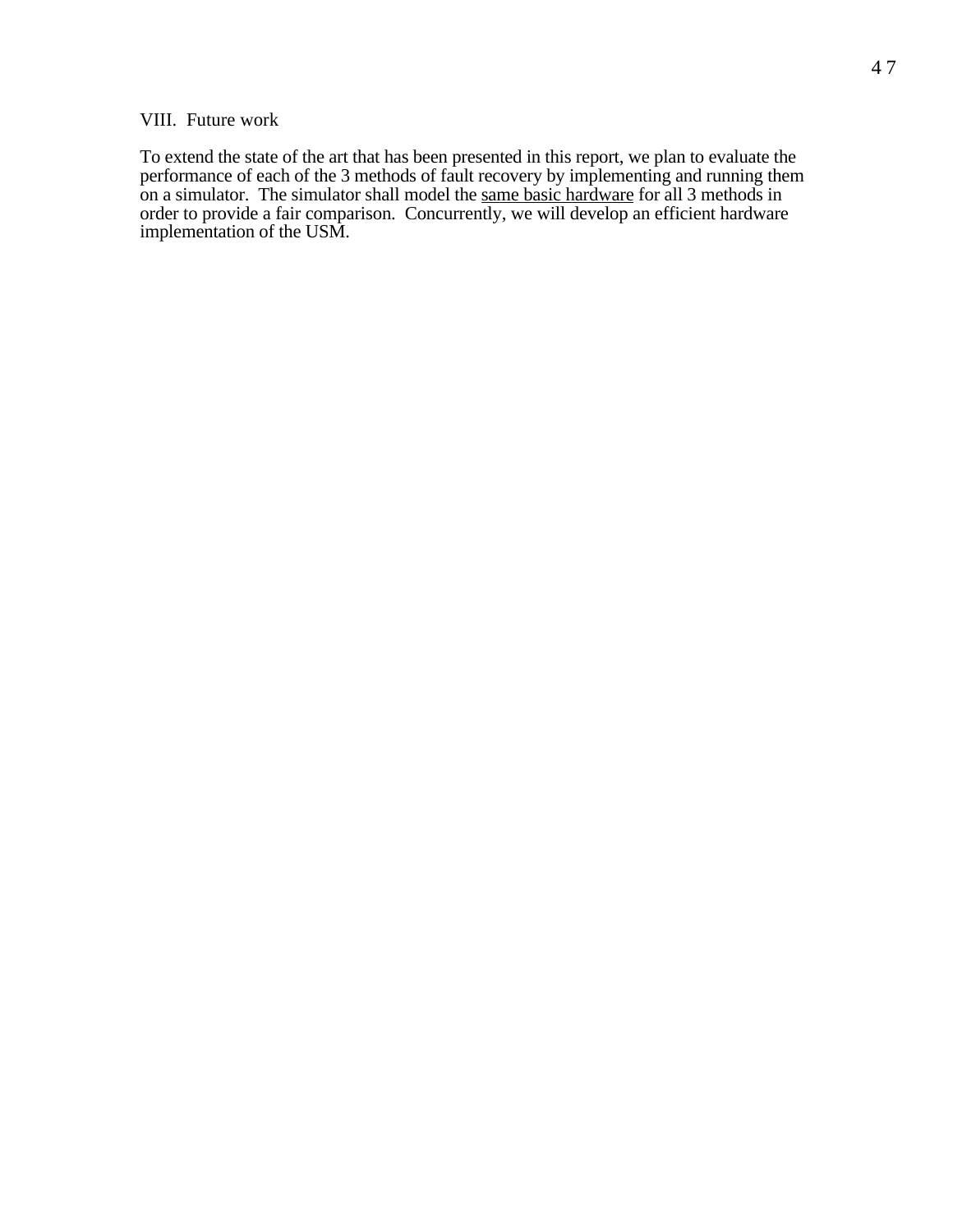#### Bibliography

- A. Avizienis, "Design of fault-tolerant computers", "Proceedings of the 25th International Symposium on Fault-Tolerant Computing--Special Issue", pp. 15-25, June 1995.
- R. E. Ahmed, R. C. Frazier, et. al., "Cache-Aided Rollback Error Recovery (CARER) Algorithms for Shared-Memory Multiprocessor Systems", "Proceedings of the 20th International Symposium on Fault-Tolerant Computing Systems", pp. 82-88, 1990.
- M. Banatre and P. Joubert, "Cache Management in a Tightly Coupled Fault Tolerant Multiprocessor", "Proceedings of the 20th International Symposium on Fault-Tolerant Computing Systems", pp. 89-96, 1990.
- M. Banatre, G. Muller, et. al., "Design Decisions for the FTM: A General Purpose Fault Tolerant Machine", "Proceedings of the 21st International Symposium on Fault-Tolerant Computing Systems", pp. 71-78, 1991.
- M. Banatre, A. Gefflaut, et. al., "An Architecture for Tolerating Processor Failures in Shared-Memory Multiprocessors", "IEEE Transactions on Computers", vol. 45, no. 10, pp. 1101-1115, October 1996.
- T. Bressoud and F. Schneider, "Hypervisor-Based Fault-Tolerance", "ACM Transactions on Computer Systems", vol. 14, no. 1, pp. 80-107, February 1996.
- J. Chapin, M. Rosenblum, et. al., "Hive: Fault Containment for Shared-Memory Multiprocessors", "15th ACM Symposium on Operating Systems Principles", pp. 1-15, December 1995.
- E. Elnozahy, D.B. Johnson, et. al., "Performance of Consistent Checkpointing", "Proceedings of the Eleventh Symposium on Reliable Distributed Systems", pp. 39-47, October 1992.
- M. Feeley, J. Chase, et. al., "Integrating Coherency and Recoverability in Distributed Systems", "First Symposium on Operating Systems Design and Implementation (OSDI)", pp. 215-227, November 1994.
- A. Gefflaut, C. Morin, et. al., "Tolerating Node Failures in Cache Only Memory Architectures", Proceedings of Supercomputing 1994, pp. 370-379, 1994.
- K. Gharachorloo, D. Lenoski, et. al., "Memory Consistency and Event Ordering in Scalable Shared-Memory Multiprocessors", "Proceedings of the 17th Annual International Symposium on Computer Architecture", pp. 15-26, May 1990.
- J. Gray, "A Census of Tandem System Availability Between 1985 and 1990", "IEEE Transactions on Reliability", vol. 39, no. 4, pp. 409-418, Oct. 1990.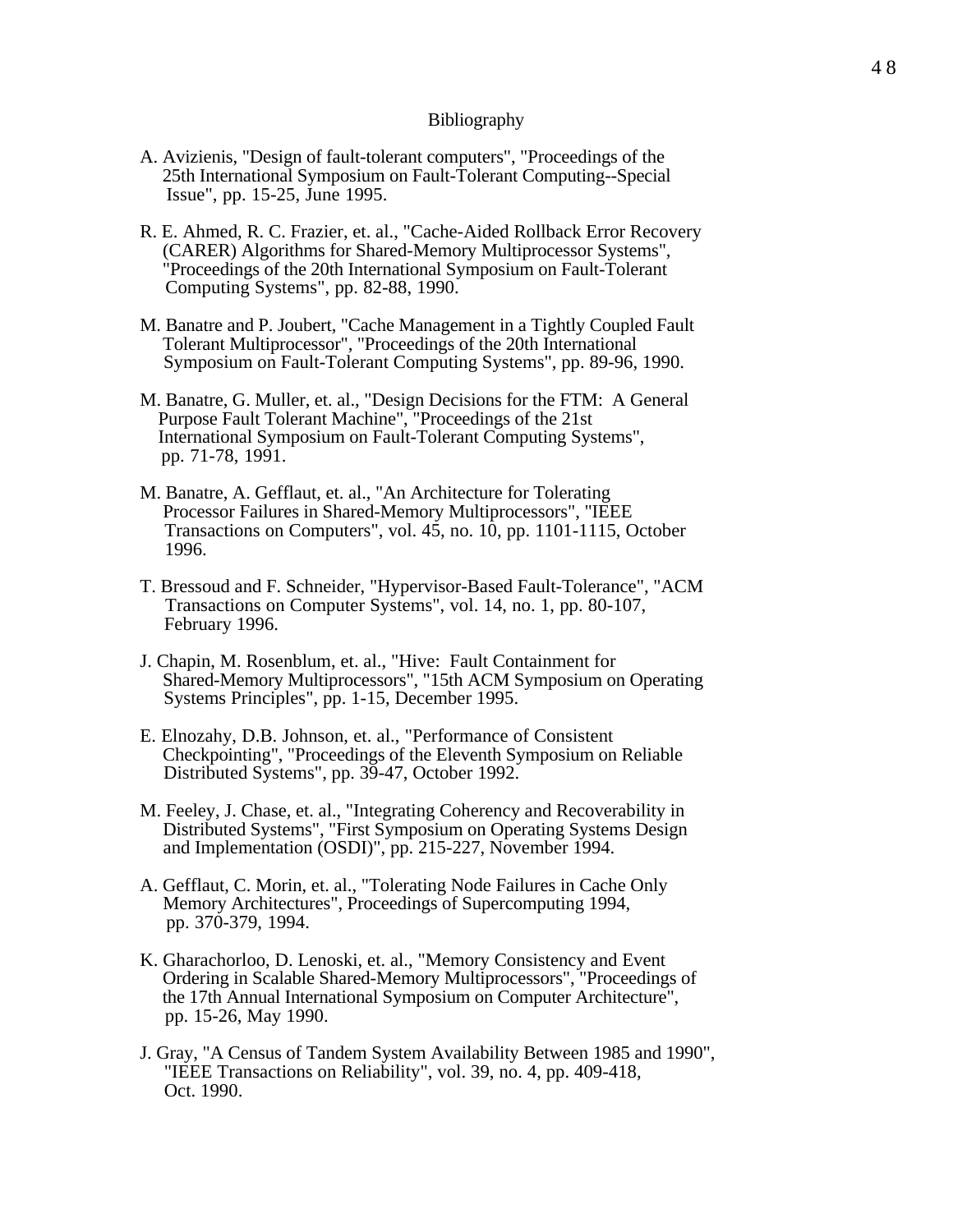- J. Gray, P. Helland, et. al., "The Dangers of Replications and a Solution", ACM. (This paper is currently available from Dr. Gray's web site at Microsoft.)
- E. Hagersten, A. Landin, et. al., "DDM -- A Cache-Only Memory Architecture", "IEEE Computer", vol. 25, no. 9, pp. 44-54, September 1992.
- D. B. Hunt and P. N. Marinos, "A General Purpose Cache-Aided Rollback Error Recovery (CARER) Technique", "Proceedings of the 17th International Symposium on Fault-Tolerant Computing Systems", pp. 170-175, 1987.
- G. Janakiraman and Y. Tamir, "Coordinated Checkpointing-Rollback Error Recovery for Distributed Shared Memory Multicomputers", ???, pp. 42-51, 1994.
- B. Janssens and W. K. Fuchs, "Experimental Evaluation of Multiprocessor Cache-Based Error Recovery", "Proceedings of the 1991 International Conference on Parallel Processing", vol. 1, pp. 505-508, 1991.
- B. Janssens and W. Fuchs, "Relaxing Consistency in Recoverable Distributed Shared Memory", "Proceedings of the 23rd International Symposium on Fault-Tolerant Computing", pp. 155-163, 1993.
- B. Janssens and W. Fuchs, "The Performance of Cache-Based Error Recovery in Multiprocessors", "IEEE Transactions on Parallel and Distributed Systems", vol. 5, no. 10, pp. 1033-1043, Oct. 1994.
- B. Janssens and W. K. Fuchs, "Reducing Interprocessor Dependence in Recoverable Distributed Shared Memory", "Proceedings of the 13th Symposium on Reliable Distributed Systems", Oct. 1994, pp. 34-41.
- P. Keleher, A. Cox, et. al., "Lazy Release Consistency for Software Distributed Shared Memory", "Proceedings of the 19th Annual International Symposium on Computer Architecture", pp. 13-21, May 1992.
- P. Keleher, S. Dwarkadas, et. al., "TreadMarks: Distributed Shared Memory on Standard Workstations and Operating Systems", "Proceedings of the Winter 94 Usenix Conference", pp. 115-131, January 1994.
- P. Keleher, A.L. Cox, et. al., "An Evaluation of Software-Based Release Consistent Protocols", "Journal of Parallel and Distributed Computing, Special Issue on Distributed Shared Memory", vol. 29, pp. 126-141, October 1995.
- A. Kermarrec, G. Cabillic, et. al., "A Recoverable Distributed Shared Memory Integrating Coherence and Recoverability", "Proceedings of the 25th International Symposium on Fault-Tolerant Computing", pp. 289-298, June 1995.
- R. Koo and S. Toueg, "Checkpointing and Rollback-Recovery for Distributed Systems", "IEEE Transactions on Software Engineering", vol. se-13,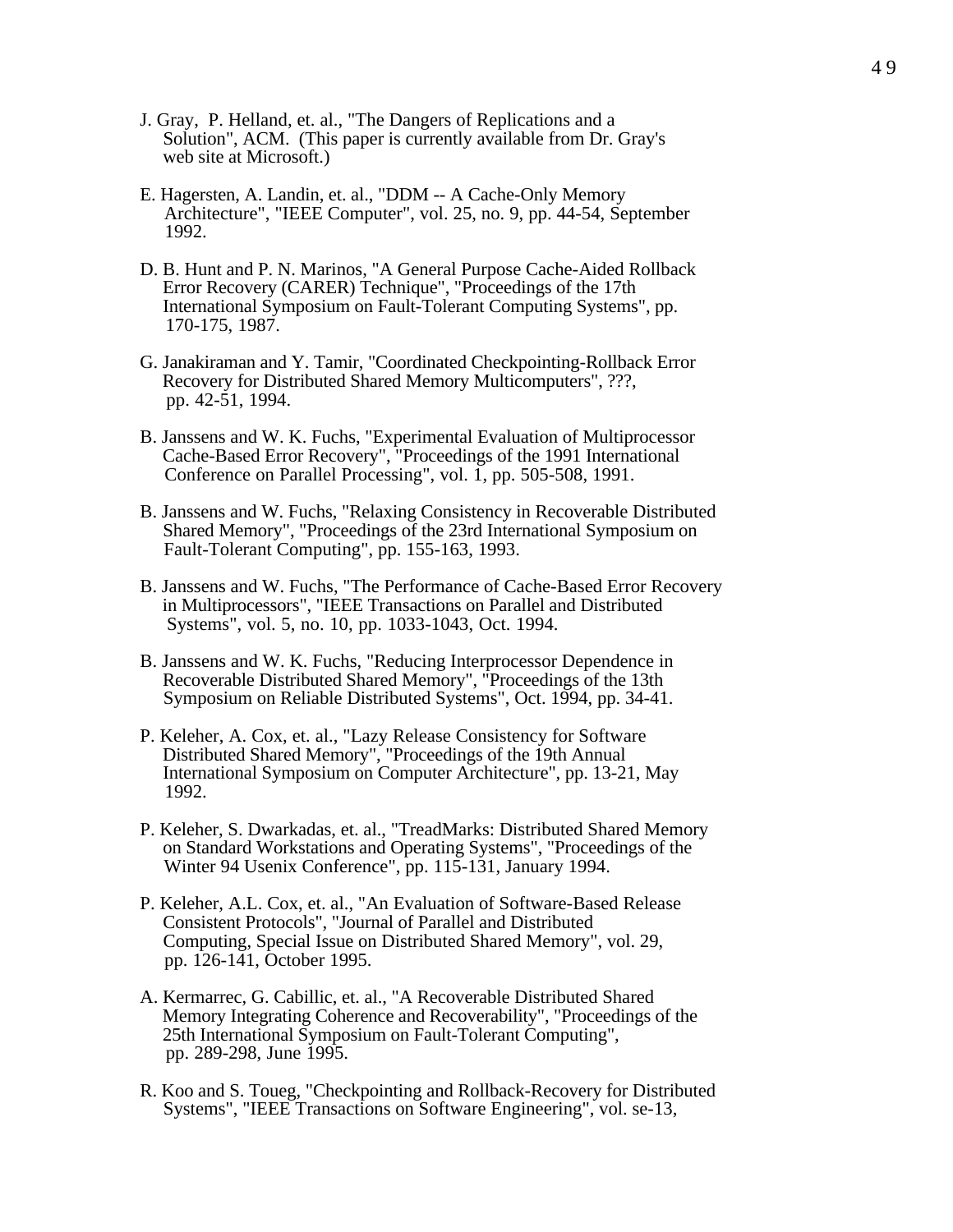no. 1, Jan. 1987, pp. 23-31.

- H. Kuefner and H. Baehring, "Dynamic Fault Tolerance in DCMA A Dynamically Configurable Multicomputer Architecture", "Proceedings of the 15th Symposium on Reliable Distributed Systems", pp. 22-31, 1996.
- A. Leon-Garcia, Probability and Random Processes for Electrical Engineering, 2nd ed., chapters 8 and 9, 1993.
- V. Lo, "Operating Systems Enhancements for Distributed Shared Memory", Advances in Computers, vol. 39, pp. 191-237, 1994.
- K. Li and P. Hudak, "Memory Coherence in Shared Virtual Memory Systems", "ACM Transactions on Computer Systems", vol. 7, no. 4, pp. 321-359, November 1989.
- K. Li, J. F. Naughton, et. al., "Low-Latency, Concurrent Checkpointing for Parallel Programs", "IEEE Transactions on Parallel and Distributed Systems", vol. 5, no. 8, pp. 874-879, Aug. 1994.
- C. Morin, private communication by e-mail from IRISA/INRIA in France, December 1996.
- N. Neves, M. Castro, et. al., "A Checkpoint Protocol for an Entry Consistent Shared Memory System", "Proceedings of the 13th ACM Symposium on Principles of Distributed Computing", August 1994, pp. 121-129.
- J. Plank and K. Li, "ickp: A Consistent Checkpointer for Multicomputers", "IEEE Parallel & Distributed Technology", vol. 2, no. 2, pp. 62-67, 1994.
- G. Richard III and M. Singhal, "Using Logging and Asynchronous Checkpointing to Implement Recoverable Distributed Shared Memory", "Proceedings of the 12th Symposium on Reliable Distributed Systems", pp. 58-67, October 1993.
- A. Silberschatz, Operating System Concepts, 4th ed., 1994.
- M. E. Staknis, "Sheaved Memory: Architectural Support for State Saving and Restoration in Paged Systems", "3rd International Conference on Architectural Support for Programming Languages and Operating Systems, 1989, pp. 96-102.
- R. Strom and S. Yemini, "Optimistic Recovery in Distributed Systems", "ACM Transactions on Computer Systems", vol. 3, no. 3, August 1985, pp. 205-226.
- M. Stumm and S. Zhou, "Fault Tolerant Distributed Shared Memory Algorithms", "Proceedings of the Second IEEE Symposium on Parallel and Distributed Processing", pp. 719-724, December 1990.
- G. Suri, B. Janssens, et. al., "Reduced Overhead Logging for Rollback